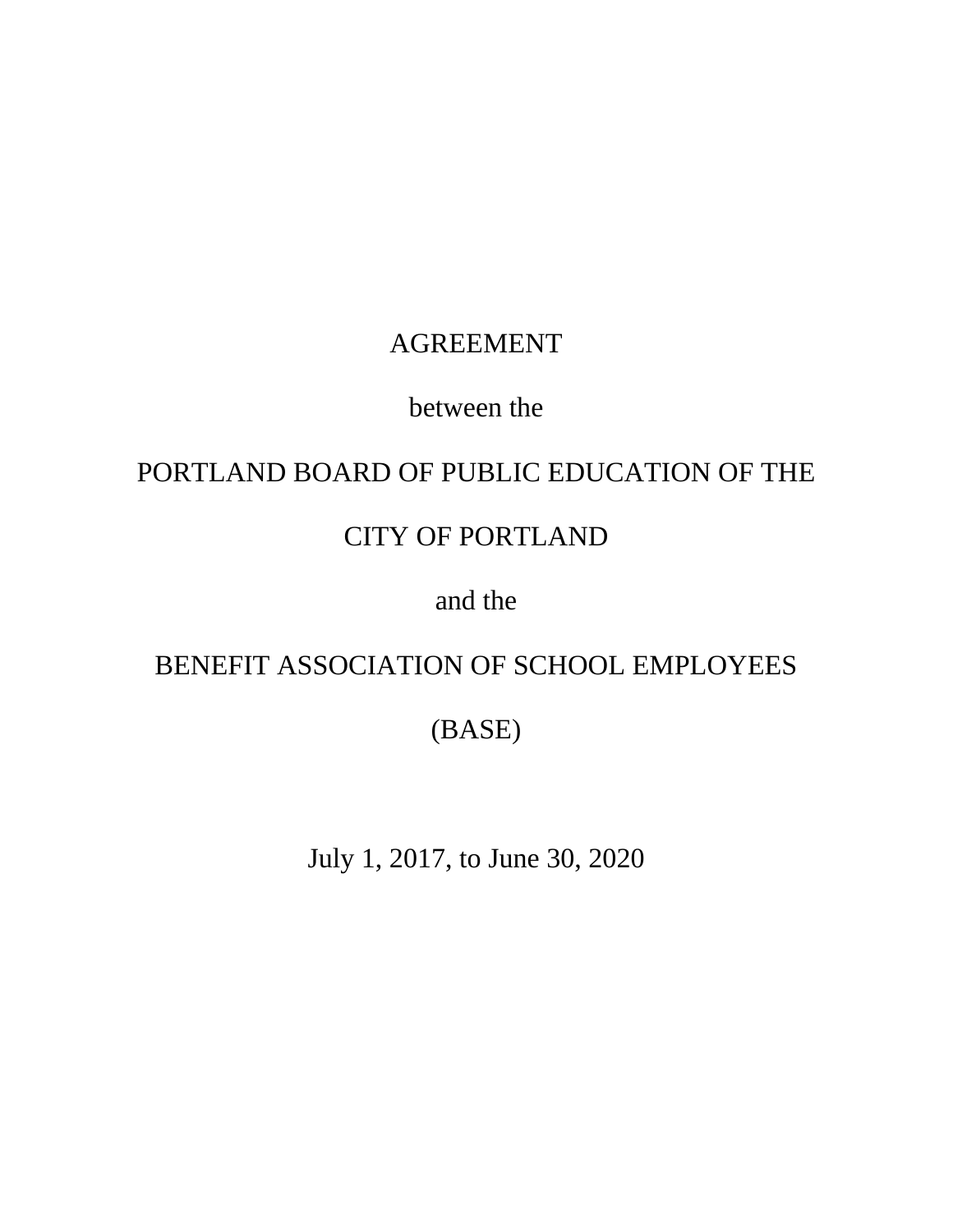## **TABLE OF CONTENTS**

| $\mathbf{1}$   |                                                                    |             |
|----------------|--------------------------------------------------------------------|-------------|
| $\overline{2}$ |                                                                    |             |
| 3              |                                                                    |             |
| $\overline{4}$ |                                                                    |             |
| 5              | <b>B.</b>                                                          |             |
| 6              | $\mathcal{C}$ .                                                    |             |
| 7              | D.                                                                 |             |
| 8              | E.                                                                 |             |
| 9              | F.                                                                 |             |
| 10             | G.                                                                 |             |
| 11             | Н.                                                                 |             |
| 12             | L.                                                                 |             |
| 13             | $J_{-}$                                                            |             |
| 14             | $\mathbf{K}_{-}$                                                   |             |
| 15             | ARTICLE 4 - ASSOCIATION MEMBERSHIP AND MUTUAL RIGHTS3              |             |
| 16             |                                                                    |             |
| 17             | ARTICLE 6 - MANAGEMENT RIGHTS AND DEPARTMENTAL RULES4              |             |
| 18             |                                                                    |             |
| 19             |                                                                    |             |
| 20             |                                                                    |             |
| 21             |                                                                    |             |
| 22             |                                                                    |             |
| 23             |                                                                    |             |
| 24             |                                                                    |             |
| 25             | ARTICLE 10 - OVERTIME COMPENSATION / HOLIDAY PAY / CALL-BACK PAY / |             |
| 26             |                                                                    |             |
| 27             | $A_{1}$                                                            |             |
| 28             | $\mathbf{B}$ .                                                     |             |
| 29             | C.                                                                 |             |
| 30             | D.                                                                 |             |
| 31             | E.                                                                 |             |
| 32             |                                                                    |             |
| 33             |                                                                    | $\mathbf Q$ |
| 34             |                                                                    |             |
| 35             | $\mathsf{A}$ .                                                     |             |
| 36             | <b>B.</b>                                                          |             |
| 37             | $C_{\cdot}$                                                        |             |
| 38             | 1                                                                  |             |
| 39             | $\overline{2}$ .                                                   |             |
| 40             | 3.                                                                 |             |
| 41             | 4.                                                                 |             |
| 42             | 5.                                                                 |             |
| 43             |                                                                    |             |
| 44             |                                                                    |             |
| 45             |                                                                    |             |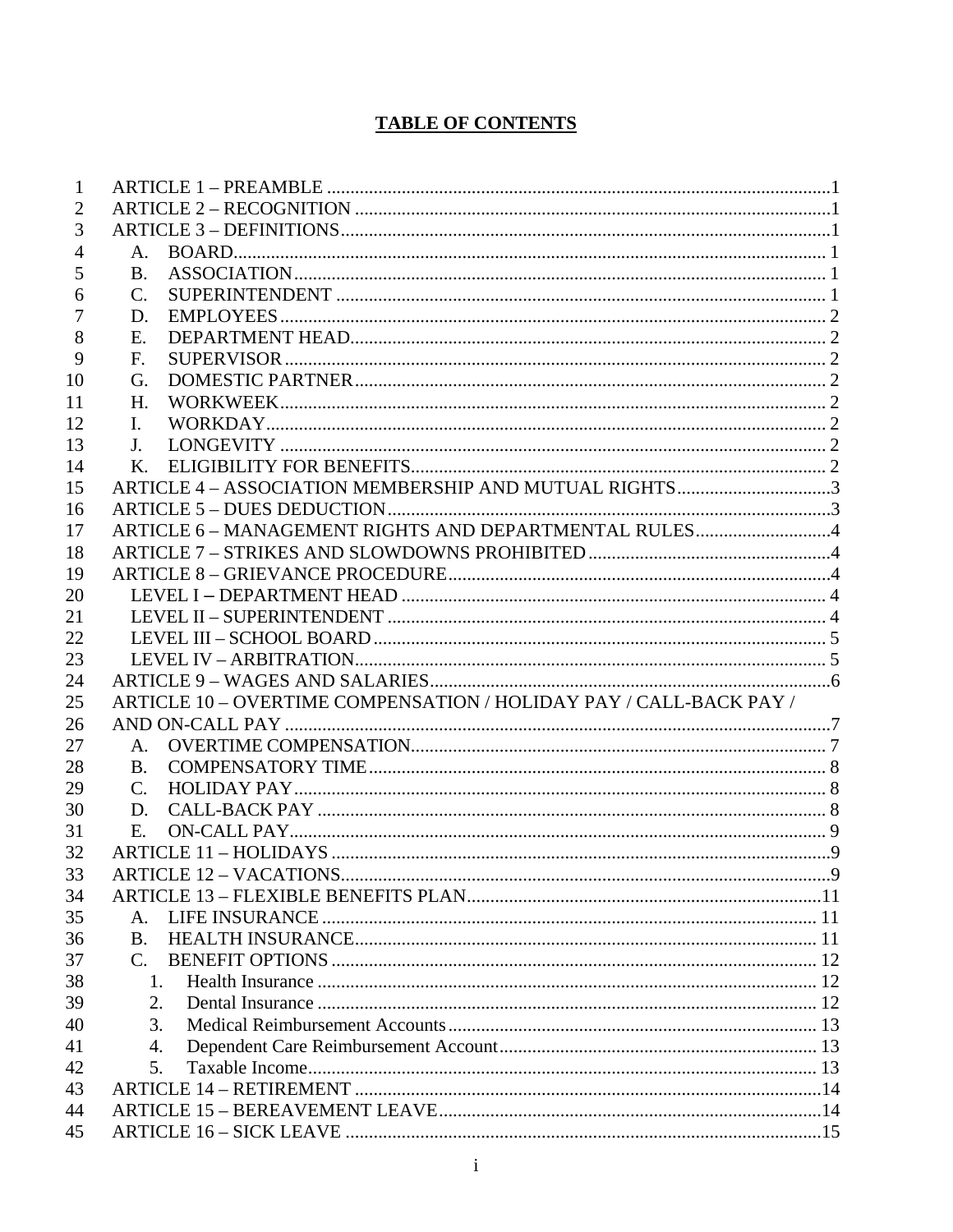| 1  | A <sub>1</sub>                                                         |  |
|----|------------------------------------------------------------------------|--|
| 2  | SICK LEAVE MAY BE USED ONLY IN THE FOLLOWING CASES:  15<br>$B_{\cdot}$ |  |
| 3  | $1_{-}$                                                                |  |
| 4  | 2.                                                                     |  |
| 5  | 3.                                                                     |  |
| 6  | $\overline{4}$ .                                                       |  |
| 7  | REEMPLOYMENT/RESTORATION OF SERVICE AFTER EXTENDED LEAVE<br>H.         |  |
| 8  |                                                                        |  |
| 9  | L                                                                      |  |
| 10 | 1.                                                                     |  |
| 11 | 2.                                                                     |  |
| 12 | 3.                                                                     |  |
| 13 | $\mathbf{4}$ .                                                         |  |
| 14 | 5.                                                                     |  |
| 15 | 6.                                                                     |  |
| 16 |                                                                        |  |
| 17 |                                                                        |  |
| 18 |                                                                        |  |
| 19 |                                                                        |  |
| 20 |                                                                        |  |
| 21 |                                                                        |  |
| 22 | $A_{\cdot}$                                                            |  |
| 23 | <b>B.</b>                                                              |  |
| 24 | $\mathcal{C}$ .                                                        |  |
| 25 | D.                                                                     |  |
| 26 | Е.                                                                     |  |
| 27 | F.                                                                     |  |
| 28 | G.                                                                     |  |
| 29 | H.                                                                     |  |
| 30 | L.                                                                     |  |
| 31 |                                                                        |  |
| 32 | A.                                                                     |  |
| 33 | <b>B.</b>                                                              |  |
| 34 | $\mathcal{C}_{\cdot}$                                                  |  |
| 35 | D.                                                                     |  |
| 36 | E.                                                                     |  |
| 37 | $F_{\cdot}$                                                            |  |
| 38 | G.                                                                     |  |
| 39 | H.                                                                     |  |
| 40 |                                                                        |  |
| 41 |                                                                        |  |
| 42 |                                                                        |  |
| 43 | A.                                                                     |  |
| 44 | B.                                                                     |  |
| 45 | $\mathcal{C}$ .                                                        |  |
| 46 | D.                                                                     |  |
| 47 | E.                                                                     |  |
| 48 | $F_{\cdot}$                                                            |  |
|    |                                                                        |  |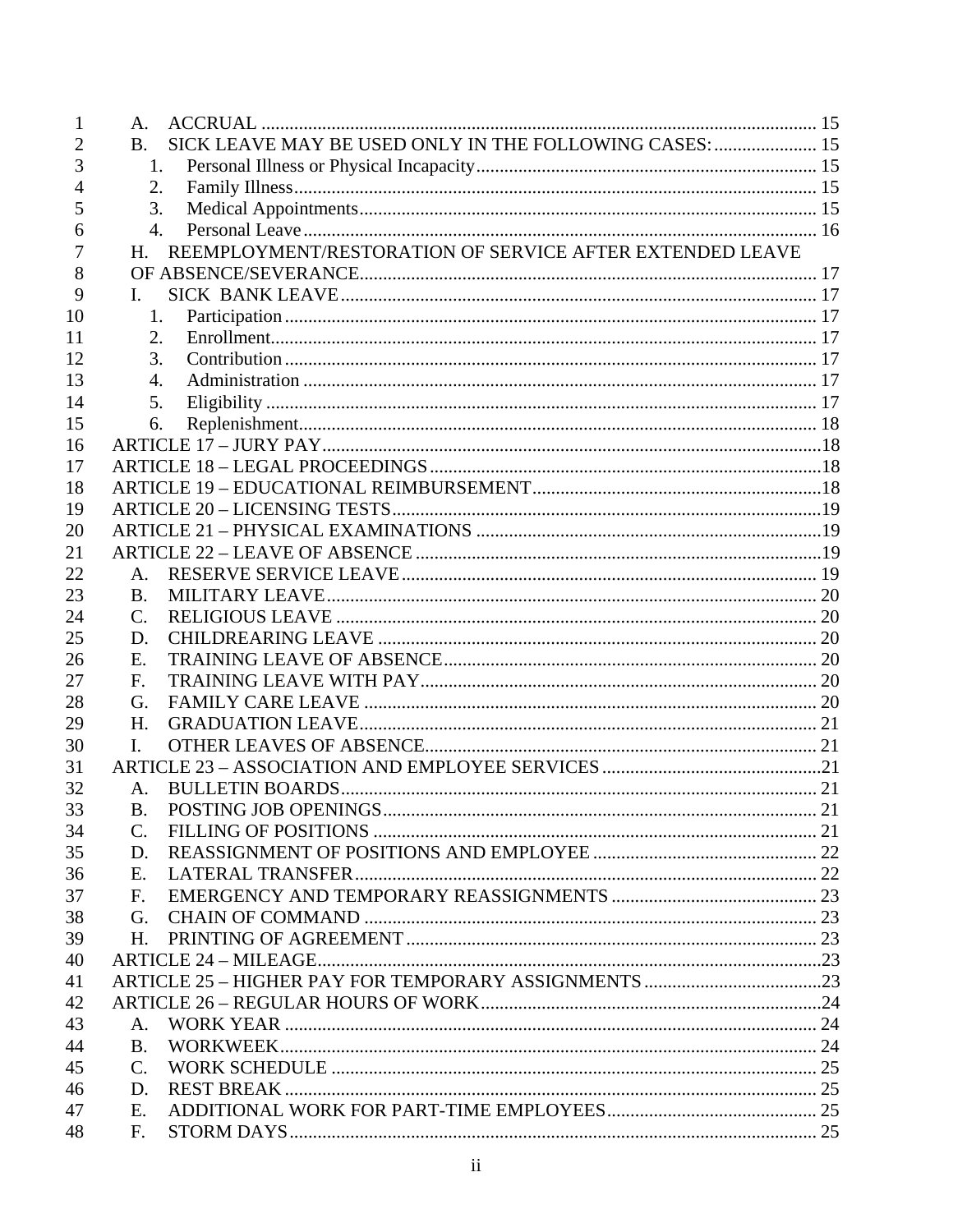| 2  |                                                                  |  |
|----|------------------------------------------------------------------|--|
| 3  |                                                                  |  |
| 4  |                                                                  |  |
| 5  |                                                                  |  |
| 6  |                                                                  |  |
| 7  |                                                                  |  |
| 8  |                                                                  |  |
| 9  | ARTICLE 35 - PROCEDURE FOR NEGOTIATION OF SUCCESSOR AGREEMENT 31 |  |
| 10 |                                                                  |  |
| 11 |                                                                  |  |
| 12 |                                                                  |  |
| 13 |                                                                  |  |
| 14 |                                                                  |  |
| 15 |                                                                  |  |
| 16 | SIDE LETTER 3-PILOT PROGRAM/SUB-CONTRACTING/MAINTENANCE          |  |
| 17 |                                                                  |  |
| 18 |                                                                  |  |
| 19 |                                                                  |  |
| 20 |                                                                  |  |
| 21 |                                                                  |  |
| 22 |                                                                  |  |
| 23 |                                                                  |  |
| 24 |                                                                  |  |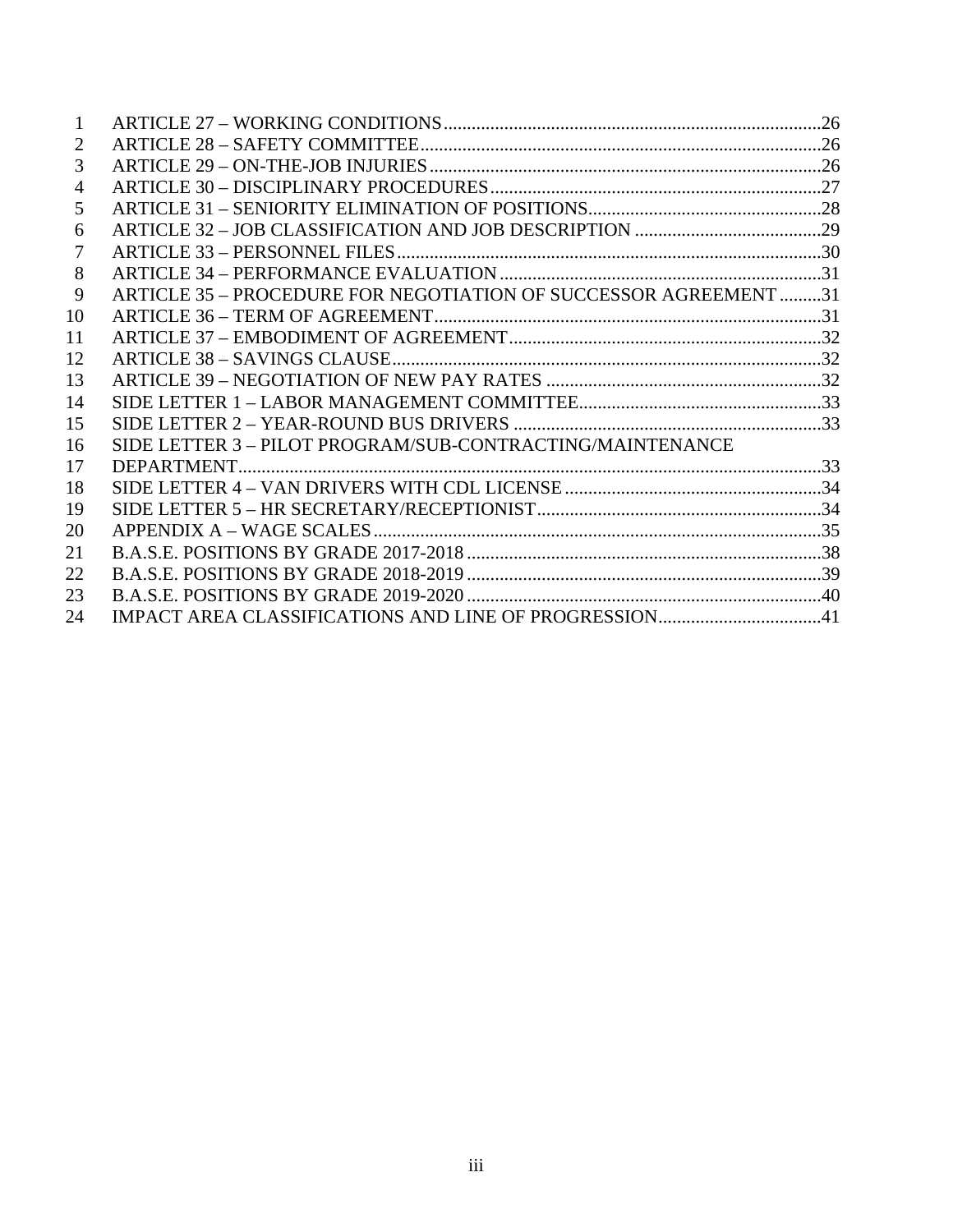| $\mathbf{1}$   | <b>AGREEMENT</b>                                                                                       |  |  |  |  |
|----------------|--------------------------------------------------------------------------------------------------------|--|--|--|--|
| $\mathbf{2}$   |                                                                                                        |  |  |  |  |
| 3              | This Agreement made and entered into pursuant to the Municipal Public Employees Labor                  |  |  |  |  |
| $\overline{4}$ | Relations Law (Chapter 9A, Title 26, M.R.S.A.) by and between the PORTLAND BOARD OF                    |  |  |  |  |
| 5              | PUBLIC EDUCATION OF THE CITY OF PORTLAND, hereinafter referred to as the "BOARD,"                      |  |  |  |  |
| 6              | and the BENEFIT ASSOCIATION OF SCHOOL EMPLOYEES, hereinafter referred to as the                        |  |  |  |  |
| $\tau$         | "ASSOCIATION."                                                                                         |  |  |  |  |
| 8              |                                                                                                        |  |  |  |  |
| 9              |                                                                                                        |  |  |  |  |
| 10             | <b>ARTICLE 1 - PREAMBLE</b>                                                                            |  |  |  |  |
| 11             |                                                                                                        |  |  |  |  |
| 12             | The parties have entered into this Agreement in order to establish mutual rights, preserve proper      |  |  |  |  |
| 13             | employee morale and to promote effective operations in the Portland School Department.                 |  |  |  |  |
| 14             |                                                                                                        |  |  |  |  |
| 15             |                                                                                                        |  |  |  |  |
| 16             | <b>ARTICLE 2 - RECOGNITION</b>                                                                         |  |  |  |  |
| 17             |                                                                                                        |  |  |  |  |
| 18             | The BOARD hereby recognizes the ASSOCIATION as the sole and exclusive bargaining agent for             |  |  |  |  |
| 19             | a unit consisting of those employees whether full-time, part-time, or part-year in the classifications |  |  |  |  |
| 20             | listed in the salary schedule contained in this AGREEMENT (except those employees excluded             |  |  |  |  |
| 21             | from the bargaining unit under the provisions of the Municipal Public Employees Labor Relations        |  |  |  |  |
| 22             | Law) who have had regular (not temporary) employment status for more than six continuous               |  |  |  |  |
| 23             | months.                                                                                                |  |  |  |  |
| 24             |                                                                                                        |  |  |  |  |
| 25             | The BOARD shall bargain with the ASSOCIATION for employees represented by the                          |  |  |  |  |
| 26             | ASSOCIATION with respect to wages, hours of work, and working conditions, which are                    |  |  |  |  |
| 27             | negotiable.                                                                                            |  |  |  |  |
| 28             |                                                                                                        |  |  |  |  |
| 29             |                                                                                                        |  |  |  |  |
| 30<br>31       | <b>ARTICLE 3 - DEFINITIONS</b>                                                                         |  |  |  |  |
| 32             | The following words shall have the meanings indicated below whenever they are used in this             |  |  |  |  |
| 33             | AGREEMENT except 1) when the context in which they are used clearly requires another meaning           |  |  |  |  |
| 34             | and 2) except when specifically indicated otherwise:                                                   |  |  |  |  |
| 35             |                                                                                                        |  |  |  |  |
| 36             | A. BOARD – The PORTLAND BOARD OF PUBLIC EDUCATION of the City of Portland.                             |  |  |  |  |
| 37             | The BOARD may act through its Chairman, any committee thereof, its Superintendent or any               |  |  |  |  |
| 38             | other representative authorized to act for it in any particular situation or class of situations.      |  |  |  |  |
| 39             |                                                                                                        |  |  |  |  |
| 40             | B. ASSOCIATION – The Benefit Association of School Employees (BASE). The                               |  |  |  |  |
| 41             | ASSOCIATION may act through its President or any committee thereof or any other                        |  |  |  |  |
| 42             | representative authorized to act for it in any particular situation or class of situations.            |  |  |  |  |
| 43             |                                                                                                        |  |  |  |  |
| 44             | C. SUPERINTENDENT – The Superintendent of the Portland School Department or any other                  |  |  |  |  |
| 45             | person whom the Superintendent specifically designates to act for her/him in any particular            |  |  |  |  |
| 46             | situation or class of situations.                                                                      |  |  |  |  |
|                |                                                                                                        |  |  |  |  |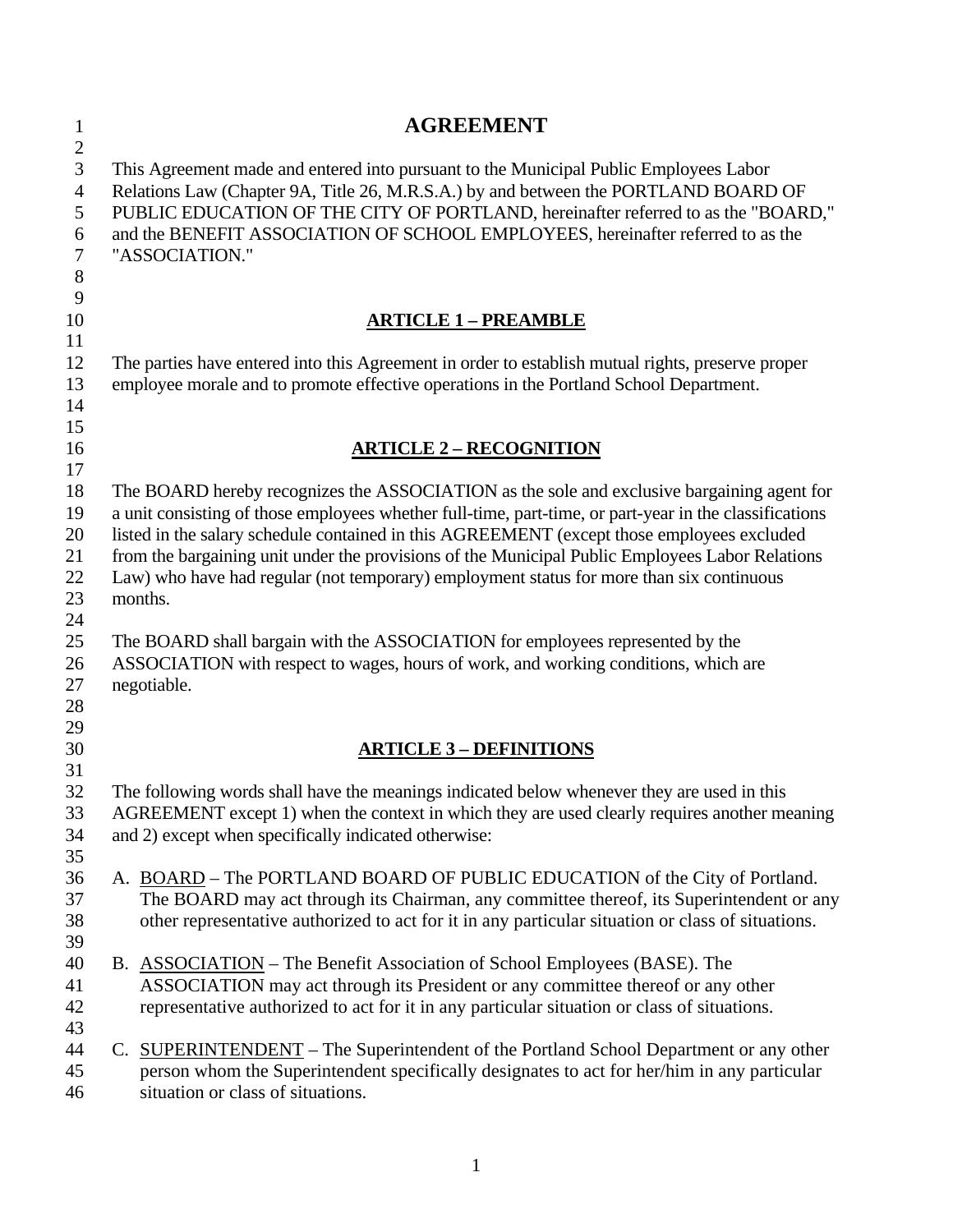1 D. EMPLOYEES – Employees represented by the ASSOCIATION and entitled to benefits 2 under this AGREEMENT.  $\begin{array}{c} 1 \\ 2 \\ 3 \end{array}$ 

| 6<br>For Employees Regularly Assigned:<br>DEPARTMENT HEAD<br>$\boldsymbol{7}$<br>$8\,$<br>Director of Facilities<br>To Facilities and Maintenance Depts.<br>9<br>To Transportation Dept.<br>Dir. of Transportation<br>To Food Services Dept.<br>Dir. of Food Services<br>10<br>11<br>As Computer Technicians<br>Dir of Computer Technology Svcs<br><b>Executive Dir. of Finance</b><br>12<br>As Accounting Specialist<br>As Secretaries<br>13<br>Director, Supervisor, Principal<br>14<br>15<br>F. SUPERVISOR – The person first in the chain of command who has the decision-making<br>16<br>authority to take employee actions.<br>17<br>18<br>G. DOMESTIC PARTNER – The person who meets the criteria for partnership as set forth in the<br>City of Portland Ordinances, Chapter 13.6 and PPS process and procedures, DOMESTIC<br>19<br>PARTNERSHIP and the criteria set forth by group insurance carriers negotiated under this<br>20<br>21<br>contract.<br>22<br>23<br>H. WORKWEEK – The normal WORKWEEK for full-time employees shall consist of thirty-<br>seven and one-half (37½) hours for secretarial classifications and forty (40) hours for all other<br>24<br>classifications covered by this AGREEMENT. The WORKWEEK shall commence Sunday at<br>25<br>12:01 a.m. and end Saturday midnight. Effective November 1, 1998, all newly hired secretaries<br>26<br>will work forty (40) hours per week and all currently employed secretaries may make a one-<br>27<br>28<br>time choice to work forty (40) hours per week.<br>29<br>30<br>I.<br>$WORKDAY$ – The WORKDAY shall normally consist of seven and one-half (7 <sup>1</sup> / <sub>2</sub> ) hours for<br>31<br>secretarial classifications and eight (8) hours for all other classifications. Effective November<br>1, 1998, the WORKDAY for all newly hired secretaries and those who choose to change to a<br>32<br>33<br>40-hour WORKWEEK will be eight (8) hours per day.<br>34<br>35<br>LONGEVITY – LONGEVITY shall mean aggregate length of service in either the school or<br>J.<br>other municipal departments in the City of Portland.<br>36<br>37<br>38<br>K. ELIGIBILITY FOR BENEFITS $- A$ part-time employee must work a minimum of seventeen<br>and one-half (17½) hours/week to be eligible for benefits. Benefits include holiday pay, sick<br>39<br>leave, vacation, and health/dental benefits. All employees hired after July 1, 2005 must work a<br>40<br>minimum of 20 hours per week to be eligible for benefits.<br>41<br>42<br>43<br>44 | $\overline{4}$<br>5 | E. DEPARTMENT HEAD – The term DEPARTMENT HEAD refers to the following: |  |  |
|----------------------------------------------------------------------------------------------------------------------------------------------------------------------------------------------------------------------------------------------------------------------------------------------------------------------------------------------------------------------------------------------------------------------------------------------------------------------------------------------------------------------------------------------------------------------------------------------------------------------------------------------------------------------------------------------------------------------------------------------------------------------------------------------------------------------------------------------------------------------------------------------------------------------------------------------------------------------------------------------------------------------------------------------------------------------------------------------------------------------------------------------------------------------------------------------------------------------------------------------------------------------------------------------------------------------------------------------------------------------------------------------------------------------------------------------------------------------------------------------------------------------------------------------------------------------------------------------------------------------------------------------------------------------------------------------------------------------------------------------------------------------------------------------------------------------------------------------------------------------------------------------------------------------------------------------------------------------------------------------------------------------------------------------------------------------------------------------------------------------------------------------------------------------------------------------------------------------------------------------------------------------------------------------------------------------------------------------------------------------------------------------------------------------------------------------------------------------------------------------------------------------------------------|---------------------|------------------------------------------------------------------------|--|--|
|                                                                                                                                                                                                                                                                                                                                                                                                                                                                                                                                                                                                                                                                                                                                                                                                                                                                                                                                                                                                                                                                                                                                                                                                                                                                                                                                                                                                                                                                                                                                                                                                                                                                                                                                                                                                                                                                                                                                                                                                                                                                                                                                                                                                                                                                                                                                                                                                                                                                                                                                        |                     |                                                                        |  |  |
|                                                                                                                                                                                                                                                                                                                                                                                                                                                                                                                                                                                                                                                                                                                                                                                                                                                                                                                                                                                                                                                                                                                                                                                                                                                                                                                                                                                                                                                                                                                                                                                                                                                                                                                                                                                                                                                                                                                                                                                                                                                                                                                                                                                                                                                                                                                                                                                                                                                                                                                                        |                     |                                                                        |  |  |
|                                                                                                                                                                                                                                                                                                                                                                                                                                                                                                                                                                                                                                                                                                                                                                                                                                                                                                                                                                                                                                                                                                                                                                                                                                                                                                                                                                                                                                                                                                                                                                                                                                                                                                                                                                                                                                                                                                                                                                                                                                                                                                                                                                                                                                                                                                                                                                                                                                                                                                                                        |                     |                                                                        |  |  |
|                                                                                                                                                                                                                                                                                                                                                                                                                                                                                                                                                                                                                                                                                                                                                                                                                                                                                                                                                                                                                                                                                                                                                                                                                                                                                                                                                                                                                                                                                                                                                                                                                                                                                                                                                                                                                                                                                                                                                                                                                                                                                                                                                                                                                                                                                                                                                                                                                                                                                                                                        |                     |                                                                        |  |  |
|                                                                                                                                                                                                                                                                                                                                                                                                                                                                                                                                                                                                                                                                                                                                                                                                                                                                                                                                                                                                                                                                                                                                                                                                                                                                                                                                                                                                                                                                                                                                                                                                                                                                                                                                                                                                                                                                                                                                                                                                                                                                                                                                                                                                                                                                                                                                                                                                                                                                                                                                        |                     |                                                                        |  |  |
|                                                                                                                                                                                                                                                                                                                                                                                                                                                                                                                                                                                                                                                                                                                                                                                                                                                                                                                                                                                                                                                                                                                                                                                                                                                                                                                                                                                                                                                                                                                                                                                                                                                                                                                                                                                                                                                                                                                                                                                                                                                                                                                                                                                                                                                                                                                                                                                                                                                                                                                                        |                     |                                                                        |  |  |
|                                                                                                                                                                                                                                                                                                                                                                                                                                                                                                                                                                                                                                                                                                                                                                                                                                                                                                                                                                                                                                                                                                                                                                                                                                                                                                                                                                                                                                                                                                                                                                                                                                                                                                                                                                                                                                                                                                                                                                                                                                                                                                                                                                                                                                                                                                                                                                                                                                                                                                                                        |                     |                                                                        |  |  |
|                                                                                                                                                                                                                                                                                                                                                                                                                                                                                                                                                                                                                                                                                                                                                                                                                                                                                                                                                                                                                                                                                                                                                                                                                                                                                                                                                                                                                                                                                                                                                                                                                                                                                                                                                                                                                                                                                                                                                                                                                                                                                                                                                                                                                                                                                                                                                                                                                                                                                                                                        |                     |                                                                        |  |  |
|                                                                                                                                                                                                                                                                                                                                                                                                                                                                                                                                                                                                                                                                                                                                                                                                                                                                                                                                                                                                                                                                                                                                                                                                                                                                                                                                                                                                                                                                                                                                                                                                                                                                                                                                                                                                                                                                                                                                                                                                                                                                                                                                                                                                                                                                                                                                                                                                                                                                                                                                        |                     |                                                                        |  |  |
|                                                                                                                                                                                                                                                                                                                                                                                                                                                                                                                                                                                                                                                                                                                                                                                                                                                                                                                                                                                                                                                                                                                                                                                                                                                                                                                                                                                                                                                                                                                                                                                                                                                                                                                                                                                                                                                                                                                                                                                                                                                                                                                                                                                                                                                                                                                                                                                                                                                                                                                                        |                     |                                                                        |  |  |
|                                                                                                                                                                                                                                                                                                                                                                                                                                                                                                                                                                                                                                                                                                                                                                                                                                                                                                                                                                                                                                                                                                                                                                                                                                                                                                                                                                                                                                                                                                                                                                                                                                                                                                                                                                                                                                                                                                                                                                                                                                                                                                                                                                                                                                                                                                                                                                                                                                                                                                                                        |                     |                                                                        |  |  |
|                                                                                                                                                                                                                                                                                                                                                                                                                                                                                                                                                                                                                                                                                                                                                                                                                                                                                                                                                                                                                                                                                                                                                                                                                                                                                                                                                                                                                                                                                                                                                                                                                                                                                                                                                                                                                                                                                                                                                                                                                                                                                                                                                                                                                                                                                                                                                                                                                                                                                                                                        |                     |                                                                        |  |  |
|                                                                                                                                                                                                                                                                                                                                                                                                                                                                                                                                                                                                                                                                                                                                                                                                                                                                                                                                                                                                                                                                                                                                                                                                                                                                                                                                                                                                                                                                                                                                                                                                                                                                                                                                                                                                                                                                                                                                                                                                                                                                                                                                                                                                                                                                                                                                                                                                                                                                                                                                        |                     |                                                                        |  |  |
|                                                                                                                                                                                                                                                                                                                                                                                                                                                                                                                                                                                                                                                                                                                                                                                                                                                                                                                                                                                                                                                                                                                                                                                                                                                                                                                                                                                                                                                                                                                                                                                                                                                                                                                                                                                                                                                                                                                                                                                                                                                                                                                                                                                                                                                                                                                                                                                                                                                                                                                                        |                     |                                                                        |  |  |
|                                                                                                                                                                                                                                                                                                                                                                                                                                                                                                                                                                                                                                                                                                                                                                                                                                                                                                                                                                                                                                                                                                                                                                                                                                                                                                                                                                                                                                                                                                                                                                                                                                                                                                                                                                                                                                                                                                                                                                                                                                                                                                                                                                                                                                                                                                                                                                                                                                                                                                                                        |                     |                                                                        |  |  |
|                                                                                                                                                                                                                                                                                                                                                                                                                                                                                                                                                                                                                                                                                                                                                                                                                                                                                                                                                                                                                                                                                                                                                                                                                                                                                                                                                                                                                                                                                                                                                                                                                                                                                                                                                                                                                                                                                                                                                                                                                                                                                                                                                                                                                                                                                                                                                                                                                                                                                                                                        |                     |                                                                        |  |  |
|                                                                                                                                                                                                                                                                                                                                                                                                                                                                                                                                                                                                                                                                                                                                                                                                                                                                                                                                                                                                                                                                                                                                                                                                                                                                                                                                                                                                                                                                                                                                                                                                                                                                                                                                                                                                                                                                                                                                                                                                                                                                                                                                                                                                                                                                                                                                                                                                                                                                                                                                        |                     |                                                                        |  |  |
|                                                                                                                                                                                                                                                                                                                                                                                                                                                                                                                                                                                                                                                                                                                                                                                                                                                                                                                                                                                                                                                                                                                                                                                                                                                                                                                                                                                                                                                                                                                                                                                                                                                                                                                                                                                                                                                                                                                                                                                                                                                                                                                                                                                                                                                                                                                                                                                                                                                                                                                                        |                     |                                                                        |  |  |
|                                                                                                                                                                                                                                                                                                                                                                                                                                                                                                                                                                                                                                                                                                                                                                                                                                                                                                                                                                                                                                                                                                                                                                                                                                                                                                                                                                                                                                                                                                                                                                                                                                                                                                                                                                                                                                                                                                                                                                                                                                                                                                                                                                                                                                                                                                                                                                                                                                                                                                                                        |                     |                                                                        |  |  |
|                                                                                                                                                                                                                                                                                                                                                                                                                                                                                                                                                                                                                                                                                                                                                                                                                                                                                                                                                                                                                                                                                                                                                                                                                                                                                                                                                                                                                                                                                                                                                                                                                                                                                                                                                                                                                                                                                                                                                                                                                                                                                                                                                                                                                                                                                                                                                                                                                                                                                                                                        |                     |                                                                        |  |  |
|                                                                                                                                                                                                                                                                                                                                                                                                                                                                                                                                                                                                                                                                                                                                                                                                                                                                                                                                                                                                                                                                                                                                                                                                                                                                                                                                                                                                                                                                                                                                                                                                                                                                                                                                                                                                                                                                                                                                                                                                                                                                                                                                                                                                                                                                                                                                                                                                                                                                                                                                        |                     |                                                                        |  |  |
|                                                                                                                                                                                                                                                                                                                                                                                                                                                                                                                                                                                                                                                                                                                                                                                                                                                                                                                                                                                                                                                                                                                                                                                                                                                                                                                                                                                                                                                                                                                                                                                                                                                                                                                                                                                                                                                                                                                                                                                                                                                                                                                                                                                                                                                                                                                                                                                                                                                                                                                                        |                     |                                                                        |  |  |
|                                                                                                                                                                                                                                                                                                                                                                                                                                                                                                                                                                                                                                                                                                                                                                                                                                                                                                                                                                                                                                                                                                                                                                                                                                                                                                                                                                                                                                                                                                                                                                                                                                                                                                                                                                                                                                                                                                                                                                                                                                                                                                                                                                                                                                                                                                                                                                                                                                                                                                                                        |                     |                                                                        |  |  |
|                                                                                                                                                                                                                                                                                                                                                                                                                                                                                                                                                                                                                                                                                                                                                                                                                                                                                                                                                                                                                                                                                                                                                                                                                                                                                                                                                                                                                                                                                                                                                                                                                                                                                                                                                                                                                                                                                                                                                                                                                                                                                                                                                                                                                                                                                                                                                                                                                                                                                                                                        |                     |                                                                        |  |  |
|                                                                                                                                                                                                                                                                                                                                                                                                                                                                                                                                                                                                                                                                                                                                                                                                                                                                                                                                                                                                                                                                                                                                                                                                                                                                                                                                                                                                                                                                                                                                                                                                                                                                                                                                                                                                                                                                                                                                                                                                                                                                                                                                                                                                                                                                                                                                                                                                                                                                                                                                        |                     |                                                                        |  |  |
|                                                                                                                                                                                                                                                                                                                                                                                                                                                                                                                                                                                                                                                                                                                                                                                                                                                                                                                                                                                                                                                                                                                                                                                                                                                                                                                                                                                                                                                                                                                                                                                                                                                                                                                                                                                                                                                                                                                                                                                                                                                                                                                                                                                                                                                                                                                                                                                                                                                                                                                                        |                     |                                                                        |  |  |
|                                                                                                                                                                                                                                                                                                                                                                                                                                                                                                                                                                                                                                                                                                                                                                                                                                                                                                                                                                                                                                                                                                                                                                                                                                                                                                                                                                                                                                                                                                                                                                                                                                                                                                                                                                                                                                                                                                                                                                                                                                                                                                                                                                                                                                                                                                                                                                                                                                                                                                                                        |                     |                                                                        |  |  |
|                                                                                                                                                                                                                                                                                                                                                                                                                                                                                                                                                                                                                                                                                                                                                                                                                                                                                                                                                                                                                                                                                                                                                                                                                                                                                                                                                                                                                                                                                                                                                                                                                                                                                                                                                                                                                                                                                                                                                                                                                                                                                                                                                                                                                                                                                                                                                                                                                                                                                                                                        |                     |                                                                        |  |  |
|                                                                                                                                                                                                                                                                                                                                                                                                                                                                                                                                                                                                                                                                                                                                                                                                                                                                                                                                                                                                                                                                                                                                                                                                                                                                                                                                                                                                                                                                                                                                                                                                                                                                                                                                                                                                                                                                                                                                                                                                                                                                                                                                                                                                                                                                                                                                                                                                                                                                                                                                        |                     |                                                                        |  |  |
|                                                                                                                                                                                                                                                                                                                                                                                                                                                                                                                                                                                                                                                                                                                                                                                                                                                                                                                                                                                                                                                                                                                                                                                                                                                                                                                                                                                                                                                                                                                                                                                                                                                                                                                                                                                                                                                                                                                                                                                                                                                                                                                                                                                                                                                                                                                                                                                                                                                                                                                                        |                     |                                                                        |  |  |
|                                                                                                                                                                                                                                                                                                                                                                                                                                                                                                                                                                                                                                                                                                                                                                                                                                                                                                                                                                                                                                                                                                                                                                                                                                                                                                                                                                                                                                                                                                                                                                                                                                                                                                                                                                                                                                                                                                                                                                                                                                                                                                                                                                                                                                                                                                                                                                                                                                                                                                                                        |                     |                                                                        |  |  |
|                                                                                                                                                                                                                                                                                                                                                                                                                                                                                                                                                                                                                                                                                                                                                                                                                                                                                                                                                                                                                                                                                                                                                                                                                                                                                                                                                                                                                                                                                                                                                                                                                                                                                                                                                                                                                                                                                                                                                                                                                                                                                                                                                                                                                                                                                                                                                                                                                                                                                                                                        |                     |                                                                        |  |  |
|                                                                                                                                                                                                                                                                                                                                                                                                                                                                                                                                                                                                                                                                                                                                                                                                                                                                                                                                                                                                                                                                                                                                                                                                                                                                                                                                                                                                                                                                                                                                                                                                                                                                                                                                                                                                                                                                                                                                                                                                                                                                                                                                                                                                                                                                                                                                                                                                                                                                                                                                        |                     |                                                                        |  |  |
|                                                                                                                                                                                                                                                                                                                                                                                                                                                                                                                                                                                                                                                                                                                                                                                                                                                                                                                                                                                                                                                                                                                                                                                                                                                                                                                                                                                                                                                                                                                                                                                                                                                                                                                                                                                                                                                                                                                                                                                                                                                                                                                                                                                                                                                                                                                                                                                                                                                                                                                                        |                     |                                                                        |  |  |
|                                                                                                                                                                                                                                                                                                                                                                                                                                                                                                                                                                                                                                                                                                                                                                                                                                                                                                                                                                                                                                                                                                                                                                                                                                                                                                                                                                                                                                                                                                                                                                                                                                                                                                                                                                                                                                                                                                                                                                                                                                                                                                                                                                                                                                                                                                                                                                                                                                                                                                                                        |                     |                                                                        |  |  |
| 45                                                                                                                                                                                                                                                                                                                                                                                                                                                                                                                                                                                                                                                                                                                                                                                                                                                                                                                                                                                                                                                                                                                                                                                                                                                                                                                                                                                                                                                                                                                                                                                                                                                                                                                                                                                                                                                                                                                                                                                                                                                                                                                                                                                                                                                                                                                                                                                                                                                                                                                                     |                     |                                                                        |  |  |
| 46                                                                                                                                                                                                                                                                                                                                                                                                                                                                                                                                                                                                                                                                                                                                                                                                                                                                                                                                                                                                                                                                                                                                                                                                                                                                                                                                                                                                                                                                                                                                                                                                                                                                                                                                                                                                                                                                                                                                                                                                                                                                                                                                                                                                                                                                                                                                                                                                                                                                                                                                     |                     |                                                                        |  |  |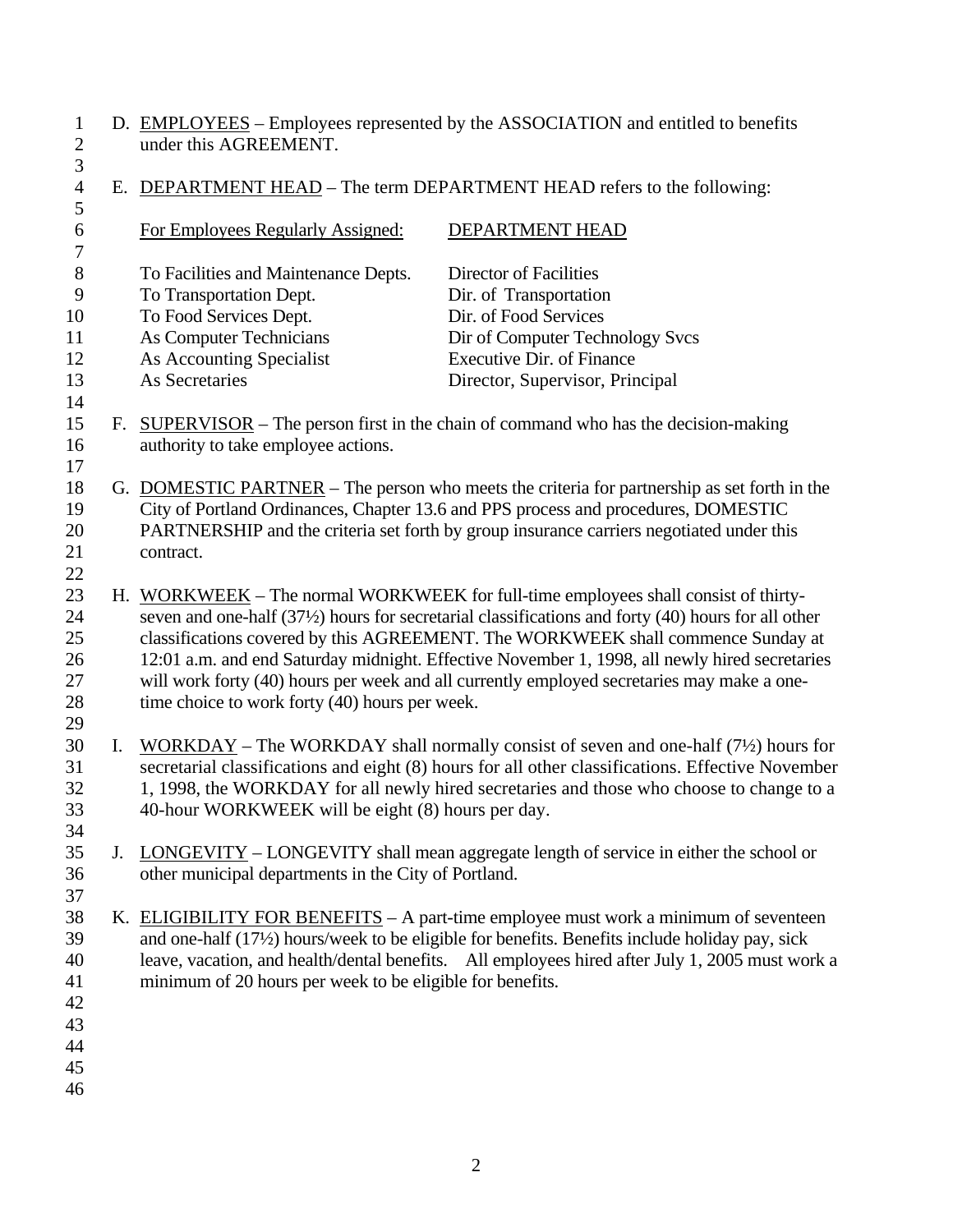#### 1 **ARTICLE 4 – ASSOCIATION MEMBERSHIP AND MUTUAL RIGHTS**  2 3 A. The BOARD agrees to notify the ASSOCIATION in writing of the name, home address, job 4 classification, location, and date of employment, transfer or termination of employment of all 5 persons covered by this Agreement, within one week from the time of employment, transfer or 6 termination. 7 8 B. Employees covered by this Agreement shall have the right to join the ASSOCIATION or to 9 refrain from joining the ASSOCIATION. No employee shall be favored or discriminated 10 against either by the BOARD or by the ASSOCIATION because of her/his membership or 11 non-membership in the ASSOCIATION. At the time of employment, the employee shall be 12 given a copy of this Agreement. 13 14 C. The BOARD and ASSOCIATION agree that they shall not discriminate against any employee 15 regardless of age, race, color, religion, disability, sex, national origin, or sexual orientation. 16 17 D. The ASSOCIATION shall have the right to use office equipment at reasonable times, when 18 such equipment is not in use. The ASSOCIATION shall pay for the reasonable cost of all 19 materials and supplies used. The BOARD shall permit the reasonable use of existing bulletin 20 boards, telephones, pagers, and mail for ASSOCIATION business. Other communication 21 systems may be used with the agreement of the SUPERINTENDENT and the ASSOCIATION. 22 23 The ASSOCIATION shall have the right to use school buildings at reasonable times, for 24 meetings. No unlawful activities shall be permitted. Meetings will be scheduled with reasonable 25 advance notice to and approval by the Principal concerned. No custodial costs will be incurred 26 because of such meetings. 27 28 E. The President and/or Vice President and appropriate representatives of the ASSOCIATION 29 shall be allowed time off with pay for mutually scheduled meetings with management 30 representatives concerning labor issues. 31 32 33 **ARTICLE 5 – DUES DEDUCTION**  34 35 The BOARD shall deduct ASSOCIATION dues biweekly from individuals represented by the 36 ASSOCIATION only upon receipt of a signed authorization. Authorization forms, which must be 37 acceptable to the BOARD, shall be supplied by the ASSOCIATION. 38 39 Dues deductions shall continue automatically from year to year unless cancelled in writing by the 40 employee during the first two (2) weeks in September preceding the school year in which the 41 cancellation becomes effective.

- 42
- 43 The BOARD shall forward the aggregate dues to the Treasurer of the ASSOCIATION as soon as
- 44 practicable. The ASSOCIATION shall indemnify and save the BOARD harmless against all
- 45 claims and suits which may arise by reason of any action taken in making deductions and
- 46 remitting the same to the ASSOCIATION pursuant to this section.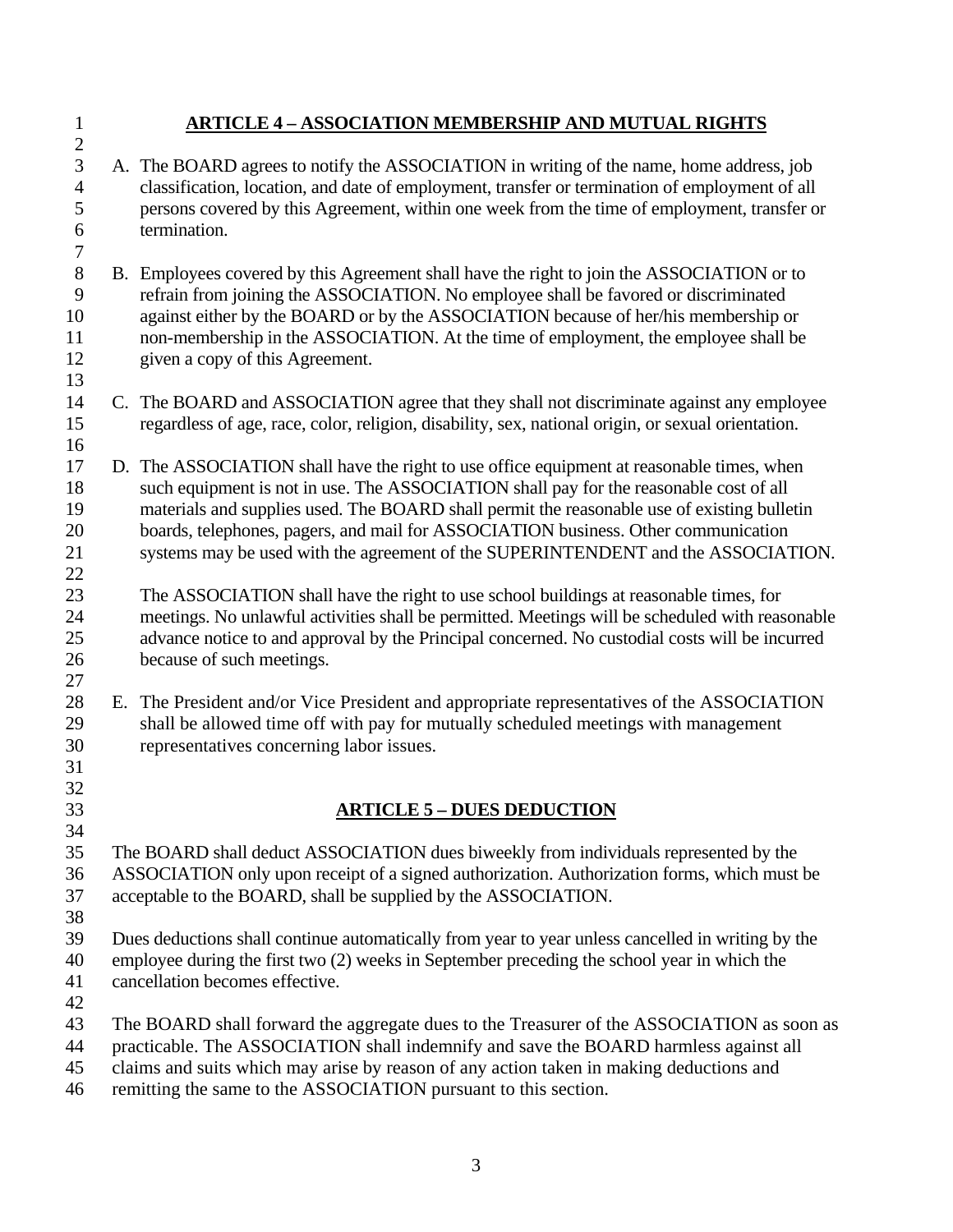| 1              | <b>ARTICLE 6 - MANAGEMENT RIGHTS AND DEPARTMENTAL RULES</b>                                                                                                           |  |  |  |  |
|----------------|-----------------------------------------------------------------------------------------------------------------------------------------------------------------------|--|--|--|--|
| $\mathfrak{2}$ |                                                                                                                                                                       |  |  |  |  |
| 3              | The BOARD retains all rights and authority to manage and direct its employees, except as otherwise                                                                    |  |  |  |  |
| $\overline{4}$ | specified in this Agreement. The ASSOCIATION acknowledges the right of the BOARD to make                                                                              |  |  |  |  |
| 5              | any rules and regulations governing the conduct of its employees provided they are not specifically                                                                   |  |  |  |  |
| 6              | inconsistent with the provisions of this Agreement.                                                                                                                   |  |  |  |  |
| 7              |                                                                                                                                                                       |  |  |  |  |
| $8\,$          |                                                                                                                                                                       |  |  |  |  |
| 9              | <b>ARTICLE 7 - STRIKES AND SLOWDOWNS PROHIBITED</b>                                                                                                                   |  |  |  |  |
| 10             |                                                                                                                                                                       |  |  |  |  |
| 11             | Pursuant to State Law and recognizing that the protection of public health, safety and welfare                                                                        |  |  |  |  |
| 12             | demands that public employees not be accorded the right to strike or engage in any work stoppage                                                                      |  |  |  |  |
| 13             | or slowdown, the ASSOCIATION agrees that during the term of this Agreement neither the                                                                                |  |  |  |  |
| 14             | ASSOCIATION, its officers, members or agents will engage in, encourage, sanction, support, or                                                                         |  |  |  |  |
| 15             | suggest:                                                                                                                                                              |  |  |  |  |
| 16             |                                                                                                                                                                       |  |  |  |  |
| 17             | 1. any strike, or                                                                                                                                                     |  |  |  |  |
| 18             | 2. any slowdown, or                                                                                                                                                   |  |  |  |  |
| 19             | 3. any action or inaction which would involve suspension of, or interference with, the normal work                                                                    |  |  |  |  |
| 20             | of any division in the School Department, or                                                                                                                          |  |  |  |  |
| 21             | 4. mass resignations, or                                                                                                                                              |  |  |  |  |
| 22             | 5. mass absenteeism, or                                                                                                                                               |  |  |  |  |
| 23             | 6. picketing.                                                                                                                                                         |  |  |  |  |
| 24             |                                                                                                                                                                       |  |  |  |  |
| 25             | In the event that ASSOCIATION members or agents participate in such activities in violation of                                                                        |  |  |  |  |
| 26             | this provision, the ASSOCIATION officers shall notify members or agents so engaged to cease and                                                                       |  |  |  |  |
| 27             | desist from such activities and shall instruct the members to return to their normal duties.                                                                          |  |  |  |  |
| 28             |                                                                                                                                                                       |  |  |  |  |
| 29             |                                                                                                                                                                       |  |  |  |  |
| 30             | <b>ARTICLE 8 - GRIEVANCE PROCEDURE</b>                                                                                                                                |  |  |  |  |
| 31             |                                                                                                                                                                       |  |  |  |  |
| 32             | A. The BOARD and the ASSOCIATION encourage problem solving between an employee and                                                                                    |  |  |  |  |
| 33             | her/his supervisor. Any employee who believes she/he has a grievance involving the                                                                                    |  |  |  |  |
| 34             | interpretation or application of this AGREEMENT is thus encouraged to try to resolve the                                                                              |  |  |  |  |
| 35             | matter informally with her/his supervisor before initiating the following formal grievance                                                                            |  |  |  |  |
| 36             | procedure:                                                                                                                                                            |  |  |  |  |
| 37             |                                                                                                                                                                       |  |  |  |  |
| 38             | <u>LEVEL I – DEPARTMENT HEAD</u> – If the employee is unable to resolve a problem                                                                                     |  |  |  |  |
| 39             | informally with her/his supervisor, the ASSOCIATION may present the details of the grievance                                                                          |  |  |  |  |
| 40             | in writing to the DEPARTMENT HEAD. Within ten (10) working days thereafter, the<br>DEPARTMENT HEAD shall meet with representatives of the ASSOCIATION for the purpose |  |  |  |  |
| 41             |                                                                                                                                                                       |  |  |  |  |
| 42             | of adjusting, resolving or denying the grievance. The Department Head shall render her/his                                                                            |  |  |  |  |
| 43<br>44       | decision in writing within ten (10) working days after the meeting.                                                                                                   |  |  |  |  |
| 45             | LEVEL II – SUPERINTENDENT – If such grievance is not resolved, within ten $(10)$ working                                                                              |  |  |  |  |
| 46             | days from receipt of the written response from the DEPARTMENT HEAD, the                                                                                               |  |  |  |  |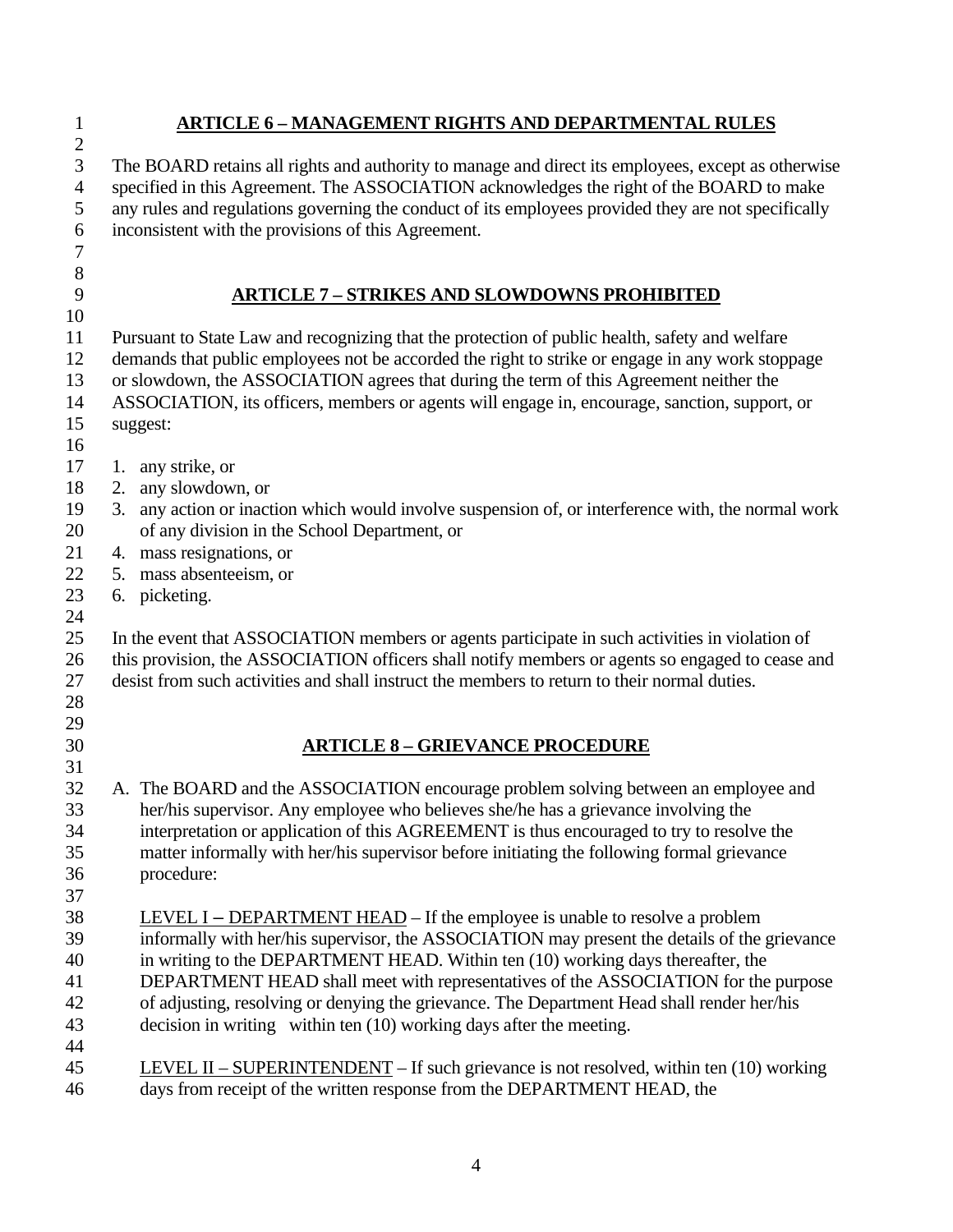- 1 ASSOCIATION may present such grievance, in writing to the SUPERINTENDENT. Within 2 ten (10) working days after the SUPERINTENDENT receives such grievance she/he shall meet 3 with representatives of the ASSOCIATION for the purpose of adjusting or resolving such 4 grievances. The decision of the SUPERINTENDENT shall be rendered within ten (10) working 5 days after the meeting.
- 7 LEVEL III SCHOOL BOARD In the event that the decision of the SUPERINTENDENT as 8 rendered pursuant to Level II hereof is not acceptable to the ASSOCIATION, the 9 ASSOCIATION may, not later than ten (10) working days after such decision, submit the 10 grievance in writing to the BOARD. Within ten (10) working days after receipt of the 11 grievance, the BOARD and a representative of the ASSOCIATION shall meet for the purpose 12 of resolving the grievance. The BOARD shall, within ten (10) working days after such meeting, 13 render its decision in writing to the grievant with a copy to the ASSOCIATION.
- 15 LEVEL IV ARBITRATION In the event that the decision of the BOARD as rendered 16 pursuant to Level III hereof is not acceptable to the ASSOCIATION, the ASSOCIATION may, 17 by written notice to the BOARD, request arbitration of the grievance within ten (10) working 18 days after the date of the written decision of the BOARD. Within ten (10) working days after 19 such request, the parties shall select an arbitrator, but if they are unable to agree on a selection, 20 the arbitrator shall be selected through the American Arbitration ASSOCIATION in accordance 21 with the rules and procedures of the American Arbitration ASSOCIATION. The arbitrator shall 22 fix a time and place at Portland, Maine for a hearing upon reasonable notice to each party. After 23 such hearing, the arbitrator shall promptly render a decision, which shall be binding upon both 24 parties, but the arbitrator shall have no power to render a decision which adds to, subtracts from 25 or modifies this Agreement; the decision shall be confined to the meaning of the contract 26 provision which gave rise to the dispute. The arbitration proceedings will be conducted in 27 accordance with the rules and procedures of the American Arbitration ASSOCIATION. The 28 costs for the services of the arbitrator, including her/his per diem expenses, if any, and her/his 29 actual and necessary travel and subsistence expenses, and the costs of a hearing room and 30 transcript, if any, will be shared equally by the BOARD and the ASSOCIATION. All other 31 costs will be paid by the party incurring them. If either of the parties requests a transcript for its 32 own use, then that party requesting the transcript shall pay the cost of same. 33
- 34 B. The time limits for processing of grievances may be extended by mutual consent of the 35 parties. The agreement shall be confirmed in writing at the request of either party. 36
- 37 C. All grievances shall be submitted pursuant to Level I not later than thirty (30) calendar days 38 after whichever of the following two shall first occur: (l) the time the event giving rise to the 39 grievance becomes known to the employees concerned or (2) the time such event becomes 40 known to the ASSOCIATION, provided, however, that grievances arising under Article 30, 41 Disciplinary Procedures shall be submitted pursuant to Level I within ten (10) working days 42 after the mailing or hand delivery of the notice to the employees and the President of the 43 ASSOCIATION in the manner required in said Article.
- 44

6

14

- 45
- 46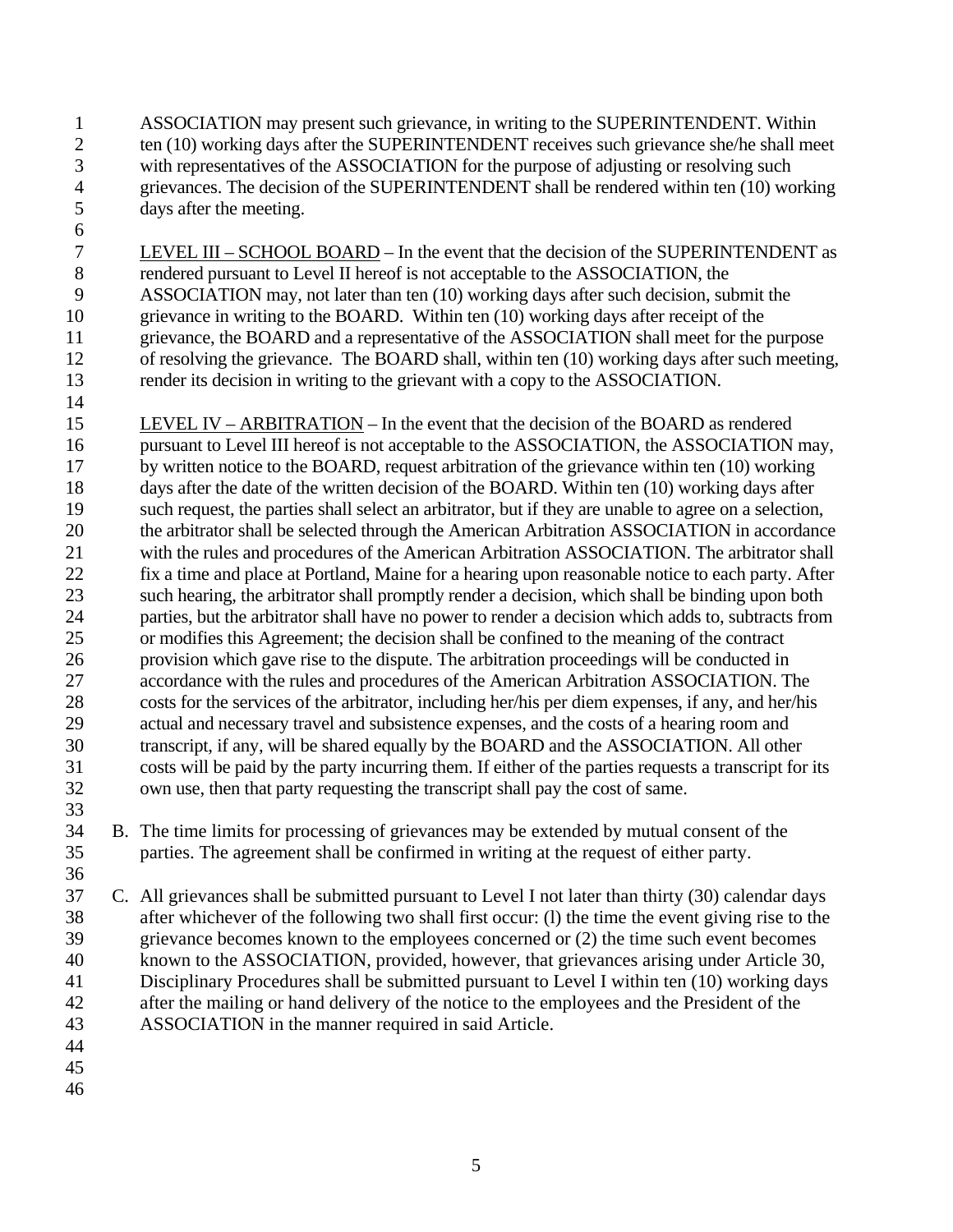| $\mathbf{1}$                                          | <b>ARTICLE 9 - WAGES AND SALARIES</b>                                                                                                                                                                                                                                                                                                                                                                                                           |
|-------------------------------------------------------|-------------------------------------------------------------------------------------------------------------------------------------------------------------------------------------------------------------------------------------------------------------------------------------------------------------------------------------------------------------------------------------------------------------------------------------------------|
| $\sqrt{2}$<br>3<br>$\overline{4}$<br>5<br>6<br>7<br>8 | A. Effective July 1, 2017, employees with a step eligibility date of July 1, 2017, through December<br>31, 2017, shall be eligible for a change in step as based on the Salary Scale 2017-2018 as<br>appears in Appendix A. Effective January 1, 2018, an employee with a step eligibility date of<br>January 1, 2018, through June 30, 2018, shall be eligible for a change in step on the Salary Scale<br>2017-2018 as appears in Appendix A. |
| 9<br>10<br>11<br>12<br>13<br>14                       | Effective July 1, 2018, employees with a step eligibility date of July 1, 2018, through December<br>31, 2018, shall be eligible for a change in step as based on the Salary Scale 2018-2019 as<br>appears in Appendix A. Effective January 1, 2019, an employee with a step eligibility date of<br>January 1, 2019, through June 30, 2019, shall be eligible for a change in step on the Salary Scale<br>2018-2019 as appears in Appendix A.    |
| 15<br>16<br>17<br>18<br>19<br>20                      | Effective July 1, 2019, employees with a step eligibility date of July 1, 2019, through December<br>31, 2019, shall be eligible for a change in step as based on the Salary Scale 2019-2020 as<br>appears in Appendix A. Effective January 1, 2020, an employee with a step eligibility date of<br>January 1, 2020, through June 30, 2020, shall be eligible for a change in step on the Salary Scale<br>2019-2020 as appears in Appendix A.    |
| 21                                                    | B. The BOARD shall have the right:                                                                                                                                                                                                                                                                                                                                                                                                              |
| 22<br>23<br>24<br>25                                  | 1. To give credit for legitimate, comparable prior experience in placing new employees on the<br>appropriate classification scale.                                                                                                                                                                                                                                                                                                              |
| 26<br>27<br>28                                        | 2. To establish new positions or to reclassify existing positions where job content has changed<br>at pay scales to be approved by the ASSOCIATION.                                                                                                                                                                                                                                                                                             |
| 29<br>30<br>31                                        | 3. To install time clocks in BOARD facilities, in connection with installation of a computer<br>terminal in the Business Office.                                                                                                                                                                                                                                                                                                                |
| 32<br>33<br>34<br>35<br>36                            | C. Any employee who is promoted shall serve a six-month probationary period in the new position.<br>If the employee's performance is deemed to be unsatisfactory during the probationary period,<br>every effort will be made to return the employee to her/his former position. If the position is not<br>available, the employee shall be returned to a position in her/his former classification at the<br>employee's former rate of pay.    |
| 37<br>38                                              | D. SHIFT DIFFERENTIALS                                                                                                                                                                                                                                                                                                                                                                                                                          |
| 39<br>40<br>41<br>42<br>43<br>44<br>45<br>46          | Shift 2 Differential - Eligibility:<br>Full-time employees:<br>Shift starts no earlier than 11:00 a.m.<br>1.<br>Shift consists of a minimum of 6 hours, which fall between 11:00 a.m. and 10:30 p.m.<br>2.                                                                                                                                                                                                                                      |
|                                                       |                                                                                                                                                                                                                                                                                                                                                                                                                                                 |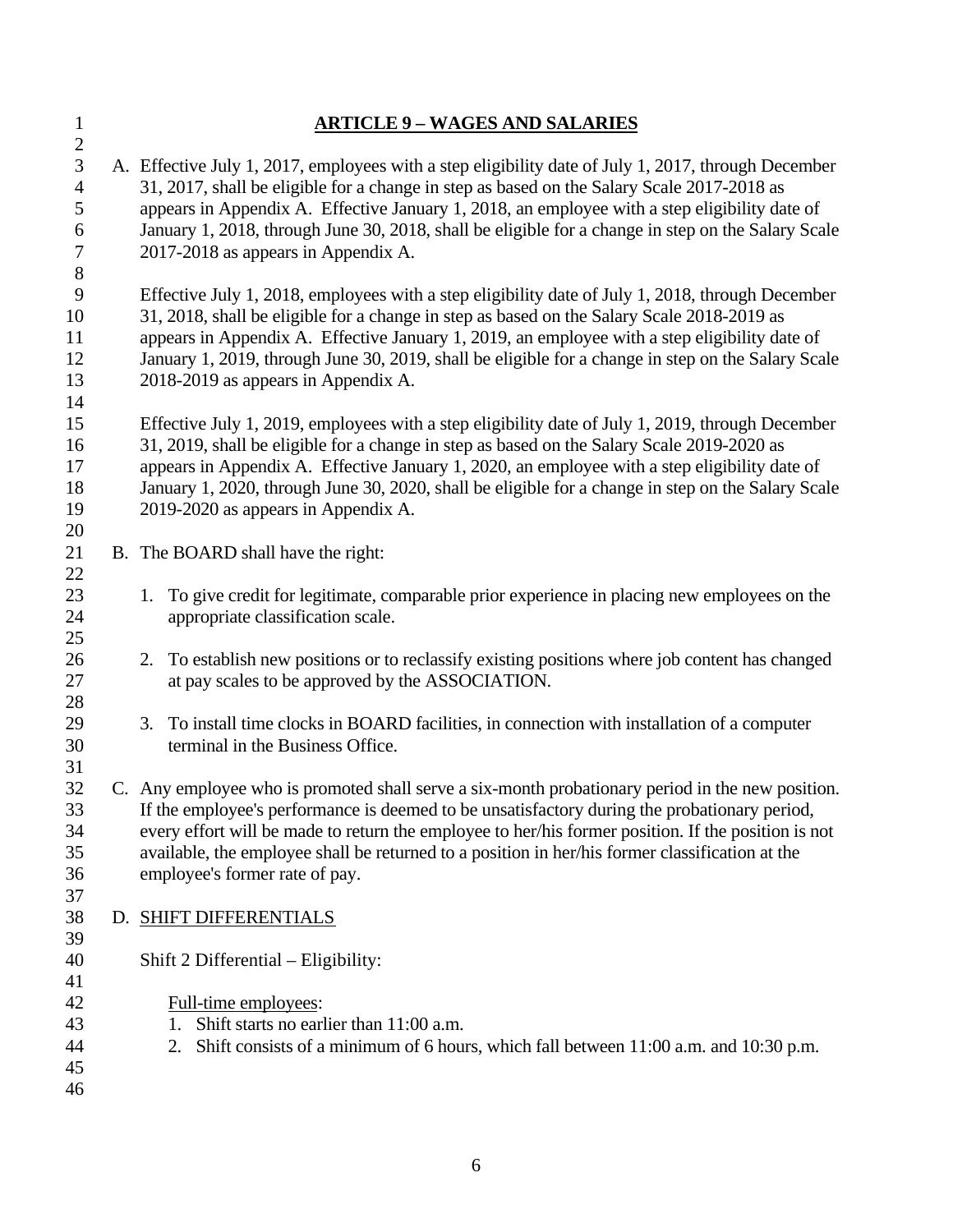| $\mathbf{1}$   |                                              | Part-time employees:                                                                                              |  |  |  |  |
|----------------|----------------------------------------------|-------------------------------------------------------------------------------------------------------------------|--|--|--|--|
| $\overline{2}$ | Shift starts no earlier than 2:00 p.m.<br>1. |                                                                                                                   |  |  |  |  |
| 3              |                                              | 2. Shift consists of a minimum of 4 hours, which fall between 2:00 p.m. and 10:30 p.m.                            |  |  |  |  |
| $\overline{4}$ |                                              |                                                                                                                   |  |  |  |  |
| 5<br>6         |                                              | Shift 3 Differential – Eligibility:                                                                               |  |  |  |  |
| 7              |                                              | Full-time and part-time employees:                                                                                |  |  |  |  |
| 8              |                                              | 1. Shift starts no earlier than 10:00 p.m.                                                                        |  |  |  |  |
| 9              |                                              | 2. Shift consists of a minimum of 4 hours, which fall between 10:00 p.m. and 7:00 a.m.                            |  |  |  |  |
| 10             |                                              |                                                                                                                   |  |  |  |  |
| 11             |                                              | Shift differentials in subsequent years will increase consistent with the percentage increase                     |  |  |  |  |
| 12             |                                              |                                                                                                                   |  |  |  |  |
| 13             |                                              | on the salary schedule.                                                                                           |  |  |  |  |
|                |                                              |                                                                                                                   |  |  |  |  |
| 14             |                                              | Employees who are required to work an early shift to cover for another employee or other                          |  |  |  |  |
| 15             |                                              | circumstances as deemed appropriate by her/his supervisor shall be paid at her/his regular shift<br>differential. |  |  |  |  |
| 16             |                                              |                                                                                                                   |  |  |  |  |
| 17             |                                              |                                                                                                                   |  |  |  |  |
| 18             |                                              | E. A premium of \$50/week shall be paid to a Head Custodian who supervises 8 or more<br>custodians.               |  |  |  |  |
| 19             |                                              |                                                                                                                   |  |  |  |  |
| 20             |                                              |                                                                                                                   |  |  |  |  |
| 21<br>22       |                                              | F. A custodian will be on duty whenever non-school related groups/agencies are using a school                     |  |  |  |  |
|                |                                              | facility in accordance with School BOARD policy.                                                                  |  |  |  |  |
| 23             |                                              |                                                                                                                   |  |  |  |  |
| 24             |                                              | G. Employees reporting to work on their regularly scheduled workday and then sent home due to                     |  |  |  |  |
| 25             |                                              | circumstances such as weather, fire or other conditions beyond the control of the employer will                   |  |  |  |  |
| 26<br>27       |                                              | be paid for the balance of the day.                                                                               |  |  |  |  |
| 28             |                                              | H. All employees are required to sign up for direct deposit.                                                      |  |  |  |  |
| 29             |                                              |                                                                                                                   |  |  |  |  |
| 30             |                                              |                                                                                                                   |  |  |  |  |
| 31             |                                              | <b>ARTICLE 10 – OVERTIME COMPENSATION / HOLIDAY PAY / CALL-BACK PAY /</b>                                         |  |  |  |  |
| 32             |                                              | <b>AND ON-CALL PAY</b>                                                                                            |  |  |  |  |
| 33             |                                              |                                                                                                                   |  |  |  |  |
| 34             |                                              | A. OVERTIME COMPENSATION – This section is intended to provide a basis for calculation of                         |  |  |  |  |
| 35             |                                              | and payment for authorized overtime. In order to provide for flexible scheduling in accordance                    |  |  |  |  |
| 36             |                                              | with Article 26, A. and eligibility for overtime for hours worked beyond 8 hours per day may be                   |  |  |  |  |
| 37             |                                              | waived.                                                                                                           |  |  |  |  |
| 38             |                                              |                                                                                                                   |  |  |  |  |
| 39             |                                              | Monetary benefits shall be paid at a rate of one and one-half $(1/2)$ times the base hourly rate for              |  |  |  |  |
| 40             |                                              | all hours worked in excess of forty (40) hours per week or eight (8) hours per day - not both.                    |  |  |  |  |
| 41             |                                              |                                                                                                                   |  |  |  |  |
| 42             |                                              | For purposes of this section "hours worked" shall mean only one of the following:                                 |  |  |  |  |
| 43             |                                              |                                                                                                                   |  |  |  |  |
| 44             |                                              | hours actually worked<br>1.                                                                                       |  |  |  |  |
| 45             |                                              | hours compensated for by holiday base pay<br>2.                                                                   |  |  |  |  |
| 46             |                                              | hours compensated for by sick leave pay<br>3.                                                                     |  |  |  |  |
|                |                                              |                                                                                                                   |  |  |  |  |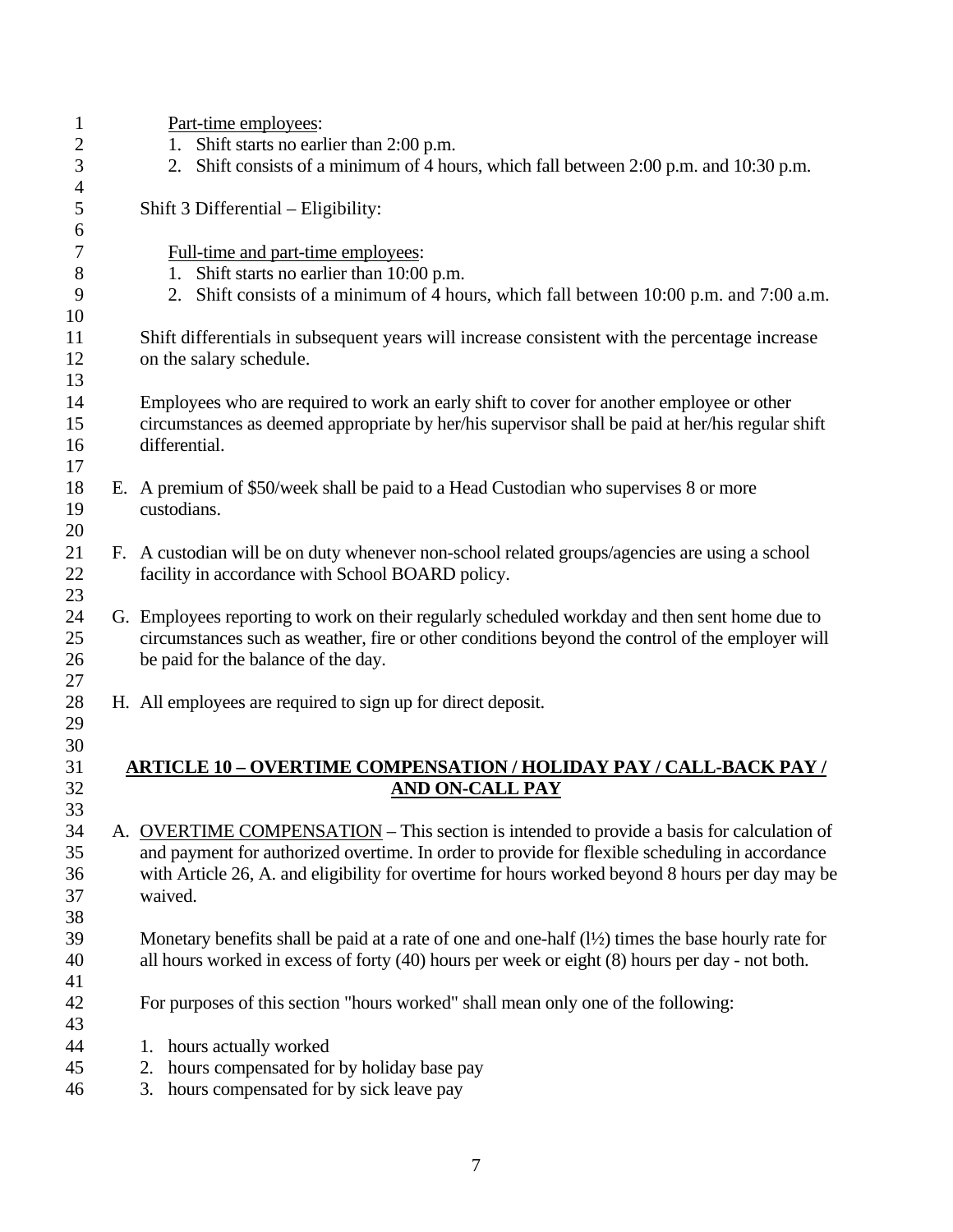1 4. hours compensated for by vacation pay 2 5. hours compensated for by bereavement 3 4 For the purpose of this section, "hours worked" shall not include: 5 6 1. hours compensated for by holiday pay as set forth below 7 2. hours compensated for by call-back pay 8 3. hours compensated for by jury pay 9 4. hours compensated for by reserve service leave 10 5. hours compensated as on-call premium 11 12 No employee shall be penalized for refusal of voluntary overtime. However, overtime may be 13 required if volunteers are not available for snow removal and in emergency situations. 14 Procedures for distribution of overtime are determined by administrative policy. See applicable 15 Administrative Bulletin(s). DEPARTMENT HEADS will meet and discuss distribution of 16 overtime with representatives of the ASSOCIATION upon request. 17 18 B. COMPENSATORY TIME – Employees who are requested in advance by her/his immediate 19 supervisor to work hours in excess of her/his normally scheduled work week are eligible to 20 receive compensatory time. 21 22 1. The primary method of compensation shall be the use of compensatory time off, on an 23 hour for hour basis for hours worked under forty (40) hours per work week from the 24 normal work schedule. 25 2. Hours worked over forty (40) hours per work week will be compensated at one and one-26 half (1.5) times. 27 3. Compensatory time off from the normal work schedule shall be scheduled by the 28 employee and the immediate supervisor. 29 4. An employee shall be permitted to accumulate up to forty (40) hours of compensatory 30 time. The BOARD shall pay the employee for any accumulated compensatory time hours 31 in excess of forty (40) at the end of any pay period. The employee is required to deplete 32 all earned compensatory time prior to the commencement of any fiscal year. Excess 33 accumulated compensatory time remaining on June 30 will be paid. 34 5. The BOARD shall record compensatory time earned, used, and accumulated and will 35 supply this information to employee members at least bi-weekly. 36 37 C. HOLIDAY PAY – All employees covered by this Agreement who work on any of the observed 38 holidays listed in Article 11, HOLIDAYS, shall receive pay for hours worked at one and 39 one-half (l½) times the base hourly rate in addition to the holiday base pay. 40 41 D. CALL-BACK PAY – Employees called back to work shall receive a minimum of three (3) 42 hours pay for the work for which they are called back, or may receive one and one-half (l½) 43 times their base hourly rate, under the provisions of Section A of this Article, whichever is 44 greater, but not both. This section applies only when callback hours result in hours worked 45 which are not annexed consecutively to one end or the other of the working day or working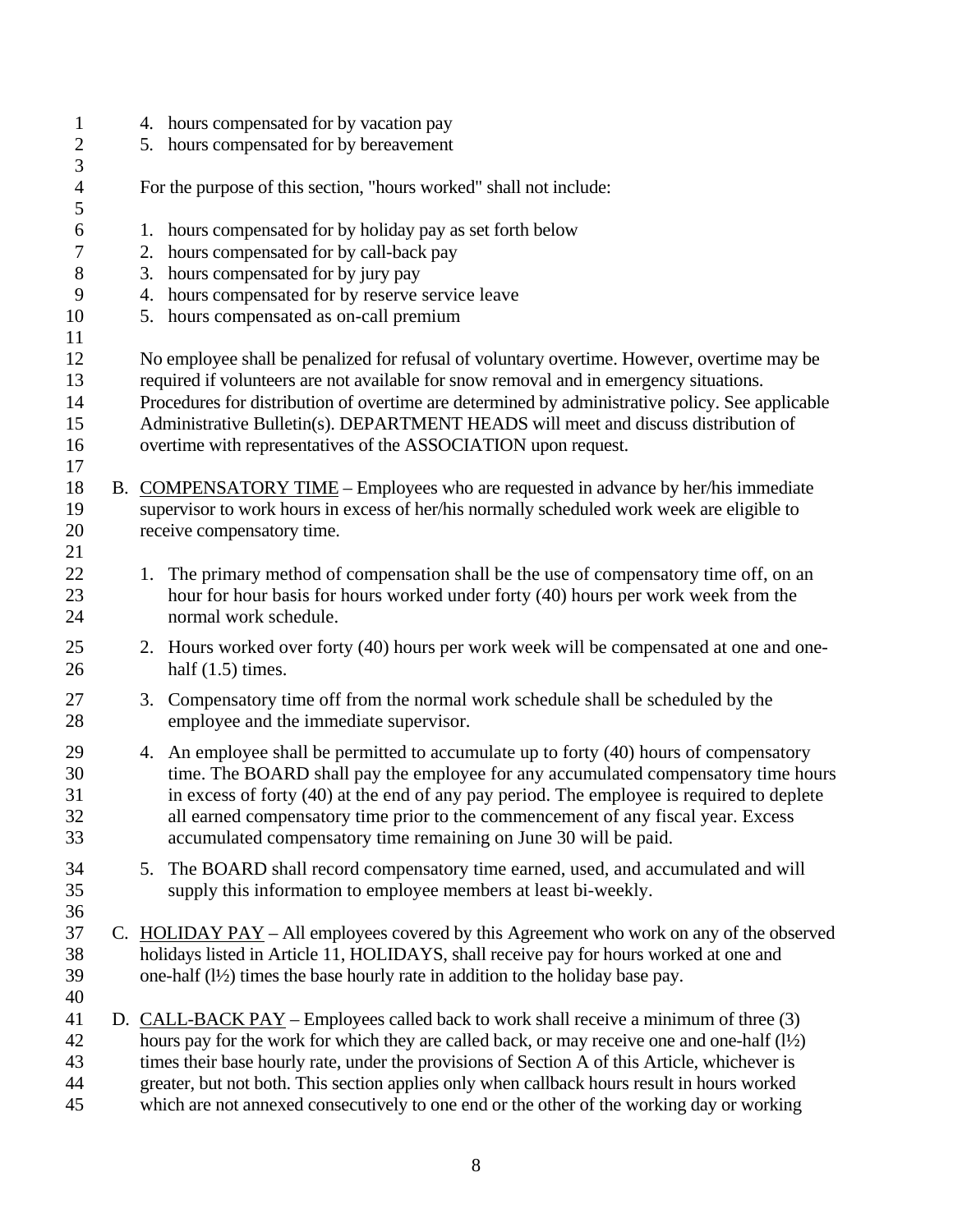| $\mathbf{1}$<br>$\overline{2}$ | shift. This section also applies to the scheduled opening and closing of school buildings. An<br>employee called back to work shall not be entitled to additional call-back pay under this |                                       |
|--------------------------------|--------------------------------------------------------------------------------------------------------------------------------------------------------------------------------------------|---------------------------------------|
| $\mathfrak{Z}$                 | provision if he/she is required to return to work within a three (3) hour period following his/her                                                                                         |                                       |
| $\overline{4}$                 | initial call back.                                                                                                                                                                         |                                       |
| 5                              |                                                                                                                                                                                            |                                       |
| $\sqrt{6}$                     | E. ON-CALL PAY – A standby premium of \$50 per week shall be paid to employees deemed                                                                                                      |                                       |
| $\boldsymbol{7}$               | qualified and so appointed by the appropriate administrator. Stand by assignments will be on a                                                                                             |                                       |
| $8\,$                          | rotating bases and will be for a specific twenty-four (24) hour per day, seven (7) days per week                                                                                           |                                       |
| $\overline{9}$                 | period of time. This premium shall be in addition to call-back pay.                                                                                                                        |                                       |
| 10                             |                                                                                                                                                                                            |                                       |
| 11                             |                                                                                                                                                                                            |                                       |
| 12                             | <b>ARTICLE 11 - HOLIDAYS</b>                                                                                                                                                               |                                       |
| 13<br>14                       | The following days shall be paid holidays for all eligible employees covered by this Agreement:                                                                                            |                                       |
| 15                             |                                                                                                                                                                                            |                                       |
| 16                             | *New Year's Day                                                                                                                                                                            | *Martin Luther King's Day             |
| 17                             | *President's Day                                                                                                                                                                           | *Patriot's Day                        |
| 18                             | *Memorial Day                                                                                                                                                                              | **Independence Day                    |
| 19                             | *Labor Day                                                                                                                                                                                 | *Columbus Day                         |
| 20                             | *Veterans' Day                                                                                                                                                                             | *Thanksgiving Day                     |
| 21                             | *Day after Thanksgiving                                                                                                                                                                    | Half Day Before Christmas except -    |
| 22                             | *Christmas Day                                                                                                                                                                             | when celebrated on a Sunday or Monday |
| 23                             |                                                                                                                                                                                            |                                       |
| 24                             | *Paid holiday for part year employees                                                                                                                                                      |                                       |
| 25                             | **Paid holiday for any employee whose workweek includes July 4 <sup>th</sup>                                                                                                               |                                       |
| 26                             | If holiday falls on a Saturday, Friday is the holiday. If holiday falls on a Sunday,                                                                                                       |                                       |
| 27                             | Monday is the holiday.                                                                                                                                                                     |                                       |
| 28                             |                                                                                                                                                                                            |                                       |
| 29                             | To be eligible for holiday pay, an employee must be compensated for her/his last workday required                                                                                          |                                       |
| 30                             | for her/his position before the holiday and for the first workday required for her/his position after                                                                                      |                                       |
| 31                             | the holiday. Compensation may be for hours worked or for any type of approved, paid leave.                                                                                                 |                                       |
| 32                             |                                                                                                                                                                                            |                                       |
| 33                             | The BOARD reserves its right to substitute another day during a mutually agreed upon school                                                                                                |                                       |
| 34                             | vacation period for any holiday in conflict with any school schedule adopted at any time during the                                                                                        |                                       |
| 35                             | period of this Agreement.                                                                                                                                                                  |                                       |
| 36                             |                                                                                                                                                                                            |                                       |
| 37                             |                                                                                                                                                                                            |                                       |
| 38                             | <b>ARTICLE 12 - VACATIONS</b>                                                                                                                                                              |                                       |
| 39                             |                                                                                                                                                                                            |                                       |
| 40                             | A. YEAR-ROUND EMPLOYEES – Full-time, year-round employees covered by this                                                                                                                  |                                       |
| 41                             | AGREEMENT shall accrue vacation time based on the following entitlement:                                                                                                                   |                                       |
| 42                             |                                                                                                                                                                                            |                                       |
| 43                             | <b>LONGEVITY</b>                                                                                                                                                                           | Vacation Entitlement Per Year         |
| 44                             |                                                                                                                                                                                            |                                       |
| 45                             | 0 up to 5 years (completed years)                                                                                                                                                          | 2 weeks/year                          |
| 46                             | 6 up to 9 years (completed years)                                                                                                                                                          | 3 weeks/year                          |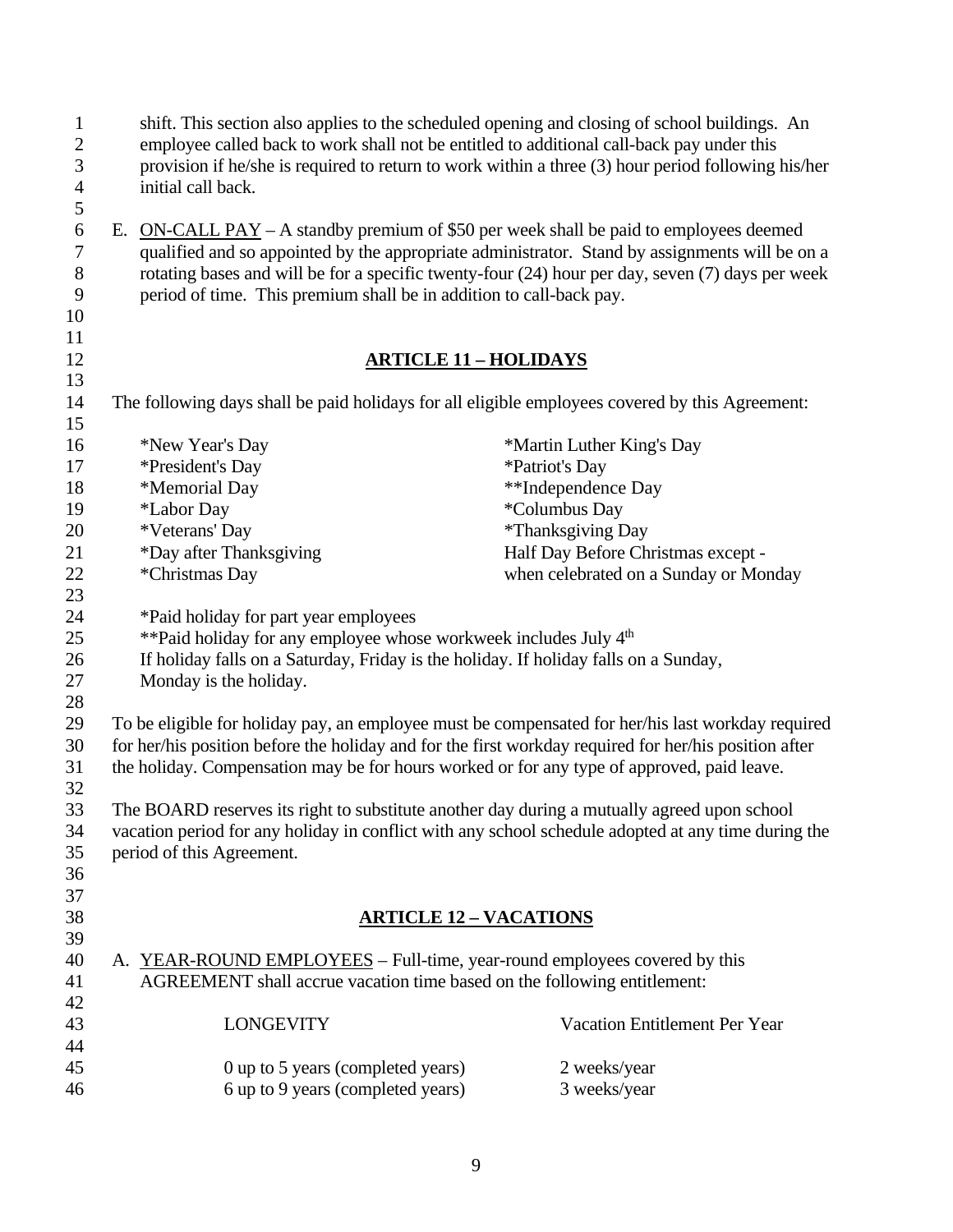| $\mathbf{1}$     | 10 up to 19 years (completed years)<br>4 weeks/year                                                                                                                                   |                                                                              |  |  |  |
|------------------|---------------------------------------------------------------------------------------------------------------------------------------------------------------------------------------|------------------------------------------------------------------------------|--|--|--|
| $\overline{2}$   | 20 years and up (completed years)<br>5 weeks/year                                                                                                                                     |                                                                              |  |  |  |
| 3                |                                                                                                                                                                                       |                                                                              |  |  |  |
| $\overline{4}$   | Part-time, year-round employees shall earn prorated vacation entitlement in the same proportion                                                                                       |                                                                              |  |  |  |
| 5                | as their regular WORKWEEK bears to forty (40) hours.                                                                                                                                  |                                                                              |  |  |  |
| 6                |                                                                                                                                                                                       |                                                                              |  |  |  |
| $\boldsymbol{7}$ | B. SCHOOL-YEAR EMPLOYEES - Full-time, school-year employees who work at least one                                                                                                     |                                                                              |  |  |  |
| $8\,$            | hundred and seventy-five (175) days per year shall accrue vacation time equivalent to two (2)                                                                                         |                                                                              |  |  |  |
| 9                | weeks' vacation.                                                                                                                                                                      |                                                                              |  |  |  |
| 10               |                                                                                                                                                                                       |                                                                              |  |  |  |
| 11               | Part-time, school-year employees whose regular WORKWEEK consists of a minimum of                                                                                                      |                                                                              |  |  |  |
| 12               | twenty (20) hours shall earn prorated vacation entitlement in at the same proportion as their                                                                                         |                                                                              |  |  |  |
| 13               | regular WORKWEEK bears to forty (40) hours, (thirty-seven and one-half (371/2) hours for                                                                                              |                                                                              |  |  |  |
| 14               |                                                                                                                                                                                       | secretaries who do not change their hours pursuant to Article 3, Section H). |  |  |  |
| 15               |                                                                                                                                                                                       |                                                                              |  |  |  |
| 16               | School-year employees shall not schedule vacation during student days, except for exceptional                                                                                         |                                                                              |  |  |  |
| 17               | circumstances approved in advance by the Department Head.                                                                                                                             |                                                                              |  |  |  |
| 18               |                                                                                                                                                                                       |                                                                              |  |  |  |
| 19               | C. Vacation time is accrued from the first day of employment and may be used as it accrues after                                                                                      |                                                                              |  |  |  |
| 20               | completion of six (6) months of employment.                                                                                                                                           |                                                                              |  |  |  |
| 21               |                                                                                                                                                                                       |                                                                              |  |  |  |
| 22               | D. When eligible, an employee must take a minimum of one week's vacation per contract year.                                                                                           |                                                                              |  |  |  |
| 23               |                                                                                                                                                                                       |                                                                              |  |  |  |
| 24               | Vacation requests must be made in writing. Requests for vacations of more than five (5) days                                                                                          |                                                                              |  |  |  |
| 25               | must be made at least ten (10) working days in advance. Requests will be responded to by the                                                                                          |                                                                              |  |  |  |
| 26               | supervisor within 5 working days. Requests for vacations of five (5) days or less must be made                                                                                        |                                                                              |  |  |  |
| 27               | at least twenty-four (24) hours in advance and will be responded to by the supervisor as soon as                                                                                      |                                                                              |  |  |  |
| 28               | possible, but no more than 24 hours.                                                                                                                                                  |                                                                              |  |  |  |
| 29               |                                                                                                                                                                                       |                                                                              |  |  |  |
| 30               | Vacations shall be approved by the DEPARTMENT HEAD or her/his designee so as not to                                                                                                   |                                                                              |  |  |  |
| 31               | interfere with the work of the division. Coverage for vacation shall be arranged by the                                                                                               |                                                                              |  |  |  |
| 32               | DEPARTMENT HEAD.                                                                                                                                                                      |                                                                              |  |  |  |
| 33               |                                                                                                                                                                                       |                                                                              |  |  |  |
| 34<br>35         | Vacation credits of no more than fifteen (15) workdays may be carried over into the next<br>contract year, except that additional vacation time beyond the 15-day cap must be used by |                                                                              |  |  |  |
| 36               | August $31st$ of that calendar year. Any time that cannot be used by August $31st$ may be carried                                                                                     |                                                                              |  |  |  |
| 37               | over only with approval of the Human Resources Director, subject to appeal to the                                                                                                     |                                                                              |  |  |  |
| 38               | Superintendent, whose decision shall be final and binding.                                                                                                                            |                                                                              |  |  |  |
| 39               |                                                                                                                                                                                       |                                                                              |  |  |  |
| 40               | E. Employees who are separated from the BOARD and who have accrued vacation to their                                                                                                  |                                                                              |  |  |  |
| 41               | credit at the time of separation shall be paid the salary equivalent to the accrued vacation.                                                                                         |                                                                              |  |  |  |
| 42               |                                                                                                                                                                                       |                                                                              |  |  |  |
| 43               | F. In the event that an employee covered by this AGREEMENT dies during the term of the                                                                                                |                                                                              |  |  |  |
| 44               | AGREEMENT, her/his accrued vacation benefits, if any, shall be paid in the salary                                                                                                     |                                                                              |  |  |  |
|                  |                                                                                                                                                                                       |                                                                              |  |  |  |
| 46               |                                                                                                                                                                                       |                                                                              |  |  |  |
| 45               | equivalent to the beneficiary(ies) of the employee as designated by the employee for State<br>Retirement purposes.                                                                    |                                                                              |  |  |  |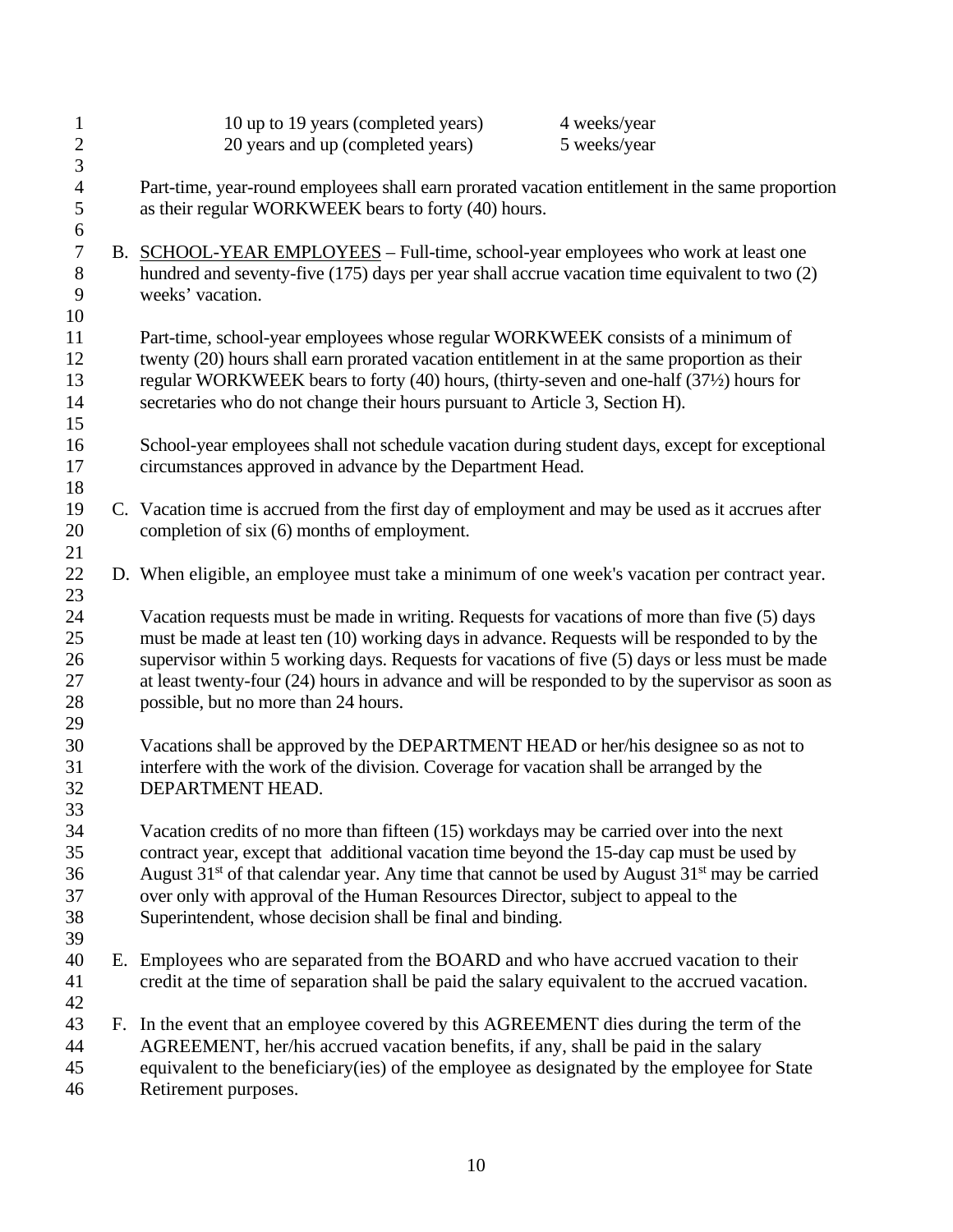| $\mathbf{1}$                                       | <u> ARTICLE 13 – FLEXIBLE BENEFITS PLAN</u>                                                                                                                                                                                                                     |                                                                                                                                                                                                           |                                                                                                                                                                                                                                                                                                                                                                                                                                                                                                                                                                                                                                                   |                    |                       |
|----------------------------------------------------|-----------------------------------------------------------------------------------------------------------------------------------------------------------------------------------------------------------------------------------------------------------------|-----------------------------------------------------------------------------------------------------------------------------------------------------------------------------------------------------------|---------------------------------------------------------------------------------------------------------------------------------------------------------------------------------------------------------------------------------------------------------------------------------------------------------------------------------------------------------------------------------------------------------------------------------------------------------------------------------------------------------------------------------------------------------------------------------------------------------------------------------------------------|--------------------|-----------------------|
| $\sqrt{2}$<br>3                                    |                                                                                                                                                                                                                                                                 |                                                                                                                                                                                                           | A. LIFE INSURANCE                                                                                                                                                                                                                                                                                                                                                                                                                                                                                                                                                                                                                                 |                    |                       |
| $\overline{4}$<br>5<br>6<br>7                      |                                                                                                                                                                                                                                                                 | Employees may choose to purchase life insurance through Maine Public Employees Retirement<br>System (MainePERS) at their own cost subject to the Retirement System's Group Life<br>Insurance regulations. |                                                                                                                                                                                                                                                                                                                                                                                                                                                                                                                                                                                                                                                   |                    |                       |
| 8<br>9                                             |                                                                                                                                                                                                                                                                 |                                                                                                                                                                                                           | <b>B. HEALTH INSURANCE</b>                                                                                                                                                                                                                                                                                                                                                                                                                                                                                                                                                                                                                        |                    |                       |
| 10<br>11<br>12<br>13<br>14                         | 1.<br>Employees may choose to enroll in the Maine Education Association Benefits Trust<br>(MEABT) Blue Cross/Blue Shield (BC/BS) Standard Plan, Standard 500 Plan, Standard<br>1000 Plan, or the Maine Education Association (MEA) Choice Plus Plan as follows: |                                                                                                                                                                                                           |                                                                                                                                                                                                                                                                                                                                                                                                                                                                                                                                                                                                                                                   |                    |                       |
| 15<br>16                                           |                                                                                                                                                                                                                                                                 | 2.                                                                                                                                                                                                        | The benefit dollars available to employees will equal the total of 1) the cost of single<br>subscriber Delta Dental Insurance and 2) the amount determined as follows:                                                                                                                                                                                                                                                                                                                                                                                                                                                                            |                    |                       |
| 17<br>18                                           |                                                                                                                                                                                                                                                                 |                                                                                                                                                                                                           |                                                                                                                                                                                                                                                                                                                                                                                                                                                                                                                                                                                                                                                   | <b>Choice Plus</b> | <b>Standard</b>       |
| 19<br>20                                           |                                                                                                                                                                                                                                                                 |                                                                                                                                                                                                           | Single and Adult with Child(ren)                                                                                                                                                                                                                                                                                                                                                                                                                                                                                                                                                                                                                  | 100%               | 100% Choice Plus rate |
| 21<br>22                                           |                                                                                                                                                                                                                                                                 |                                                                                                                                                                                                           | <b>Two Person</b>                                                                                                                                                                                                                                                                                                                                                                                                                                                                                                                                                                                                                                 | 75%                | 75% Choice Plus rate  |
| 23<br>24                                           |                                                                                                                                                                                                                                                                 |                                                                                                                                                                                                           | <b>Full Family</b>                                                                                                                                                                                                                                                                                                                                                                                                                                                                                                                                                                                                                                | 82%                | 82% Choice Plus rate  |
| 25<br>26<br>27<br>28<br>29<br>30<br>31<br>32<br>33 |                                                                                                                                                                                                                                                                 |                                                                                                                                                                                                           | In order to receive Benefit Dollars based on Two Person or Family status under the above,<br>the employee must provide evidence to the BOARD that her/his spouse/domestic partner is<br>not eligible to receive insurance through her/his employment and must notify the BOARD<br>of any changes to the spouse's/domestic partner's eligibility. The form of such evidence<br>shall be determined by the BOARD. Any allocation or payment of benefit dollars found to<br>have been improperly made shall be deducted from the employee's pay according to a<br>mutually agreed schedule that does not extend beyond the end of the contract year. |                    |                       |
| 34<br>35<br>36<br>37                               |                                                                                                                                                                                                                                                                 | 3.                                                                                                                                                                                                        | A spouse/domestic partner who is eligible for health insurance benefits through her/his own<br>employer but chooses through a cafeteria plan to apply dollars to other than health insurance<br>benefits is considered eligible for health insurance through her/his employer.                                                                                                                                                                                                                                                                                                                                                                    |                    |                       |
| 38<br>39<br>40<br>41<br>42<br>43<br>44             |                                                                                                                                                                                                                                                                 |                                                                                                                                                                                                           | An employee whose spouse/domestic partner is self-employed who in turn employs other<br>employees who are entitled to health insurance but has declined for her/himself is<br>considered eligible for health insurance through her/his employer. An employee whose<br>spouse/domestic partner is self-employed and may access insurance through a group<br>insurance provider or trade association is considered eligible for insurance through her/his<br>employer.                                                                                                                                                                              |                    |                       |
| 45<br>46<br>47                                     |                                                                                                                                                                                                                                                                 | 4.                                                                                                                                                                                                        | Employees hired prior to July 1, 2001, who were not enrolled in Maine Education<br>Association Benefits Trust (MEA) Blue Cross/Blue Shield (BC/BS) prior to that date other<br>than employees described in Subsection 6 below will not receive Benefit Dollars based on                                                                                                                                                                                                                                                                                                                                                                           |                    |                       |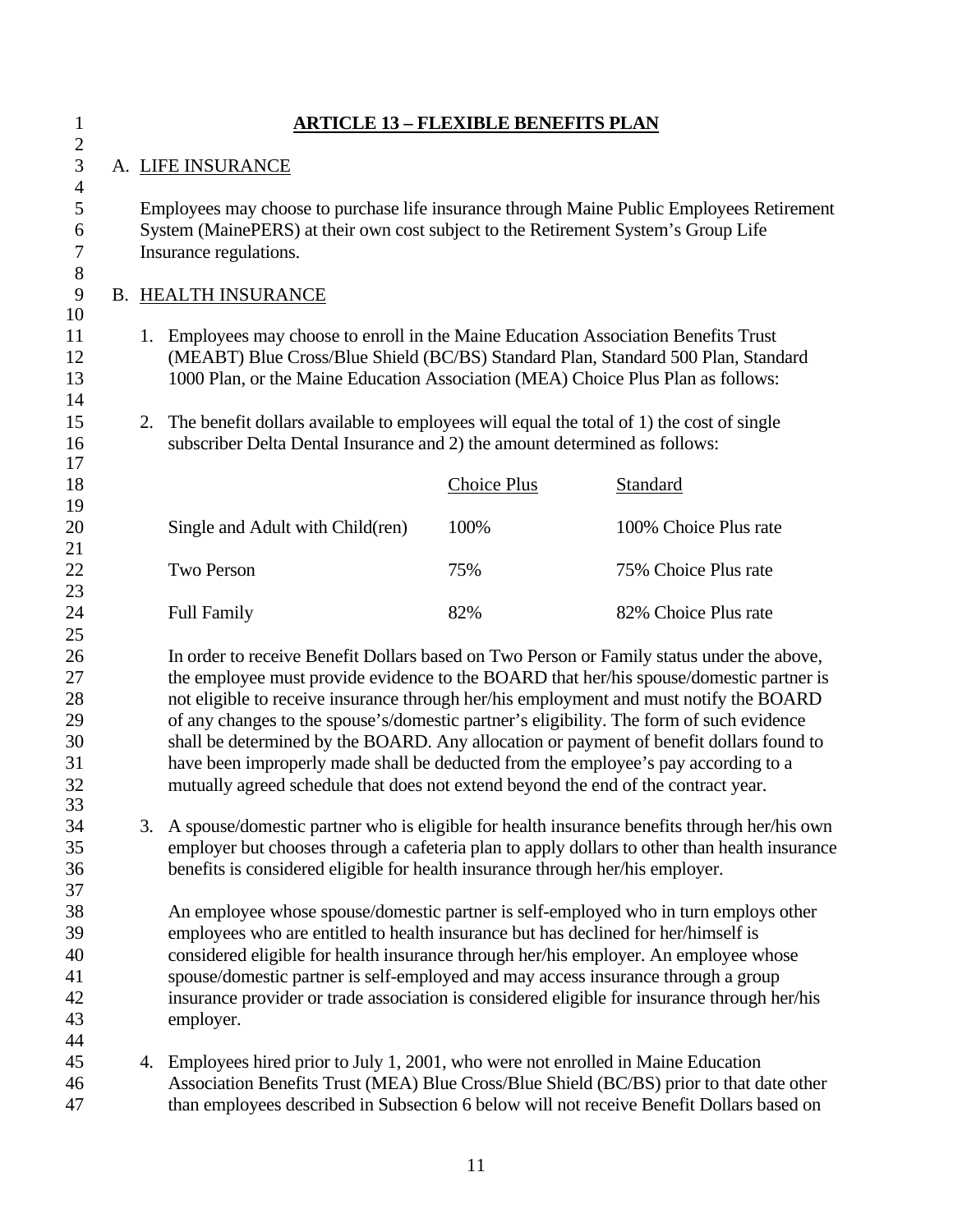1 medical insurance. (They will, however, receive Benefit Dollars in an amount equal to the 2 cost of single subscriber Delta Dental Plan whether or not they elect to receive dental 3 insurance.) 4 5 5. Employees other than those described in Subsection 6 below, who elect not to receive 6 medical insurance will not receive Benefit Dollars based on medical insurance. (They will, 7 however, receive Benefit Dollars in an amount equal to the cost of single subscriber Delta 8 Dental Plan, whether or not they elect to receive dental insurance.) 9 10 6. Employees who were participating in the BOARD'S medical insurance program prior to 11 September 3, 1993, and who subsequently elected under the flexible benefits plan to reduce 12 coverage in exchange for a payment equal to one half of the amount saved by the BOARD 13 will receive Benefit Dollars equal to one half of the amount for which they otherwise would 14 be eligible under the Standard Plan, as set out above. 15 16 7. Benefit Dollars shall be prorated for part-time employees. Employees whose workdays are 17 reduced involuntarily shall continue to receive Benefit Dollars at the full-time level. 18 19 To the extent that the Benefit Dollars available to an employee depend on the employee's 20 choice of medical insurance plan or level of coverage, Benefit Dollars will be paid based on 21 the choice of plan and level of coverage applicable at the time the Benefit Dollars are 22 accruing. Thus, the Benefit Dollars available to an employee will change upon a change in 23 the employee's family status and/or choice of medical insurance plan. 24 25 C. BENEFIT OPTIONS 26 27 Employees are eligible to participate in, and may apply Benefit Dollars towards the cost of, any 28 of the benefit options described below. Benefit elections must be made annually during a period 29 selected by the BOARD (the "Election Period"). During the Election Period, employees may 30 add, drop, or change the level of medical or dental insurance, change medical insurance 31 selections, and change the amount of contributions to medical and dependent care 32 reimbursement accounts. Other than during the Election Period, benefit elections may not be 33 changed unless the employee has a change of family status or other event, which permits an 34 election change under the Internal Revenue Code. 35 36 1. Health Insurance 37 38 Employees may enroll in the Maine Education Association Benefits Trust Standard Plan,

39 Standard 500 Plan, Standard 1000 Plan, or Choice Plus Plan. Premiums will be deducted 40 from Benefit Dollars to the extent available. Any premiums not paid out of Benefit Dollars 41 will be deducted from the employee's pay on a pre-tax basis, unless the employee elects to 42 have such amounts deducted on an after-tax basis.

44 2. Dental Insurance

43

45

46 Employees are eligible to receive Northeast Delta Dental coverage. Employees may elect to 47 receive dependent coverage, single coverage or no coverage. Premiums will be deducted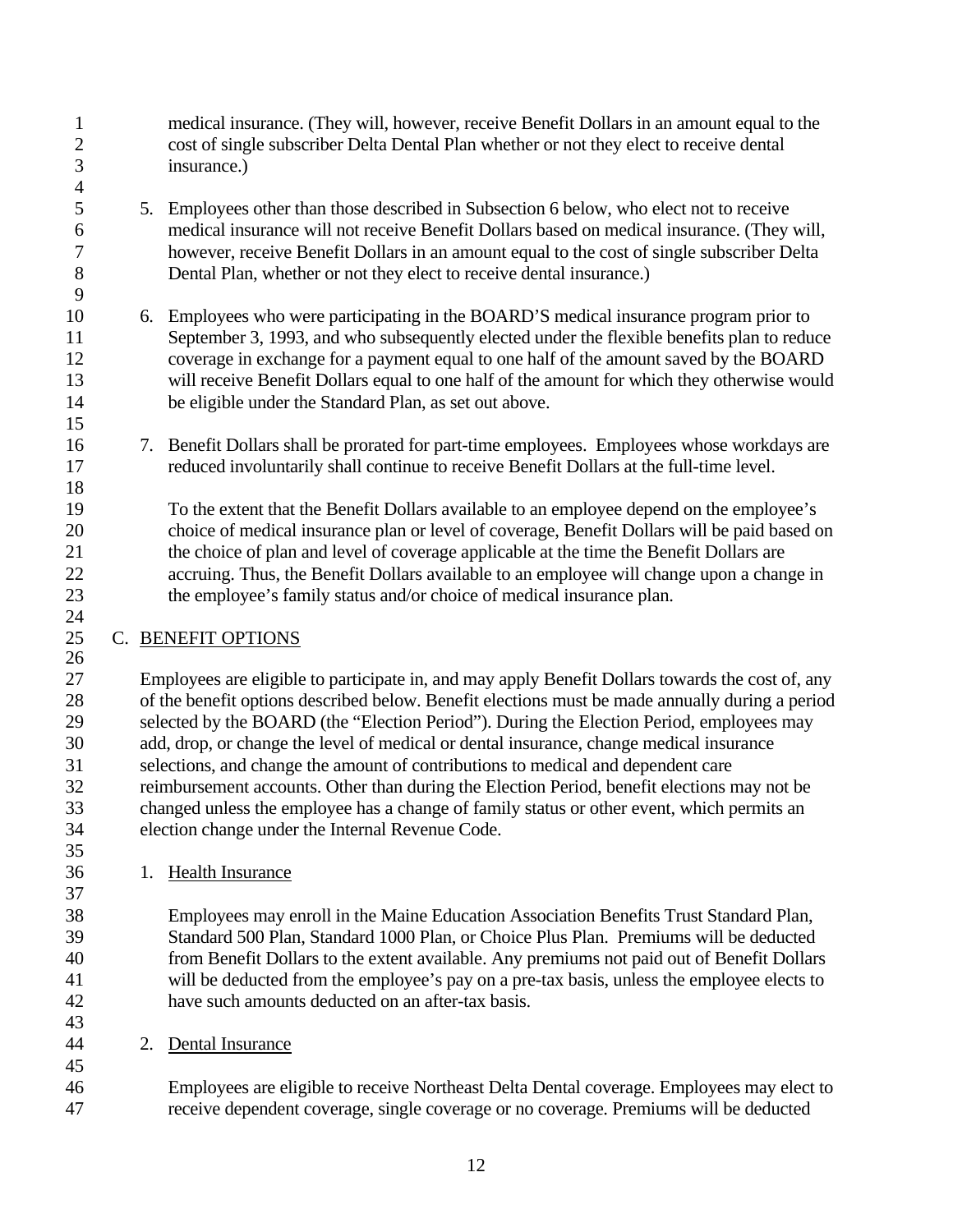1 from Benefit Dollars, to the extent available. Any premium not paid out of Benefit Dollars 2 will be deducted from the employee's pay on a pre-tax basis, unless the employee elects to 3 have such amounts deducted on an after-tax basis.

#### 5 3. Medical Reimbursement Accounts

7 Employees may elect to establish and make semimonthly or weekly contributions to 8 medical reimbursement accounts. Such contributions may be no less than \$5.42 (\$260) 9 annually) and no more than \$250.00 semi-monthly or \$6,000 annually. Effective July 1, 10 2012 contributions may not exceed \$2,500 annually and \$104.17 semi-monthly. Medical 11 reimbursement accounts for Employees hired after July 1st each year will be prorated. 12 Contributions will be deducted from Benefit Dollars to the extent available. Any 13 contributions not made out of Benefit Dollars will be deducted from the employee's pay on 14 a pre-tax basis. Reimbursements from medical reimbursement accounts will be governed by 15 the Internal Revenue Code and the Portland School Department Medical Care 16 Reimbursement Plan.

18 4. Dependent Care Reimbursement Account

20 Employees may elect to establish and make contributions to dependent care reimbursement 21 accounts. Such contributions may be no less than \$30 (\$720 annually) and no more than 22 \$208.33 per month (\$5000 annually). Reimbursement accounts for Employees hired after 23  $\mu$  July 1<sup>st</sup> each year will be prorated. Contributions will be deducted from Benefit Dollars, to 24 the extent available. Any contributions not made out of Benefit Dollars will be deducted 25 from the employee's pay on a pre-tax basis. Reimbursements from Dependent Care 26 Reimbursement accounts will be governed by the Internal Revenue Code and the Portland 27 School Department Dependent Care Reimbursement Plan.

29 5. Taxable Income

31 Any Benefit Dollars not applied to one of the benefit options described above will be paid to 32 the employee as taxable income.

- 34 D. Notwithstanding anything contained to the contrary herein, the BOARD reserves the right to 35 institute a new program of insurance providing benefits substantially equal or superior to those 36 described above; provided that the employee's contribution under such new program shall not 37 exceed the amount, if any, she/he would have been required to pay under the present plan.
- 39 E. The BOARD agrees to provide 100% of the premium cost for single level dental insurance 40 provided through Delta Dental, Plan III. 41
- 42 F. The BOARD agrees to provide long-term disability insurance through Maine School 43 Management Association.
- 44

4

6

17

19

28

30

33

38

- 45
- 46
- 47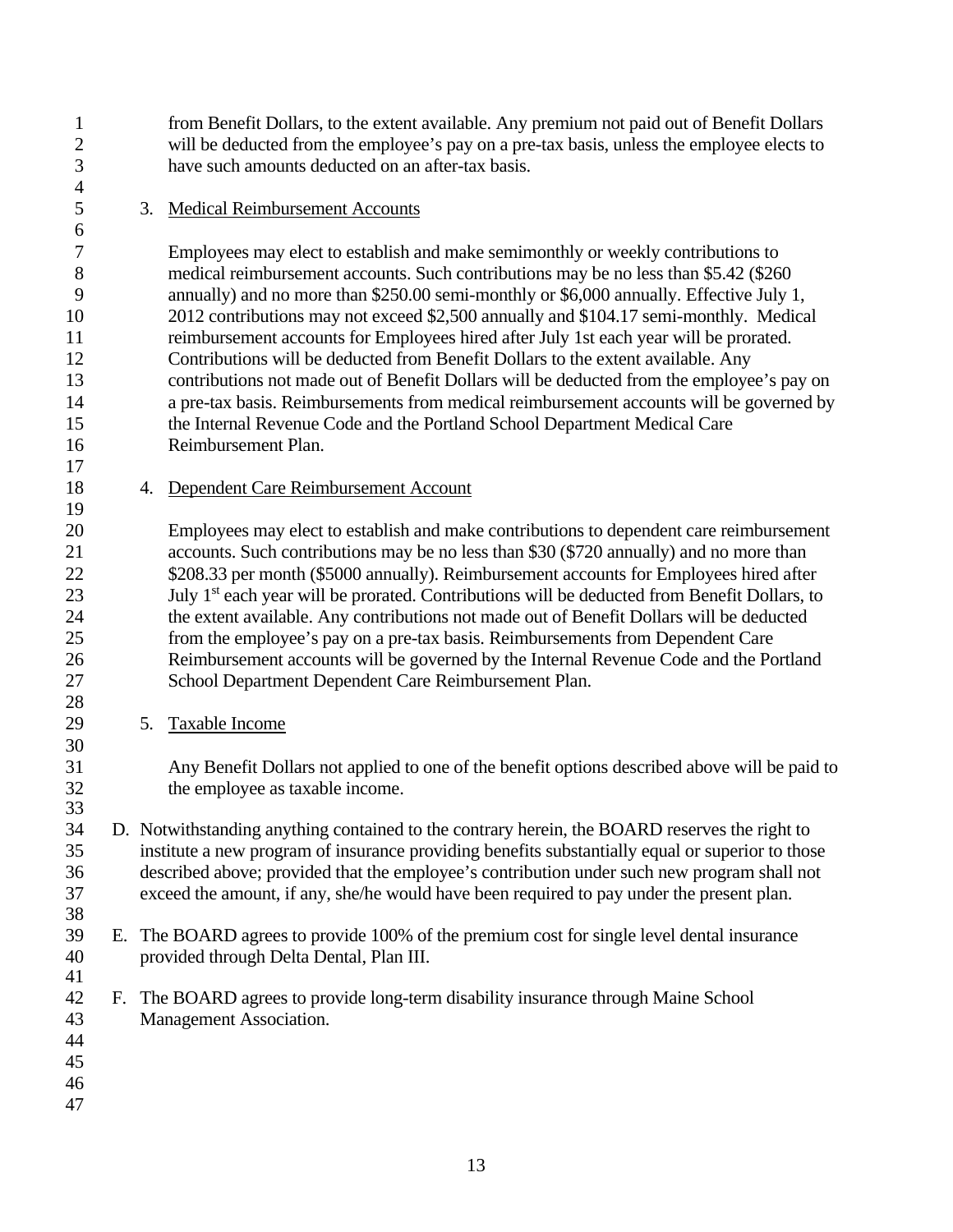| $\mathbf{1}$<br>$\mathbf{2}$                 | <b>ARTICLE 14 - RETIREMENT</b>                                                                                                                                                                                                                                                                                                                                                                                                                                                                                                                                                                                                                                                                             |
|----------------------------------------------|------------------------------------------------------------------------------------------------------------------------------------------------------------------------------------------------------------------------------------------------------------------------------------------------------------------------------------------------------------------------------------------------------------------------------------------------------------------------------------------------------------------------------------------------------------------------------------------------------------------------------------------------------------------------------------------------------------|
| 3<br>$\overline{4}$<br>$\mathfrak{S}$<br>6   | The BOARD agrees to continue to participate in the Maine Public Employees Retirement System<br>(MainePERS) and to continue to participate in the cost of pension payments under the options<br>presently in effect, so long as the BOARD shall have the legal right to do so.                                                                                                                                                                                                                                                                                                                                                                                                                              |
| $\tau$<br>$8\,$<br>9                         | Employees are eligible to participate in the Portland Public Schools voluntary 403 B retirement<br>plan.                                                                                                                                                                                                                                                                                                                                                                                                                                                                                                                                                                                                   |
| 10<br>11<br>12<br>13                         | The BOARD agrees to meet and consult with the ASSOCIATION if, during the course of this<br>AGREEMENT, the Portland City Council contemplates changes in such options.                                                                                                                                                                                                                                                                                                                                                                                                                                                                                                                                      |
| 14                                           | <b>ARTICLE 15 - BEREAVEMENT LEAVE</b>                                                                                                                                                                                                                                                                                                                                                                                                                                                                                                                                                                                                                                                                      |
| 15<br>16<br>17<br>18<br>19<br>20<br>21<br>22 | In case of the death of a member of the immediate family (immediate family is defined to include<br>parent, parent-in-law, step-parent, spouse, child, grandchild, brother, sister, domestic partner,<br>significant other, or any relative residing within the house) of any employee, such employee shall be<br>excused, without loss of pay, for an absence not to exceed ten (10) days either immediately<br>following the death of the member of the immediate family or at such other time during the next<br>twelve (12) months as may be necessary to handle estate or burial matters.                                                                                                             |
| 23<br>24<br>25<br>26<br>27<br>28             | In case of the death of a grandparent, daughter-in-law, son-in-law, brother-in-law, or sister-in-law<br>whose funeral an employee attends, such employee shall be excused without loss of pay, for a<br>period not to exceed five (5) days. The five (5) days may be used either immediately following the<br>death of the family member or at such other time during the next twelve (12) months to handle<br>estate or burial matters.                                                                                                                                                                                                                                                                   |
| 29<br>30<br>31<br>32<br>33<br>34<br>35<br>36 | In case of death of a niece, nephew, aunt, uncle, or cousin whose funeral an employee attends, such<br>employee shall be excused without loss of pay, for a period not to exceed three (3) days.<br>Step/domestic partner family relationships are included in the definition of family. Such a three day<br>leave shall apply in situations where a unique relationship exists between an employee and some<br>other person over a period of time and which evinces a state of responsibility or closeness. The three<br>(3) days may be used either immediately following the death of the family member or at such other<br>time during the next twelve (12) months to handle estate or burial matters. |
| 37<br>38<br>39                               | In extenuating circumstances, at the discretion of the SUPERINTENDENT, the days set forth above<br>may be extended without loss of pay.                                                                                                                                                                                                                                                                                                                                                                                                                                                                                                                                                                    |
| 40<br>41<br>42<br>43<br>44<br>45<br>46       | The employee shall be paid at her/his regular rate of pay for the scheduled working hours not to<br>exceed eight hours.                                                                                                                                                                                                                                                                                                                                                                                                                                                                                                                                                                                    |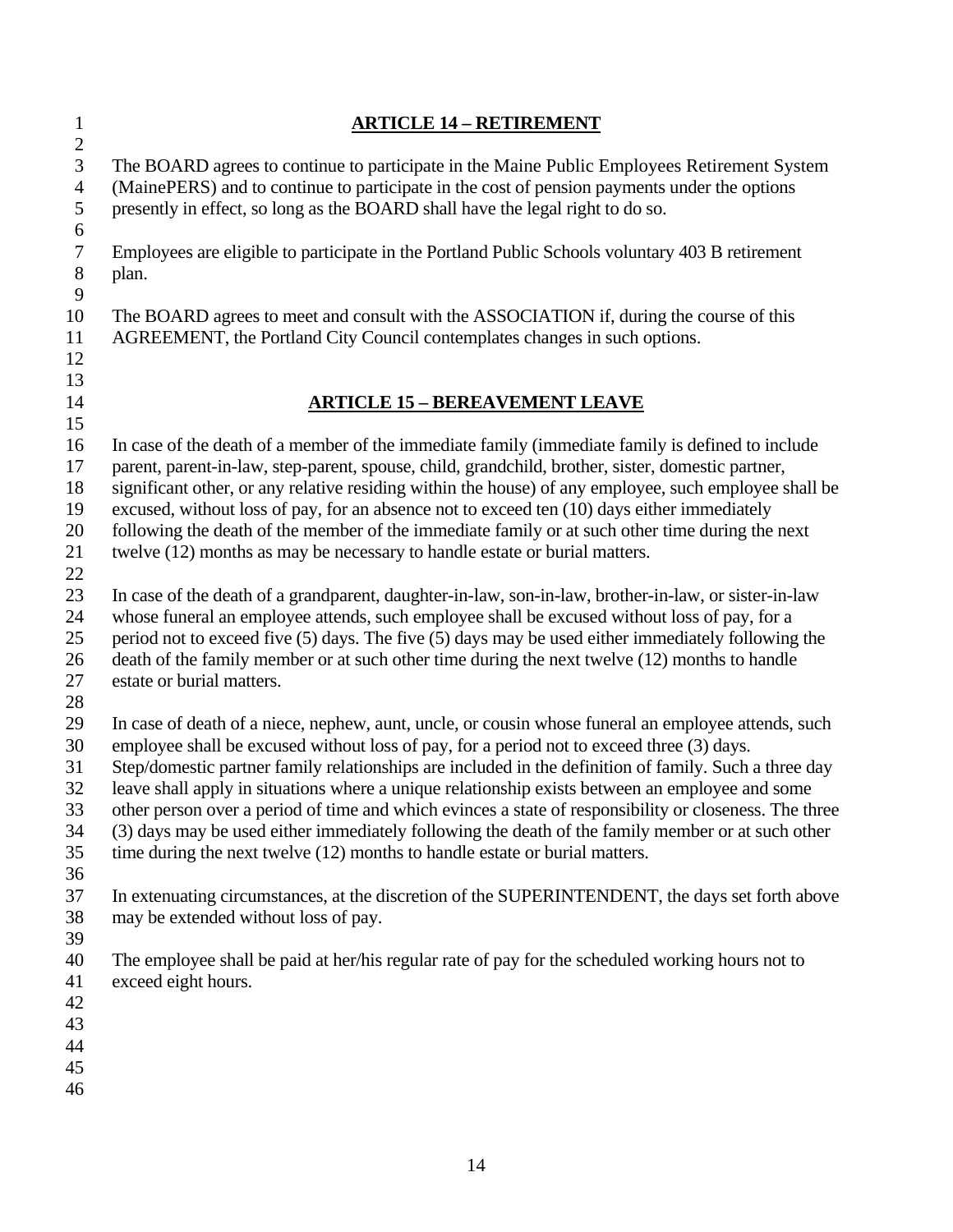| $\mathbf{1}$                                                 |    | <b>ARTICLE 16 – SICK LEAVE</b>                                                                                                                                                                                                                                                                                                                                                                                                                                                                                                                                                                                |
|--------------------------------------------------------------|----|---------------------------------------------------------------------------------------------------------------------------------------------------------------------------------------------------------------------------------------------------------------------------------------------------------------------------------------------------------------------------------------------------------------------------------------------------------------------------------------------------------------------------------------------------------------------------------------------------------------|
| $\overline{c}$<br>3                                          |    | A. ACCRUAL                                                                                                                                                                                                                                                                                                                                                                                                                                                                                                                                                                                                    |
| $\overline{4}$<br>5<br>6<br>$\boldsymbol{7}$<br>8<br>9<br>10 |    | 1. Full-time employees shall accrue sick leave on a per pay period basis at the rate of fifteen<br>(15) days per twelve (12) month period accumulative to a maximum of one hundred and<br>eighty (180) days.<br>2. Eligible part-time employees shall accrue sick leave prorated in the same proportion as<br>their regular WORKWEEK bears to forty (40) hours (thirty-seven and one-half (37.5)<br>hours for secretaries who do not change their hours to 40).                                                                                                                                               |
| 11<br>12                                                     |    | B. SICK LEAVE MAY BE USED ONLY IN THE FOLLOWING CASES:                                                                                                                                                                                                                                                                                                                                                                                                                                                                                                                                                        |
| 13<br>14<br>15                                               | 1. | <b>Personal Illness or Physical Incapacity</b>                                                                                                                                                                                                                                                                                                                                                                                                                                                                                                                                                                |
| 16<br>17<br>18<br>19                                         |    | Personal illness or physical incapacity of such a degree as to render the employee unable to<br>perform the duties of her/his position. Human Resources may require the employee to<br>provide her/him with a physician's certificate verifying the employee's work capacity.                                                                                                                                                                                                                                                                                                                                 |
| 20<br>21<br>22                                               |    | Human Resources, may require an examination by a physician selected by the District in the<br>event of alleged sick leave abuse.                                                                                                                                                                                                                                                                                                                                                                                                                                                                              |
| 23<br>24<br>25<br>26<br>27<br>28                             |    | In any instance where the District believes that a second opinion regarding the employee's<br>medical condition from a physician other than the employee's physician is warranted, the<br>District may require the employee to obtain a second medical opinion. The second medical<br>opinion shall be given by a physician chosen by the employee from a list of five physicians<br>chosen by the District. The determination of the second opinion shall be binding upon the<br>parties with respect to the employee's eligibility for sick leave.                                                          |
| 29<br>30<br>31<br>32                                         |    | The examination referred to in this section shall, to the extent not reimbursable by insurance,<br>be at the expense of the BOARD.                                                                                                                                                                                                                                                                                                                                                                                                                                                                            |
| 33                                                           | 2. | <b>Family Illness</b>                                                                                                                                                                                                                                                                                                                                                                                                                                                                                                                                                                                         |
| 34<br>35<br>36<br>37<br>38<br>39<br>40<br>41<br>42           |    | A full time, year round employee may use up to fifteen (15) days of accumulated sick leave<br>per contract year to care for a member of the employee's immediate family whose illness<br>requires the presence of the employee. Immediate family is defined to include parents,<br>parents-in-law, step-parent, husband, wife, significant other, domestic partner, child, brother,<br>or sister, or any relative residing within the household. Step relationships are included in the<br>definition of immediate family. For school year and part-time employees, family illness<br>days will be pro-rated. |
| 43<br>44                                                     | 3. | <b>Medical Appointments</b>                                                                                                                                                                                                                                                                                                                                                                                                                                                                                                                                                                                   |
| 45<br>46                                                     |    | Sick leave may be used for medical and dental appointments. However, employees shall try<br>to schedule appointments during non-work time. Every effort will be made to give notice at                                                                                                                                                                                                                                                                                                                                                                                                                        |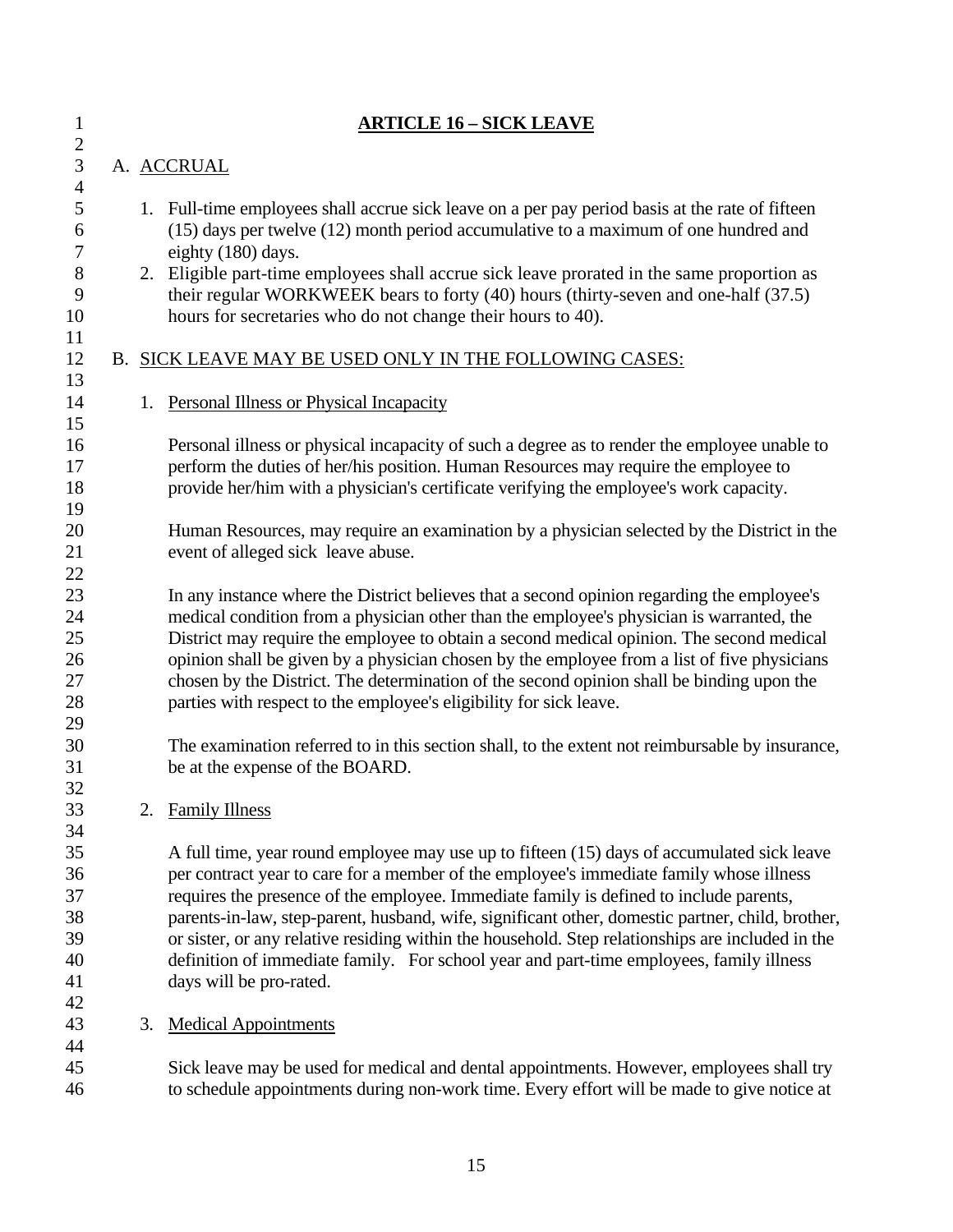| $\mathbf{1}$<br>$\mathbf{2}$ |    | least twenty-four (24) hours in advance to the DEPARTMENT HEAD except in<br>emergencies.                                                                                                   |
|------------------------------|----|--------------------------------------------------------------------------------------------------------------------------------------------------------------------------------------------|
| $\mathfrak{Z}$               |    |                                                                                                                                                                                            |
| $\overline{4}$               |    | 4. Personal Leave                                                                                                                                                                          |
| 5                            |    |                                                                                                                                                                                            |
| 6                            |    | Up to three (3) days' leave of absence per contract year with pay for urgent or sensitive                                                                                                  |
| $\tau$                       |    | personal or family matters, requiring absence during working hours, may be taken with the                                                                                                  |
| 8                            |    | approval of the immediate supervisor and deducted from the employee's accumulated sick                                                                                                     |
| 9                            |    | leave. Except in cases of emergency, requests for personal leave must be made at least five                                                                                                |
| 10                           |    | (5) working days in advance. The employee will be given a response within forty-eight (48)                                                                                                 |
| 11                           |    | hours of the date requested.                                                                                                                                                               |
| 12                           |    |                                                                                                                                                                                            |
| 13                           |    | An employee may request that a denial of a personal leave request be reviewed by Human                                                                                                     |
| 14                           |    | Resources. Any recommendation to change the decision will be given to the                                                                                                                  |
| 15                           |    | DEPARTMENT HEAD who will make the final decision. Such decision shall not be                                                                                                               |
| 16                           |    | arbitrary or capricious.                                                                                                                                                                   |
| 17                           |    |                                                                                                                                                                                            |
| 18                           |    | Personal leave shall not be taken on the day before or the day following any school holiday                                                                                                |
| 19                           |    | or vacation day; however, the DEPARTMENT HEAD may make exceptions in unusual                                                                                                               |
| 20                           |    | circumstances. Requests for waiver of this rule must be made to the DEPARTMENT                                                                                                             |
| 21                           |    | HEAD at least seven (7) days in advance of the day requested or, if this is impossible, as                                                                                                 |
| 22                           |    | soon thereafter as possible. Such request must be in writing and include an explanation of                                                                                                 |
| 23                           |    | why the waiver is requested.                                                                                                                                                               |
| 24                           |    |                                                                                                                                                                                            |
| 25                           |    | The DEPARTMENT HEAD may restrict the number of personal leaves approved on any                                                                                                             |
| 26<br>27                     |    | one day. Such restrictions are not grievable.                                                                                                                                              |
| 28                           |    | Leave allowable under this section shall not be accumulated beyond the contract year.                                                                                                      |
| 29                           |    |                                                                                                                                                                                            |
| 30                           |    | C. No employee may utilize sick leave after having begun a vacation period except in cases where                                                                                           |
| 31                           |    | hospitalization is required.                                                                                                                                                               |
| 32                           |    |                                                                                                                                                                                            |
| 33                           |    | D. An employee shall arrange that her/his DEPARTMENT HEAD is notified of the reason for an                                                                                                 |
| 34                           |    | absence, not previously arranged for, within two (2) hours of the beginning of an unexpected                                                                                               |
| 35                           |    | absence.                                                                                                                                                                                   |
| 36                           |    |                                                                                                                                                                                            |
| 37                           |    | E. Each employee covered by this Agreement shall be provided a statement of her/his accumulated                                                                                            |
| 38                           |    | sick leave through the Employee Access Center                                                                                                                                              |
| 39                           |    |                                                                                                                                                                                            |
| 40                           | F. | Any year-round employee who used five (5) or less and any part-year employee who used                                                                                                      |
| 41                           |    | four (4) or less sick/emergency personal leave days in the previous contract year shall be                                                                                                 |
| 42                           |    | entitled to one (I) additional vacation day to be scheduled as other vacation days are                                                                                                     |
| 43                           |    | scheduled under Article 12.                                                                                                                                                                |
| 44                           |    |                                                                                                                                                                                            |
| 45<br>46                     |    | G. When an employee retires from active service with the BOARD and is immediately eligible for<br>retirement benefits pursuant to the Maine State Retirement System as it applies to BOARD |
|                              |    |                                                                                                                                                                                            |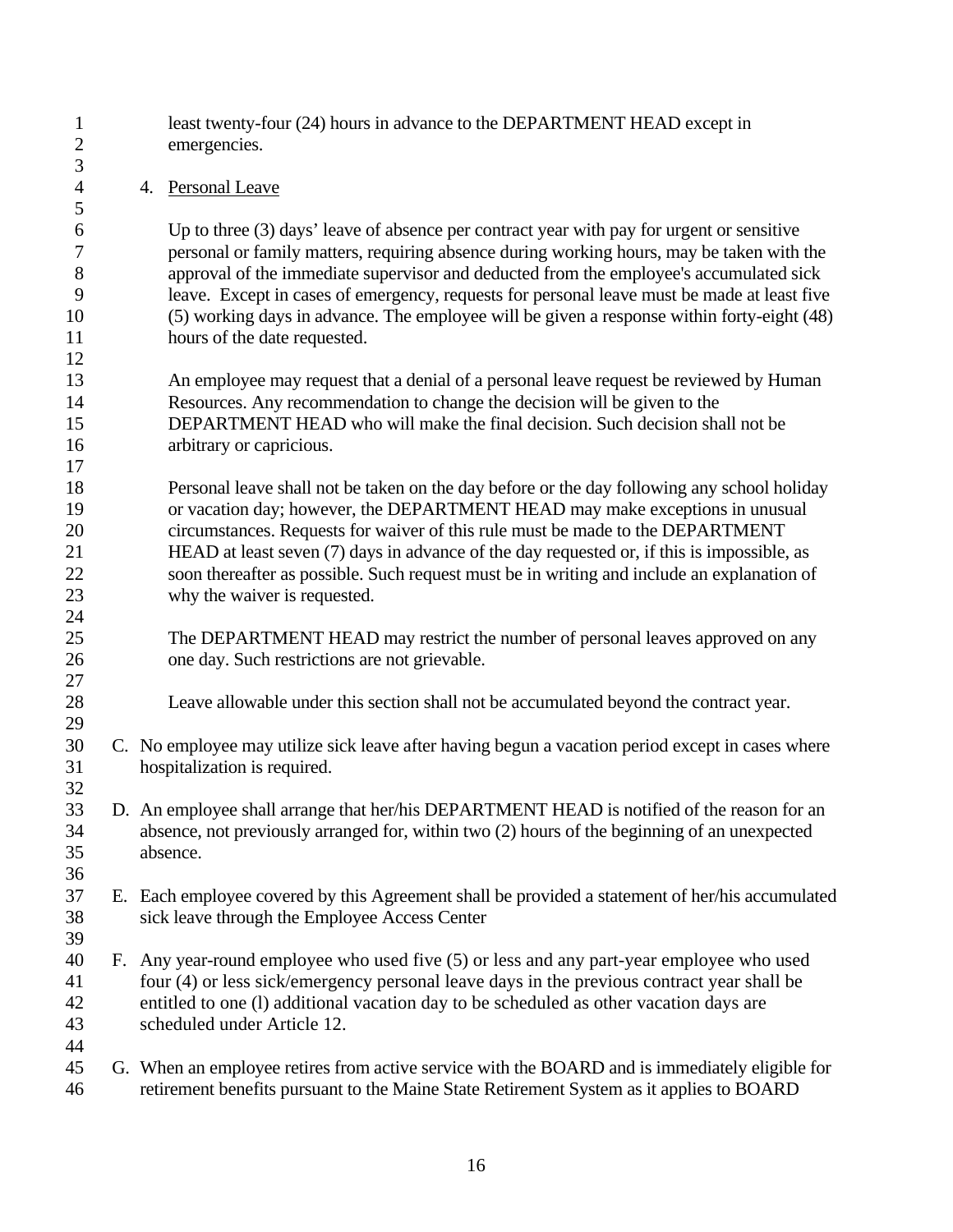| $\mathbf{1}$<br>$\boldsymbol{2}$<br>3  |    |    |                                                                                                                                                                                                                                                                               | employees, the employee shall receive an amount equal to her/his salary at the time of her/his<br>retirement for one-half $(1/2)$ the number of days of accumulated unused sick leave subject to a<br>maximum payment equal to wages for sixty (60) days. |  |  |  |  |  |  |  |  |  |
|----------------------------------------|----|----|-------------------------------------------------------------------------------------------------------------------------------------------------------------------------------------------------------------------------------------------------------------------------------|-----------------------------------------------------------------------------------------------------------------------------------------------------------------------------------------------------------------------------------------------------------|--|--|--|--|--|--|--|--|--|
| $\overline{4}$<br>5<br>6<br>$\sqrt{ }$ |    |    | purposes.                                                                                                                                                                                                                                                                     | In the event of death of an employee before retirement, the amount calculated above shall be<br>paid to the beneficiary (ies) of the employee as designated by the employee for State Retirement                                                          |  |  |  |  |  |  |  |  |  |
| $8\,$<br>9<br>10<br>11                 |    |    |                                                                                                                                                                                                                                                                               | H. REEMPLOYMENT/RESTORATION OF SERVICE AFTER EXTENDED LEAVE OF<br><b>ABSENCE/SEVERANCE</b>                                                                                                                                                                |  |  |  |  |  |  |  |  |  |
| 12<br>13<br>14<br>15                   |    |    | Any employee whose employment is severed after exhausting all approved leaves due to<br>medical reasons shall have his/her years of service restored for purposes of seniority, step<br>placement, and vacation accrual if he/she is reemployed within one year of severance. |                                                                                                                                                                                                                                                           |  |  |  |  |  |  |  |  |  |
| 16                                     | I. |    |                                                                                                                                                                                                                                                                               | <b>SICK BANK LEAVE</b>                                                                                                                                                                                                                                    |  |  |  |  |  |  |  |  |  |
| 17<br>18<br>19<br>20<br>21             |    |    |                                                                                                                                                                                                                                                                               | A sick leave bank is hereby established whereby an employee covered by the B.A.S.E.<br>bargaining agreement, faced with personal or immediate family illness or injury, may access<br>sick leave days from the bank. The following applies:               |  |  |  |  |  |  |  |  |  |
| 22                                     |    | 1. |                                                                                                                                                                                                                                                                               | Participation: Optional (open enrollment each July $1st$ )                                                                                                                                                                                                |  |  |  |  |  |  |  |  |  |
| 23<br>24                               |    | 2. |                                                                                                                                                                                                                                                                               | Enrollment: Employees of the B.A.S.E. bargaining unit                                                                                                                                                                                                     |  |  |  |  |  |  |  |  |  |
| 25<br>26                               |    | 3. |                                                                                                                                                                                                                                                                               | Contribution: One (1) day per year by participating employees                                                                                                                                                                                             |  |  |  |  |  |  |  |  |  |
| 27<br>28                               |    | 4. |                                                                                                                                                                                                                                                                               | <b>Administration:</b> The Human Resources Department                                                                                                                                                                                                     |  |  |  |  |  |  |  |  |  |
| 29<br>30                               |    | 5. |                                                                                                                                                                                                                                                                               | Eligibility                                                                                                                                                                                                                                               |  |  |  |  |  |  |  |  |  |
| 31<br>32                               |    |    | a)                                                                                                                                                                                                                                                                            | All accumulated sick leave must be exhausted                                                                                                                                                                                                              |  |  |  |  |  |  |  |  |  |
| 33<br>34                               |    |    |                                                                                                                                                                                                                                                                               | b) Employees may be eligible to withdraw up to a maximum of sixty (60) workdays per<br>contract year after having submitted a doctor's certificate certifying eligibility.                                                                                |  |  |  |  |  |  |  |  |  |
| 35<br>36<br>37                         |    |    |                                                                                                                                                                                                                                                                               | c) A school year employee on sick leave when school closes in June who has borrowed<br>time from the sick leave bank is not eligible for continuation for the following<br>September without reapplying for additional days.                              |  |  |  |  |  |  |  |  |  |
| 38<br>39                               |    |    |                                                                                                                                                                                                                                                                               | d) An employee may withdraw membership from the bank at any time, but may not<br>withdraw the contributed days.                                                                                                                                           |  |  |  |  |  |  |  |  |  |
| 40<br>41                               |    |    |                                                                                                                                                                                                                                                                               | e) An employee on Worker's Compensation will receive an amount equal to the difference<br>between their regular pay and their Worker's Compensation allowance.                                                                                            |  |  |  |  |  |  |  |  |  |
| 42<br>43                               |    |    | f)                                                                                                                                                                                                                                                                            | Illness or injury necessitating the need for sick bank days constitutes a "serious health"<br>condition" as defined by the Family and Medical Leave Act.                                                                                                  |  |  |  |  |  |  |  |  |  |
| 44                                     |    |    |                                                                                                                                                                                                                                                                               |                                                                                                                                                                                                                                                           |  |  |  |  |  |  |  |  |  |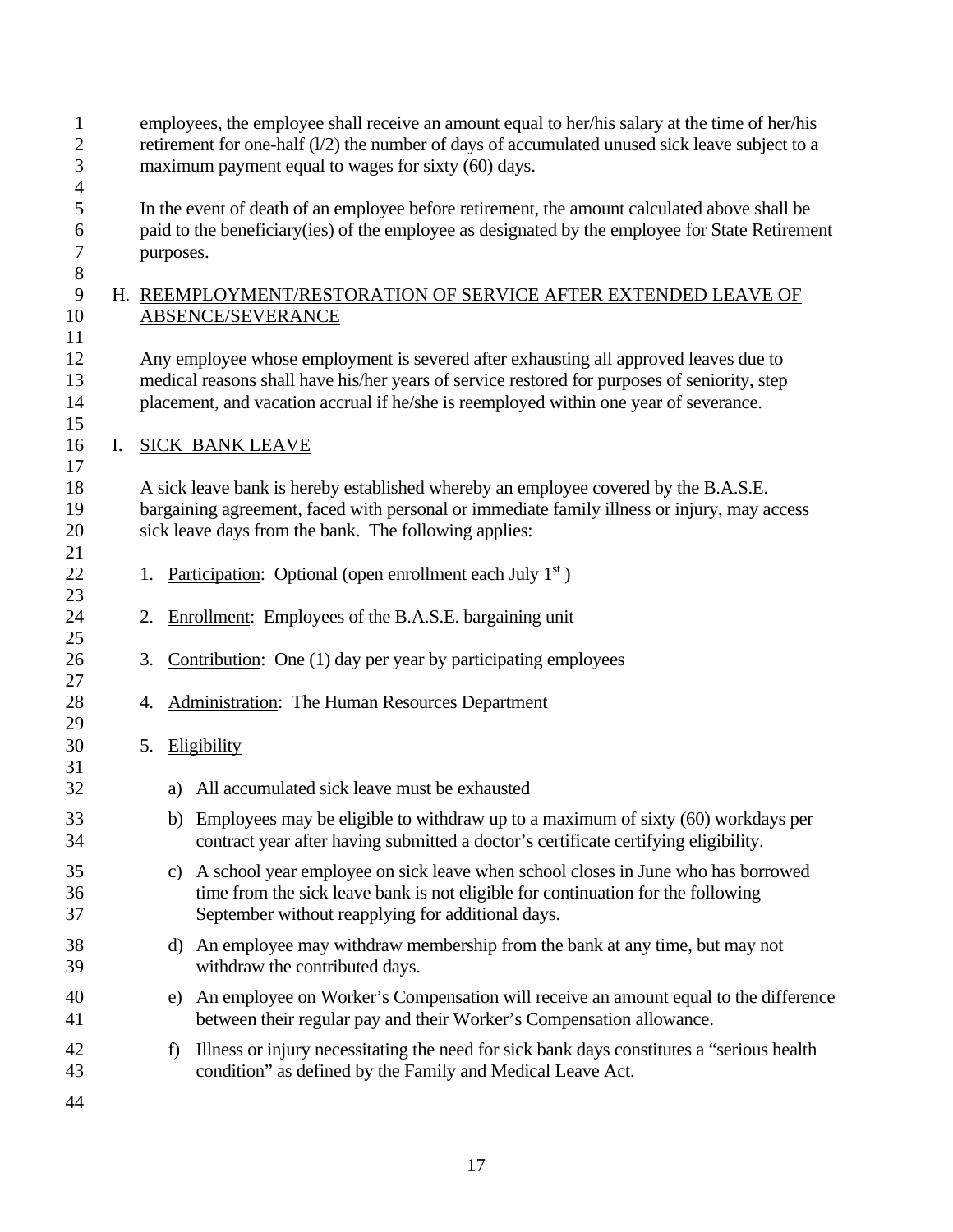1 6. Replenishment: All unused sick leave bank days will be carried over the next school year. 2 In the event that total is less than one-hundred eighty (180) days, all participating members 3 will be assessed one (1) day. 4 5 7. Employees who wish to request sick bank days should contact the Human Resources Office 6 for an application. 7 8 9 **ARTICLE 17 – JURY PAY**  10 11 The BOARD shall pay to an employee called for jury duty the difference between her/his regular 12 per diem pay and her/his juror's pay if the juror's pay shall be less. If an employee reports for jury 13 duty in the morning and is excused for the rest of the day at any time before noon, she/he shall 14 report for her/his regular job assignment as soon as practicable after being excused, and shall have 15 her/his wages for the day adjusted so that she/he receives whichever is higher - her/his per diem pay 16 or pay received as a juror for the day - but not both. Actual payment shall be made in accordance 17 with Accounting Bulletin #200J, or any revisions thereof. 18 19 20 **ARTICLE 18 – LEGAL PROCEEDINGS**  21 22 Time off with pay shall be granted to any employee when necessary for appearance in any legal 23 proceeding arising from employment provided said proceeding does not involve unprofessional or 24 dishonorable conduct of the employee, dismissal of the employee, Workers Compensation, or 25 involve any breach of this Agreement by either the employer or the ASSOCIATION. Associated 26 travel expenses will be paid. 27 28 29 **ARTICLE 19 – EDUCATIONAL REIMBURSEMENT**  30 31 A. The BOARD will pay expenses (including fees and transportation) incurred by employees 32 who attend workshops, seminars, conferences, courses, or other sessions at the written 33 approval of Human Resources. Other expense items will be paid if Human Resources, in 34 writing, agrees to pay for same. 35 36 B. Any employee who completes, within a one (1) year period, up to six (6) credit hours, or 37 equivalent contract or CEUs, of course work will be reimbursed at the undergraduate USM 38 tuition rate and fees. To be eligible for this reimbursement, the course must be approved by 39 Human Resources, in writing, in advance. Said courses must be related to the employee's 40 job, and/or improve employee job skills in assisting the Portland Public Schools as an 41 organization. Human Resources' denial of an employee's request may be appealed to the 42 Superintendent, whose decision shall be final and binding. 43 44 The BOARD agrees to afford Third Party Billing to the University of Southern Maine, 45 Southern Maine Community College and University of New England. 46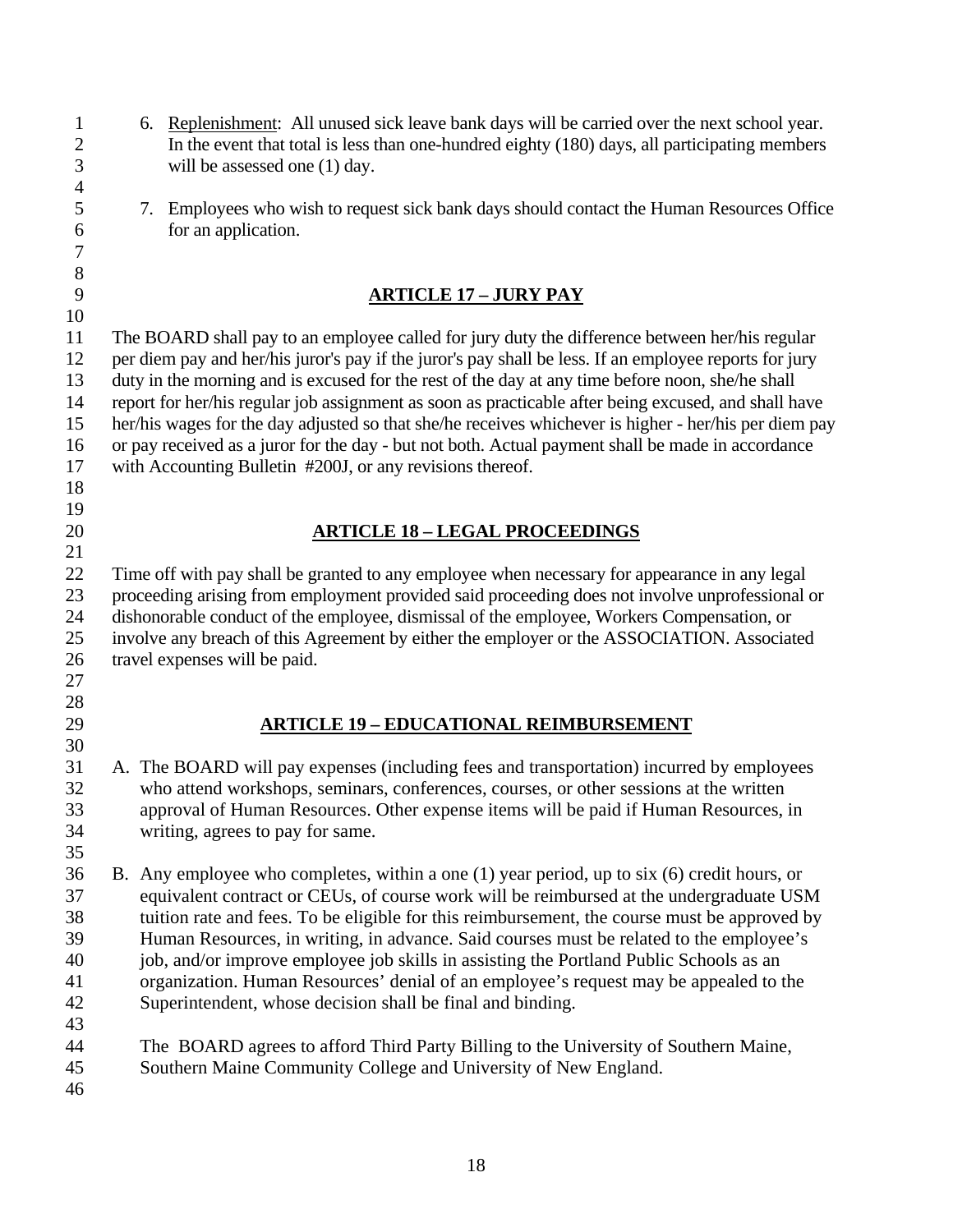| $\mathbf{1}$<br>$\overline{c}$ | In order to receive up-front payment, an employee agrees:                                                                                                                                               |  |
|--------------------------------|---------------------------------------------------------------------------------------------------------------------------------------------------------------------------------------------------------|--|
| 3                              | 1. To complete the course with a passing grade                                                                                                                                                          |  |
| 4                              | To provide the school system with proof of completion and grade<br>2.                                                                                                                                   |  |
| 5                              | To pay the school department back the cost of tuition if:<br>3.                                                                                                                                         |  |
| 6                              | The employee fails the course.<br>a)                                                                                                                                                                    |  |
|                                |                                                                                                                                                                                                         |  |
| 7                              | Drops out of the course.<br>b)                                                                                                                                                                          |  |
| 8<br>9                         | Voluntarily leaves the employ of the school system while taking the course.<br>c)                                                                                                                       |  |
| 10                             |                                                                                                                                                                                                         |  |
| 11<br>12                       | <u> ARTICLE 20 – LICENSING TESTS</u>                                                                                                                                                                    |  |
| 13                             | Release time shall be made available to employees upon written application to the DEPARTMENT                                                                                                            |  |
| 14                             | HEAD at least seven (7) days in advance, to take licensing tests required by their employment                                                                                                           |  |
| 15                             | and/or beneficial to the Portland Public Schools as an organization, provided every reasonable effort                                                                                                   |  |
| 16<br>17                       | has been made to take such a test during non-working hours.                                                                                                                                             |  |
| 18                             | Employees passing such tests will be reimbursed for the entire cost per test or license.                                                                                                                |  |
| 19                             | Bus Drivers will be paid the entire cost of any required tests.                                                                                                                                         |  |
| 20                             |                                                                                                                                                                                                         |  |
| 21                             | Notwithstanding the above, the District will pay for the initial exam cost for the ServSafe                                                                                                             |  |
| 22<br>23                       | Certification program for all food service employees and required Mini Bus endorsements for all<br>van driver employees. District expenditures will be limited to the initial cost of the exam/test and |  |
| 24                             | any required renewals. Employees will be responsible for the cost of any make-up tests in the event                                                                                                     |  |
| 25                             | they do not pass.                                                                                                                                                                                       |  |
| 26                             |                                                                                                                                                                                                         |  |
| 27<br>28                       |                                                                                                                                                                                                         |  |
| 29                             | <b>ARTICLE 21 - PHYSICAL EXAMINATIONS</b>                                                                                                                                                               |  |
| 30                             | The BOARD shall pay for pre-employment physical examinations and physical examinations                                                                                                                  |  |
| 31                             | required to maintain employment provided the exam is conducted by a physician designated by the                                                                                                         |  |
| 32                             | BOARD. If the employee elects to have the exam conducted by a physician of her/his choice, the                                                                                                          |  |
| 33<br>34                       | employee must pay the difference in cost.                                                                                                                                                               |  |
| 35                             |                                                                                                                                                                                                         |  |
| 36                             | <b>ARTICLE 22 - LEAVE OF ABSENCE</b>                                                                                                                                                                    |  |
| 37                             |                                                                                                                                                                                                         |  |
| 38                             | A. RESERVE SERVICE LEAVE                                                                                                                                                                                |  |
| 39<br>40                       | Employees who are members of the organized military reserves, and who are required to                                                                                                                   |  |
| 41                             | perform field duty, will be granted Reserve Service Leave, in addition to vacation leave, but                                                                                                           |  |
| 42                             | such Reserve Service Leave shall not exceed three (3) weeks in any calendar year. For any such                                                                                                          |  |
| 43                             | period of Reserve Service Leave, the BOARD will pay the employee the difference between                                                                                                                 |  |
| 44                             | total service pay for said field duty and the employee's regular compensation, the sum of both                                                                                                          |  |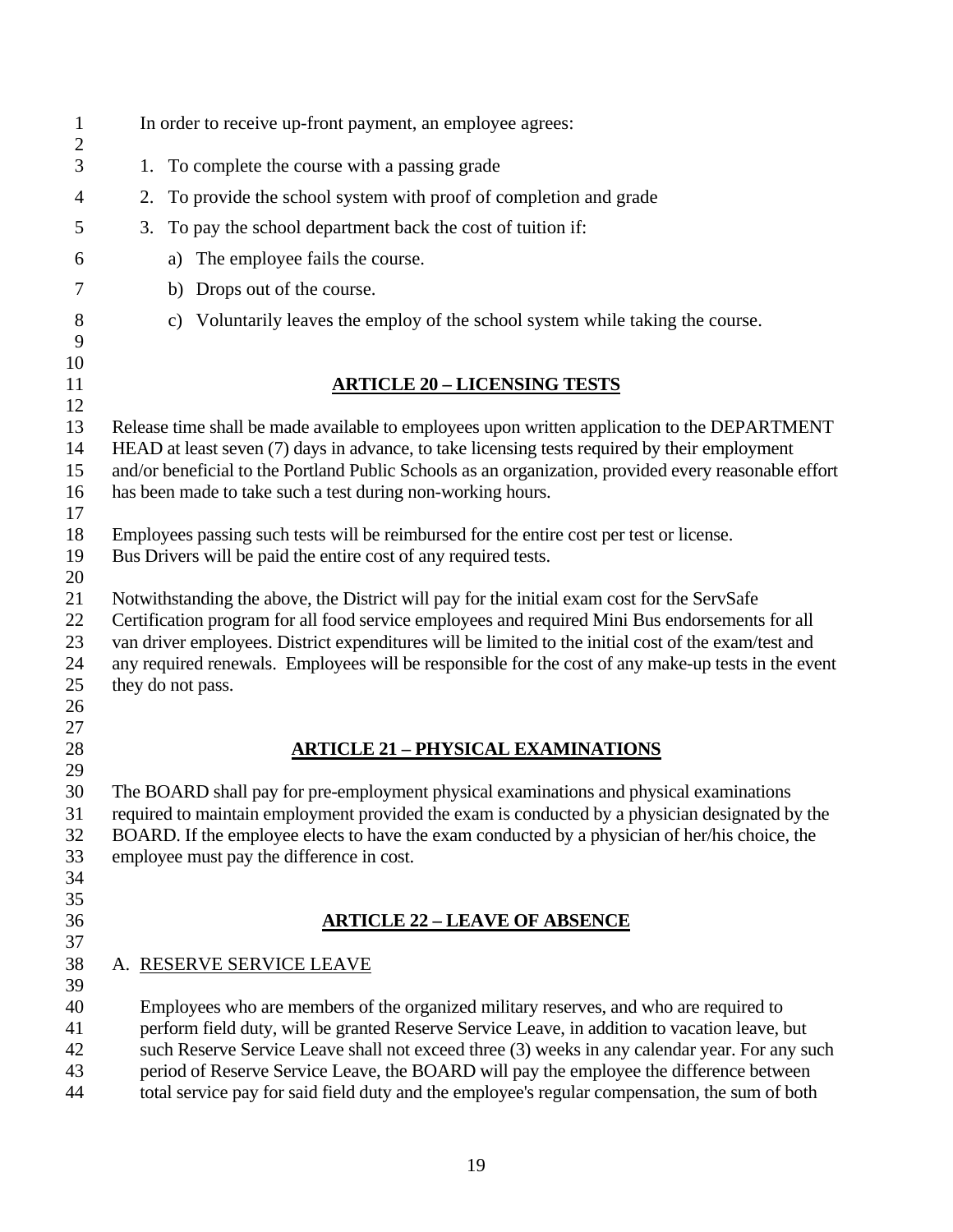1 payments to equal the regular pay of the employee had she/he been in the BOARD'S service 2 during the period of leave. The employee using Reserve Service Leave shall furnish her/his 3 DEPARTMENT HEAD with an official statement of Reserve Service pay received. Actual 4 payment shall be made in accordance with Accounting Bulletin #200J, or any revisions thereof.

### 6 B. MILITARY LEAVE

5

7

10

12

16

18

23

30

32

34

36

8 The BOARD shall comply with all federal and state statutes, laws, and regulations applicable to 9 military leave.

#### 11 C. RELIGIOUS LEAVE

13 Employees who are compelled to be absent from work for the bona fide observance of a 14 religious holiday not recognized as a holiday on the school calendar may use an emergency 15 personal or vacation day, or take unpaid leave.

## 17 D. CHILDREARING LEAVE

19 A leave of absence without pay for a period not to exceed twelve (12) months shall be granted 20 to an employee for the purpose of childrearing in connection with the birth of a child or 21 adoption of a newborn child if the employee has primary responsibility for the direct care of 22 such child.

24 To be eligible for such leave the employee shall notify the DEPARTMENT HEAD in writing of 25 the employee's desire to take such leave and except in cases of emergency shall give such notice 26 at least thirty (30) days prior to the date the leave is to begin. 27

28 Upon the termination of childrearing leave, the employee shall return to her/his previous 29 position or a substantially equivalent position.

#### 31 E. TRAINING LEAVE OF ABSENCE

33 The BOARD may grant leave of absence without pay for educational or training purposes.

## 35 F. TRAINING LEAVE WITH PAY

37 Training leave with pay for educational or training purposes may be requested for training 38 which is directly related to presently assigned job responsibilities, as is deemed beneficial to the 39 Portland Public Schools as an organization. Request for approval should be directed to the 40 employee's DEPARTMENT HEAD and/or Human Resources.

41

43

42 G. FAMILY CARE LEAVE

44 School year or year-round employees working thirty (30) hours or more per week who have an 45 aggregate of at least eight (8) years' service with the BOARD shall be entitled to request a leave 46 of absence without pay for up to twelve (12) months in order to care for a family member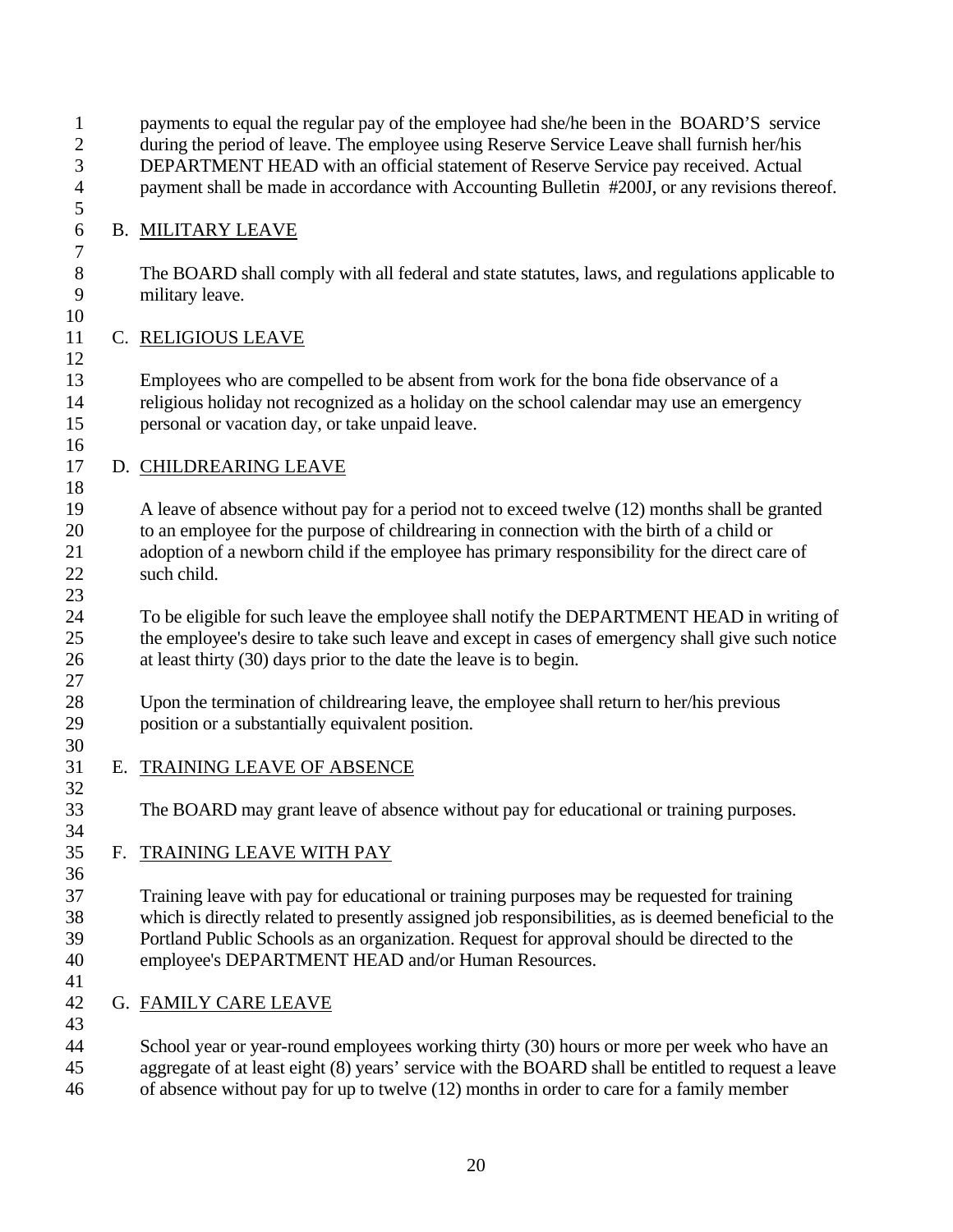| $\mathbf{1}$<br>$\mathbf{2}$<br>3 |    | (spouse, child, parent or parent-in-law). Necessity shall be determined on a case by case basis by<br>the BOARD. Employees returning from leave shall be placed in the same position or same job<br>classification. The BOARD shall comply with federal or state statutes, laws and regulations                                                                                                                                                |
|-----------------------------------|----|------------------------------------------------------------------------------------------------------------------------------------------------------------------------------------------------------------------------------------------------------------------------------------------------------------------------------------------------------------------------------------------------------------------------------------------------|
| $\overline{4}$<br>5               |    | concerning Family Medical Leave and the Family Medical Leave Act.                                                                                                                                                                                                                                                                                                                                                                              |
| 6<br>$\boldsymbol{7}$             |    | H. GRADUATION LEAVE                                                                                                                                                                                                                                                                                                                                                                                                                            |
| $8\,$<br>9<br>10<br>11<br>12      |    | Any employee who graduates or whose spouse, son, or daughter is graduating from a twelfth-<br>grade level or higher will be eligible for up to one (1) day's graduation leave with pay. To be<br>eligible, leave must be requested and approved in advance. Additional days may be requested,<br>and where approved, such additional days will be unpaid.                                                                                      |
| 13<br>14                          | I. | <b>OTHER LEAVES OF ABSENCE</b>                                                                                                                                                                                                                                                                                                                                                                                                                 |
| 15<br>16<br>17                    |    | Other leaves of absence without pay may be granted at the discretion of the<br>SUPERINTENDENT or BOARD.                                                                                                                                                                                                                                                                                                                                        |
| 18<br>19<br>20                    |    | <b>ARTICLE 23 - ASSOCIATION AND EMPLOYEE SERVICES</b>                                                                                                                                                                                                                                                                                                                                                                                          |
| 21<br>22                          |    | A. BULLETIN BOARDS                                                                                                                                                                                                                                                                                                                                                                                                                             |
| 23<br>24<br>25                    |    | The BOARD shall permit the reasonable use by the ASSOCIATION of existing bulletin boards<br>for the posting of notices relating to ASSOCIATION business.                                                                                                                                                                                                                                                                                       |
| 26<br>27                          |    | <b>B. POSTING JOB OPENINGS</b>                                                                                                                                                                                                                                                                                                                                                                                                                 |
| 28<br>29<br>30<br>31<br>32<br>33  |    | Except in emergency situations, notices of job openings in positions represented by the<br>ASSOCIATION shall be posted on Portland Public School web site and existing bulletin<br>boards. Such notice shall include the job classification and location (if determined) of each<br>opening. Employees in any division may apply for such openings. Portland Public Schools e-<br>mail access will be provided to all B.A.S.E. unit employees. |
| 34<br>35                          |    | C. FILLING OF POSITIONS                                                                                                                                                                                                                                                                                                                                                                                                                        |
| 36<br>37<br>38<br>39              |    | The BOARD encourages employees to develop skills, attain greater knowledge of their work<br>and make known their qualifications for promotion to more responsible and highly skilled<br>positions.                                                                                                                                                                                                                                             |
| 40<br>41<br>42<br>43              |    | The following criteria shall be used in filling vacancies: job-related skills, job-related<br>knowledge, job-related abilities, past performance and education which will contribute to the<br>satisfactory performance of duties of the position.                                                                                                                                                                                             |
| 44<br>45<br>46                    |    | Seniority shall be a factor affecting the filling of vacancies if employees are otherwise<br>substantially equally qualified. The decision of the BOARD or its agents as to equal<br>qualifications shall be final unless such decision is clearly arbitrary and capricious. Seniority for                                                                                                                                                     |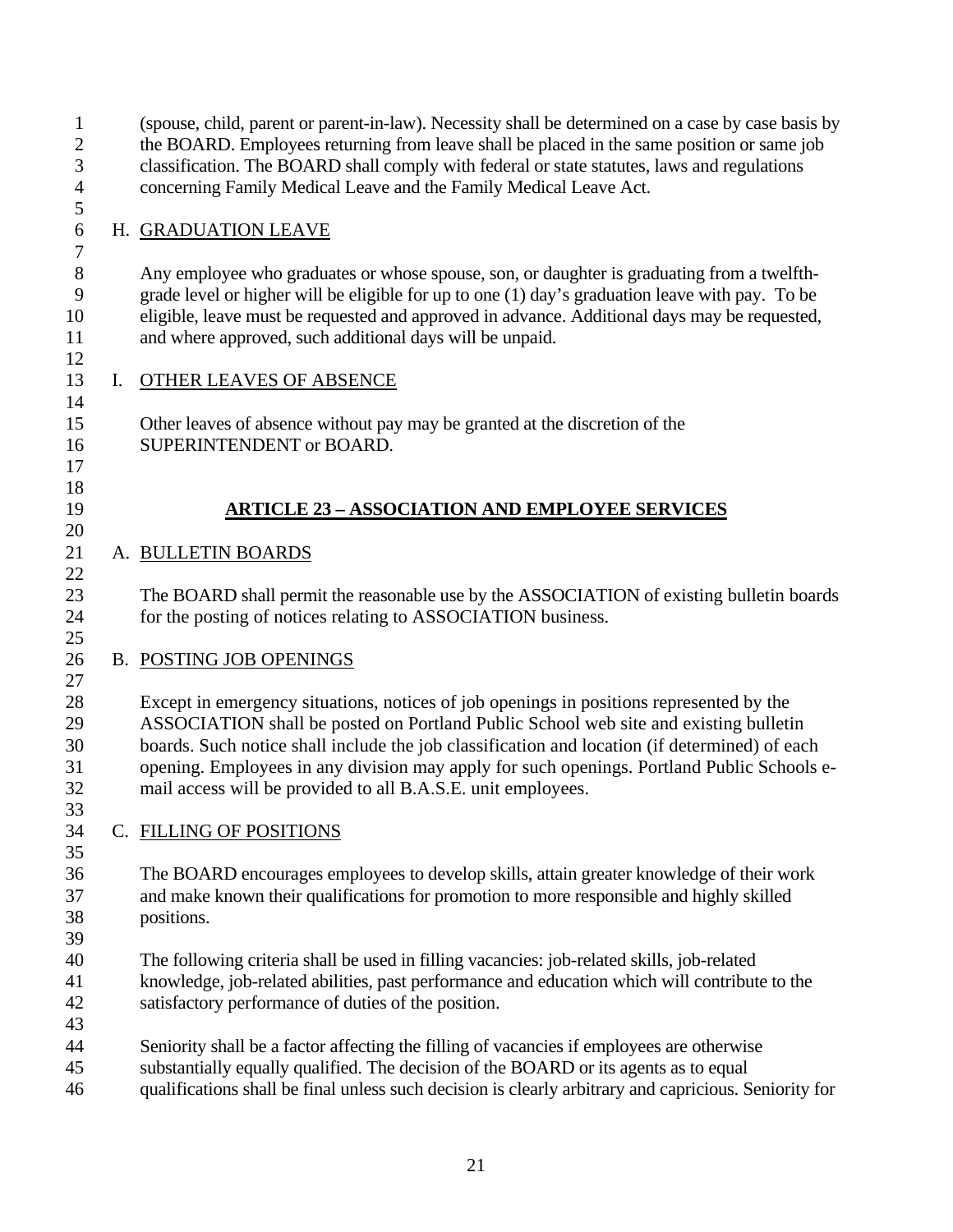- 1 the purpose of this Article shall be interpreted as length of continuous, regular employment by 2 Portland Public Schools commencing with the latest date of hire.
- 3

4 Any employee who applies for a vacancy shall be notified in writing of the decision of the<br>5 DEPARTMENT HEAD within two (2) business days after the successful candidate receive 5 DEPARTMENT HEAD within two (2) business days after the successful candidate receives 6 notice of his/her appointment. An employee who is denied a position may request a meeting 7 with the DEPARTMENT HEAD within five (5) days of the decision to discuss the reasons. 8 Such time period may be changed by mutual agreement between the ASSOCIATION and 9 Human Resources.

10

#### 11 D. REASSIGNMENT OF POSITIONS AND EMPLOYEE 12

13 In the event the District determines it necessary to permanently reassign a position from one 14 shift to another shift or change the normal WORKWEEK schedule to another schedule, the 15 appropriate administrator will internally post the position for a period of five (5) working 16 days to employees within the same classification and shift/schedule/location from where an 17 employee must be reassigned. If there is a need of a shift/schedule change in conjunction 18 with a change in location, employees on the effected schedule/shift from both locations shall 19 be notified. 20

- 21 The most senior, qualified candidate in the classification from the affected shift/schedule and, 22 if applicable, locations shall be selected.
- 24 If there are no candidates for the position, the least senior employee from the affected 25 shift/schedule/location from which the assignment must be made shall be selected for 26 reassignment. (Note: when there is a change in locations, only employees from the location 27 from which the assignment is made shall be considered).
- 28

33

35

23

29 The least senior employee selected for reassignment may elect to displace the least senior 30 employee in his/her classification on the same shift or schedule from which she/he has been 31 reassigned, provided she/he is qualified for the position. The reassigned least senior 32 employee shall be given ten (10) working days' advance notice.

- 34 The determination of qualifications shall be that of the District.
- 36 The internal posting of a job reassignment shall not be considered a job opening as per 37 section B above and may be accomplished by written notice to the affected employees. 38
- 39 E. LATERAL TRANSFER 40

41 In the event that the District determines it necessary to reassign staff from one location to 42 another location with no change in shift, the appropriate administrator shall internally post 43 the position within the location from which the position must be reassigned. In the absence 44 of a voluntary reassignment, the least senior employee in the same classification from the 45 location from which reassignment is to be made shall be subject to transfer. The affected 46 employee shall be provided a five (5) working day advance notice of transfer.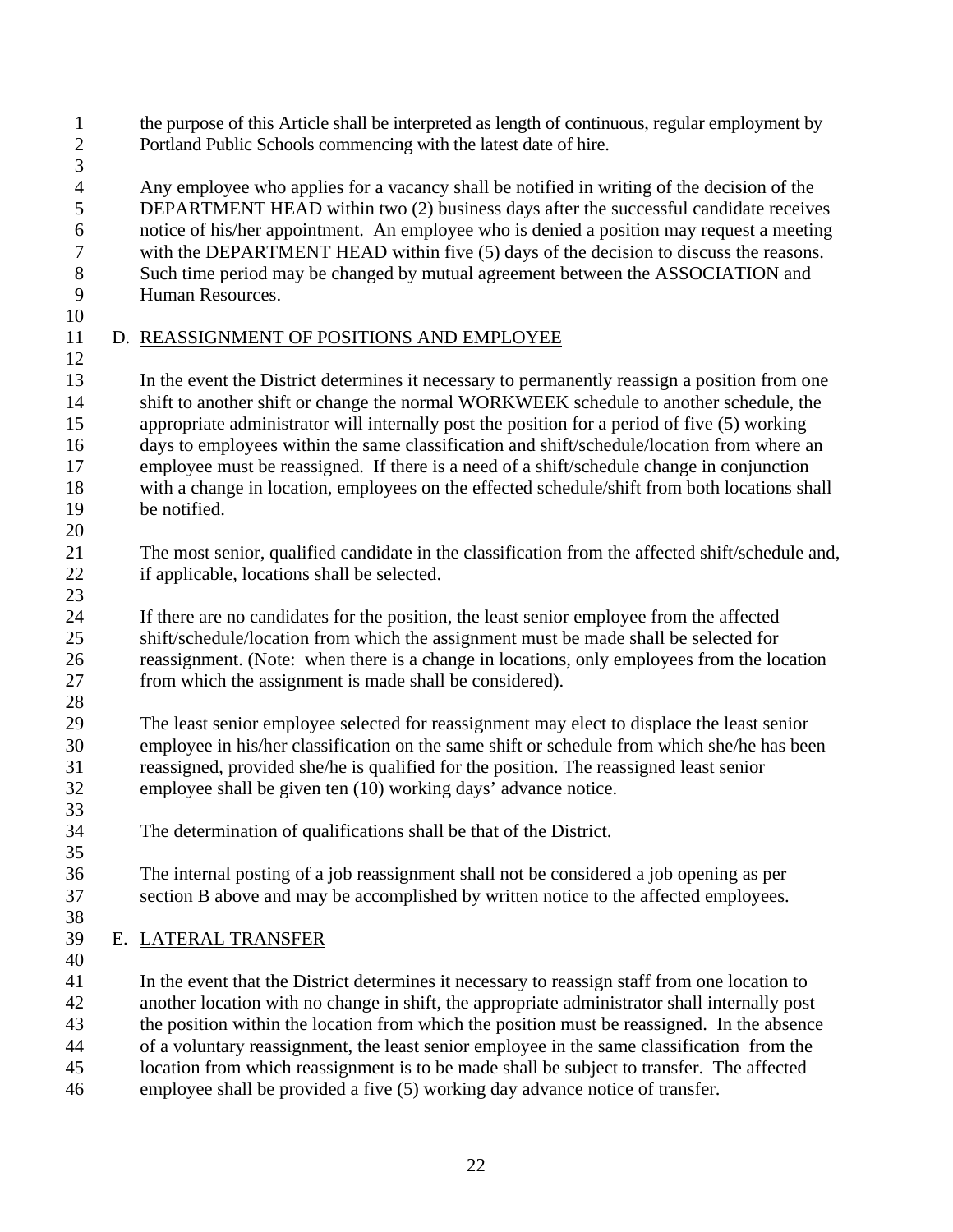1 2 The internal posting of a lateral transfer shall not be considered a job opening as per section 3 B above and may be accomplished by written notice to the affected employees.

 $\frac{4}{5}$ 

6

9

11

14

16

20 21

## 5 F. EMERGENCY AND TEMPORARY REASSIGNMENTS

7 Non-permanent and emergency reassignments may be required and be made at the discretion 8 of the Portland Public Schools as required to meet the needs of the Portland Public Schools.

# 10 G. CHAIN OF COMMAND

12 Written information about the "chain of command" shall be furnished to the ASSOCIATION 13 for all divisions upon request.

## 15 H. PRINTING OF AGREEMENT

17 The BOARD agrees to supply the ASSOCIATION upon request with two hundred (200) 18 printed copies of this Agreement. Access to the Agreement will also be made available at the 19 Portland Public Schools Website.

# 22 **ARTICLE 24 – MILEAGE**

23 24 The BOARD agrees to reimburse employees for use of private vehicles, on school business, at the 25 effective Internal Revenue Service allowable rate per mile. In addition, employees who are required 26 to have and use her/his personal vehicle as a condition of employment shall receive reimbursement 27 at a flat rate seven (\$7.00) for each day worked as a fee for the regular use of their private vehicles. 28 Employees must submit a request for reimbursement available at the Business Office, Portland 29 Public Schools. It is the employee's responsibility to maintain state license, registration, inspection 30 and required insurance. 31

- 32
	-

# 33 **ARTICLE 25 – HIGHER PAY FOR TEMPORARY ASSIGNMENTS**

34 35 When an employee is qualified for and is temporarily assigned by her/his supervisor to serve in a 36 higher classification, such employee shall receive the one (1) year step rate of that class or position 37 or her/his current rate plus step value of upgraded position, whichever is higher, while so assigned. 38

- 39 To qualify for the higher rate of pay, the temporary assignment to a higher classification shall be for
- 40 four (4) hours in an eight (8) hour workday. For food service workers whose standard workday
- 41 consists of six (6) hours, a three (3) hour in a six (6) hour workday must be worked to qualify for the
- 42 higher rate of pay under this Article. Any claim for higher wages under this provision shall be 43 deemed waived unless the employee gives the DEPARTMENT HEAD written notice of her/his
- 44 failure to receive such higher wages within the next ten (10) working days following the pay day for
- 45 the period in which the assignment was made.

46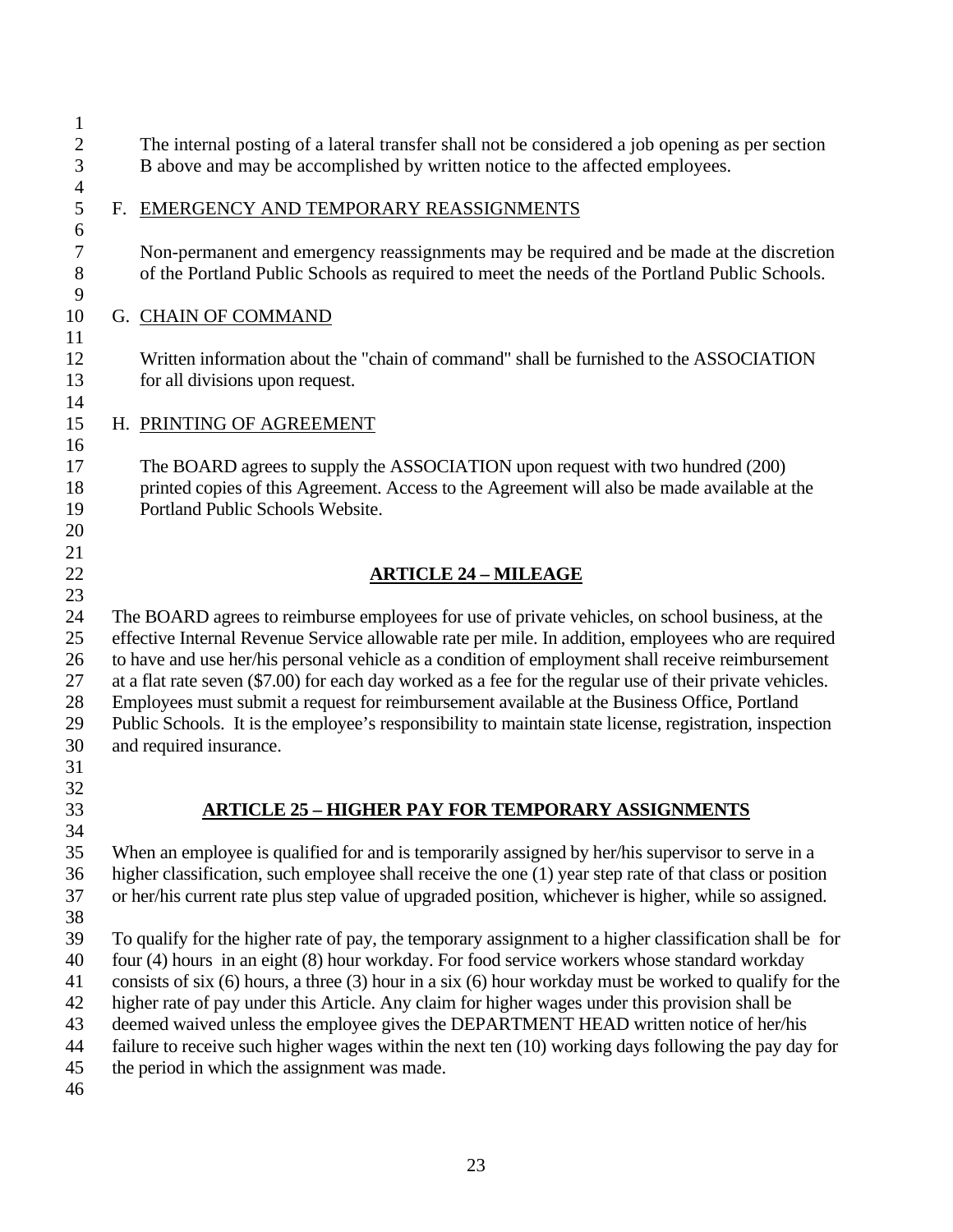| $\mathbf{1}$<br>$\overline{2}$ | The four (4) hour requirement shall be waived in the case of an employee who is temporarily<br>assigned as a Bus Driver.                                                                                 |                                                                                                            |  |  |  |  |  |  |  |  |
|--------------------------------|----------------------------------------------------------------------------------------------------------------------------------------------------------------------------------------------------------|------------------------------------------------------------------------------------------------------------|--|--|--|--|--|--|--|--|
| $\mathfrak{Z}$                 |                                                                                                                                                                                                          |                                                                                                            |  |  |  |  |  |  |  |  |
| $\overline{4}$<br>5            | If an employee is temporarily assigned for more than five (5) consecutive days to a higher<br>classification than their current position, they shall receive one year rate of that class or current rate |                                                                                                            |  |  |  |  |  |  |  |  |
| 6                              | plus two (2) times the step value of the upgraded position, whichever is higher, while so assigned.                                                                                                      |                                                                                                            |  |  |  |  |  |  |  |  |
| 7                              | If an employee is temporarily upgraded for 20 workdays or more shall receive the rate of the                                                                                                             |                                                                                                            |  |  |  |  |  |  |  |  |
| $8\,$                          | upgraded position with appropriate step placement.                                                                                                                                                       |                                                                                                            |  |  |  |  |  |  |  |  |
| 9                              |                                                                                                                                                                                                          |                                                                                                            |  |  |  |  |  |  |  |  |
| 10                             | An employee may be temporarily assigned to work in any position of the same or lower class grade                                                                                                         |                                                                                                            |  |  |  |  |  |  |  |  |
| 11<br>12                       | without change in pay.                                                                                                                                                                                   |                                                                                                            |  |  |  |  |  |  |  |  |
| 13                             |                                                                                                                                                                                                          |                                                                                                            |  |  |  |  |  |  |  |  |
| 14                             |                                                                                                                                                                                                          | <b>ARTICLE 26 - REGULAR HOURS OF WORK</b>                                                                  |  |  |  |  |  |  |  |  |
| 15                             |                                                                                                                                                                                                          |                                                                                                            |  |  |  |  |  |  |  |  |
| 16                             | A. WORK YEAR                                                                                                                                                                                             |                                                                                                            |  |  |  |  |  |  |  |  |
| 17<br>18                       |                                                                                                                                                                                                          | The work year for school year employees shall consist of a minimum of all student days                     |  |  |  |  |  |  |  |  |
| 19                             |                                                                                                                                                                                                          |                                                                                                            |  |  |  |  |  |  |  |  |
| 20                             | including any storm days for which payment is made plus;                                                                                                                                                 |                                                                                                            |  |  |  |  |  |  |  |  |
| 21                             | Food Service $=$<br>٠                                                                                                                                                                                    | two (2) days to be assigned by the DEPARTMENT                                                              |  |  |  |  |  |  |  |  |
| 22                             |                                                                                                                                                                                                          | HEAD/SUPERVISOR in consultation with the employee.                                                         |  |  |  |  |  |  |  |  |
| 23                             |                                                                                                                                                                                                          |                                                                                                            |  |  |  |  |  |  |  |  |
| 24                             | $Transportation =$                                                                                                                                                                                       | five (5) days to be assigned by the DEPARTMENT                                                             |  |  |  |  |  |  |  |  |
| 25                             |                                                                                                                                                                                                          | HEAD/SUPERVISOR in consultation with the employee.                                                         |  |  |  |  |  |  |  |  |
| 26                             |                                                                                                                                                                                                          |                                                                                                            |  |  |  |  |  |  |  |  |
| 27                             | $S$ ecretaries =<br>п                                                                                                                                                                                    | thirteen (13) days to be assigned by the DEPARTMENT                                                        |  |  |  |  |  |  |  |  |
| 28                             |                                                                                                                                                                                                          | HEAD/SUPERVISOR in consultation with the employee.                                                         |  |  |  |  |  |  |  |  |
| 29                             |                                                                                                                                                                                                          |                                                                                                            |  |  |  |  |  |  |  |  |
| 30                             |                                                                                                                                                                                                          | The work year for full year employees shall consist of fifty-two (52) weeks.                               |  |  |  |  |  |  |  |  |
| 31                             |                                                                                                                                                                                                          |                                                                                                            |  |  |  |  |  |  |  |  |
| 32<br>33                       | <b>B. WORKWEEK</b>                                                                                                                                                                                       |                                                                                                            |  |  |  |  |  |  |  |  |
| 34                             |                                                                                                                                                                                                          | The regular WORKWEEK shall consist of five (5) consecutive days. Except in cases when the                  |  |  |  |  |  |  |  |  |
| 35                             |                                                                                                                                                                                                          | employee affected expresses a contrary preference, all employees shall be given a work                     |  |  |  |  |  |  |  |  |
| 36                             |                                                                                                                                                                                                          | schedule of five (5) consecutive working days or shifts. Upon mutual agreement between the                 |  |  |  |  |  |  |  |  |
| 37                             |                                                                                                                                                                                                          | SUPERINTENDENT and the ASSOCIATION, the regular WORKWEEK may be modified in                                |  |  |  |  |  |  |  |  |
| 38                             |                                                                                                                                                                                                          | whole or in part during school vacation periods to provide flexibility to employees within the             |  |  |  |  |  |  |  |  |
| 39                             | service needs of the School Department.                                                                                                                                                                  |                                                                                                            |  |  |  |  |  |  |  |  |
| 40                             |                                                                                                                                                                                                          |                                                                                                            |  |  |  |  |  |  |  |  |
| 41                             |                                                                                                                                                                                                          | Any employee working such a modified schedule shall waive eligibility for overtime at the rate             |  |  |  |  |  |  |  |  |
| 42                             |                                                                                                                                                                                                          | of time and one-half $(1\frac{1}{2})$ for hours worked in excess of eight $(8)$ hours per day (Article 10, |  |  |  |  |  |  |  |  |
| 43                             | Overtime Compensation).                                                                                                                                                                                  |                                                                                                            |  |  |  |  |  |  |  |  |
| 44                             |                                                                                                                                                                                                          |                                                                                                            |  |  |  |  |  |  |  |  |
| 45                             |                                                                                                                                                                                                          |                                                                                                            |  |  |  |  |  |  |  |  |
| 46                             |                                                                                                                                                                                                          |                                                                                                            |  |  |  |  |  |  |  |  |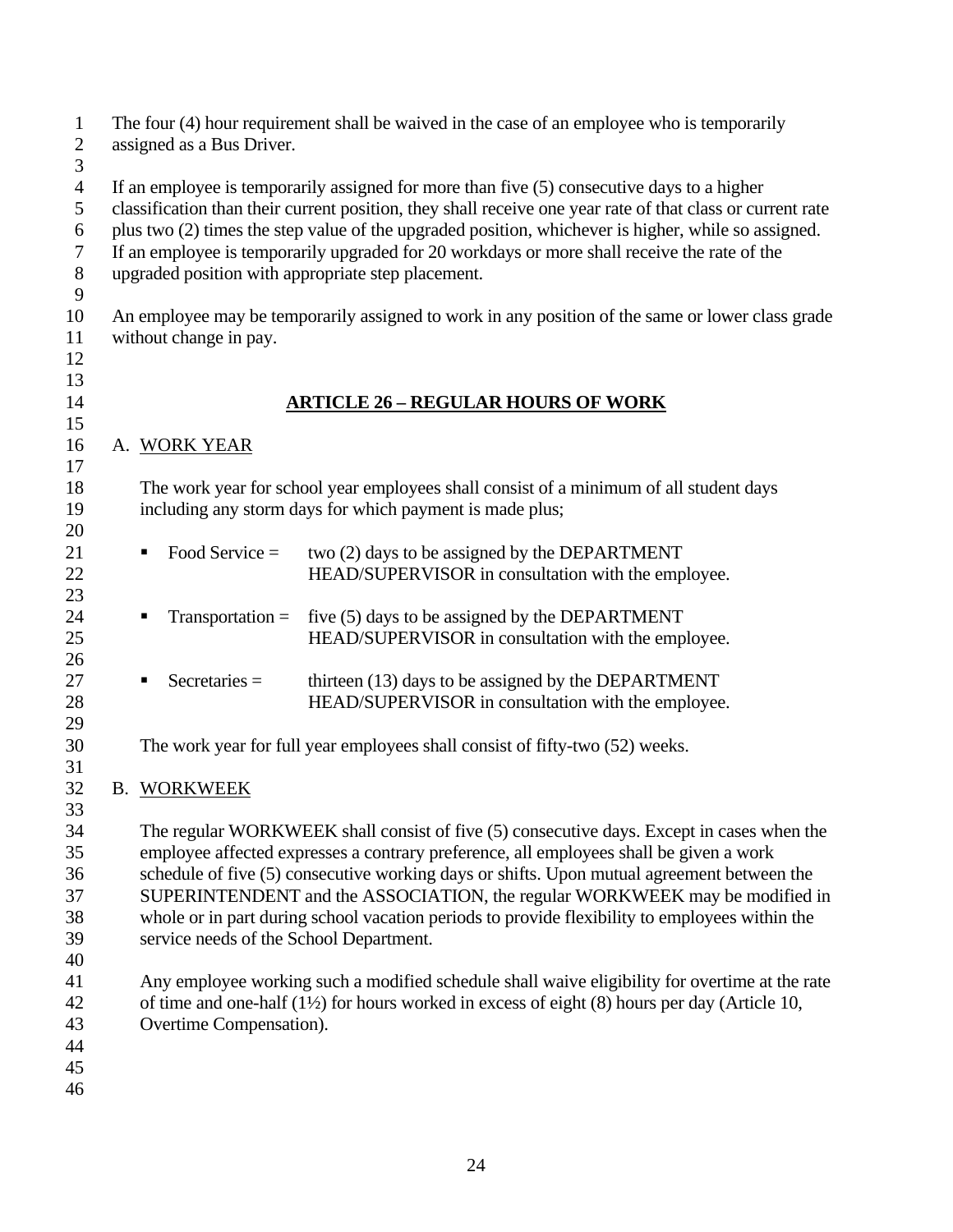#### 1 C. WORK SCHEDULE

2

6

9

11

16

18

22

24

26

31

3 Employees shall be scheduled to work a shift with regular starting and ending times. Copies of 4 work schedules for employees covered by this AGREEMENT shall be furnished to the 5 President of the ASSOCIATION upon her/his written request.

7 The ASSOCIATION and the BOARD agree to meet and consult when permanent changes in 8 existing work schedules are contemplated.

## 10 D. REST BREAK

12 A rest break of fifteen (15) minutes maximum duration will be granted to all employees during 13 the first four hours of a work shift, provided however that it shall not be taken within one hour 14 of the lunch break. The rest break may be omitted if emergency or unusual conditions prevail. 15 Part time employees are not eligible for breaks if working less than four (4) hours.

### 17 E. ADDITIONAL WORK FOR PART-TIME EMPLOYEES

19 Any part-time employee assigned additional work hours for more than twenty (20) consecutive 20 workdays shall receive insurance benefits and shall accrue vacation/sick leave in proportion to 21 the additional hours. This does not impact standard hours for holiday or vacation pay.

#### 23 F. STORM DAYS

- 25 1. Year-Round Employees
- 27 a) (i) Year-round employees are expected to report to work on storm days when student 28 classes are cancelled unless directed otherwise by the Superintendent/designee. 29 On a case-by-case basis, year-round employees may be permitted to work at home 30 on storm days at the discretion of their supervisor.
- 32 (ii) If there are bona fide reasons that prevent a year-round employee from reporting 33 to work on a designated work day (such as child care issues or hazardous road 34 conditions), the employee may utilize available personal days, accrued comp. 35 time, or vacation days. In such circumstances, the employee shall notify his/her 36 supervisor of his/her absence in a timely fashion and shall designate his/her 37 election on his/her time card. The notice requirements for personal leave and 38 vacation leave shall be waived.
- 40 b) If year-round employees are directed not to report to work by the 41 Superintendent/designee because of severe/hazardous weather conditions, those 42 employees directed not to report to work shall be paid for their regularly scheduled 43 work day.
- 44 45
- 46

39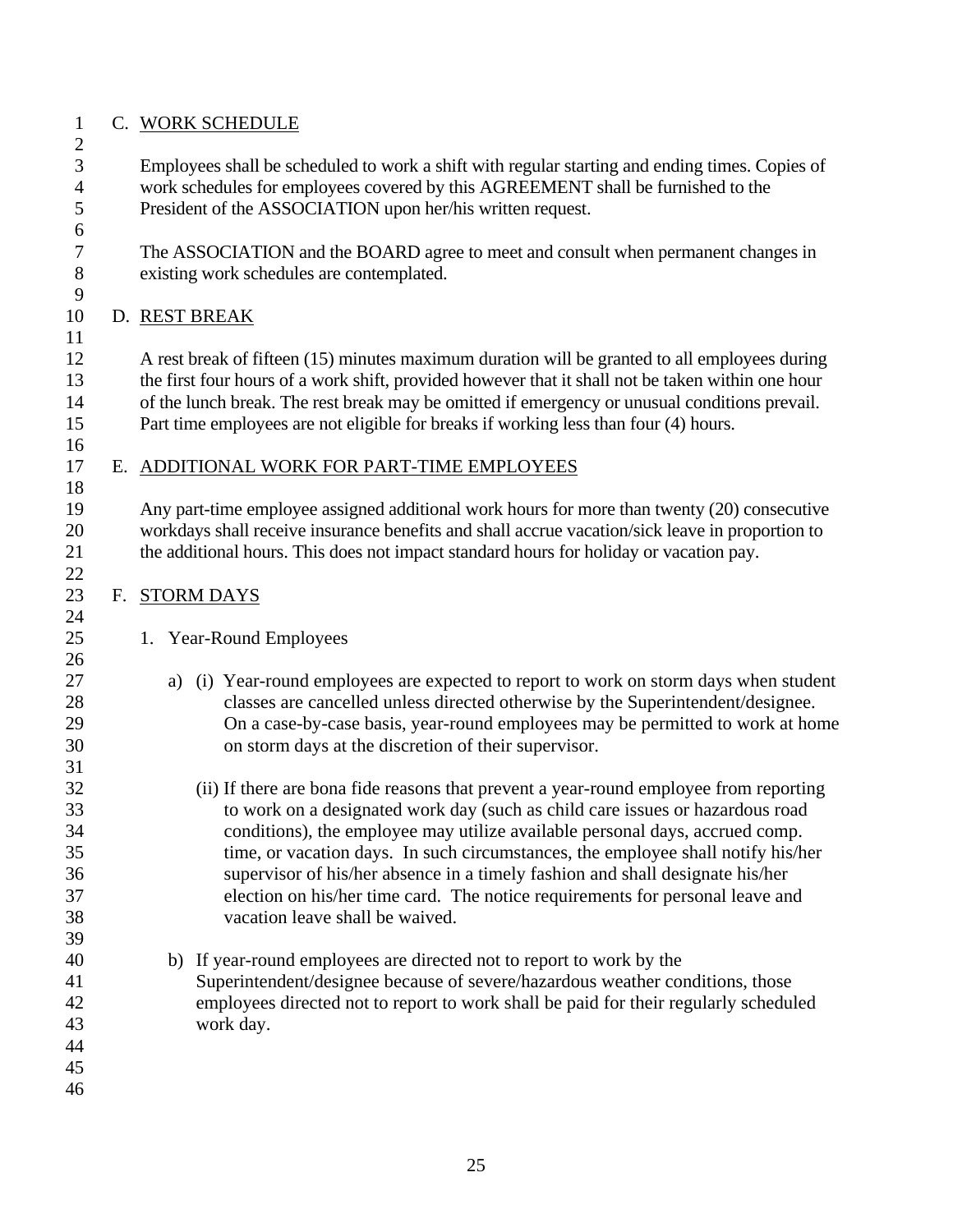2 2. School-Year Employees

4 School-year employees shall not report to work on storm days when student classes are 5 cancelled and may utilize available personal days, accrued comp. time, or vacation days, 6 with no advance notice required. Employees shall designate such election on their time 7 cards. School-year employees shall not suffer a loss of regularly scheduled pay due to 8 student storm day cancellations, and the Board agrees that it shall make up any lost work 9 prior to the end of the contract year or compensate employees for lost days by June 30.

10 11

1

3

- 12 **ARTICLE 27 WORKING CONDITIONS**
- 13

14 The BOARD agrees to continue to provide safety equipment for moving appliances, materials, and 15 other heavy goods. Replacement clothing and safety equipment including footwear will be provided 16 for all unusually dirty or hazardous job assignments. Employees who are required safety footwear 17 may receive reimbursement for purchase of safety footwear up to \$200.00 annually. Employees 18 required to wear safety glasses shall be reimbursed at a reasonable cost not to exceed \$300. 19 Maintenance department employees who use personal tools in the performance of duties for the 20 Portland Public Schools will receive up to \$425.00 annually for the replacement of broken tools. 21 This amount may be increased at the discretion of the Supervisor upon showing that a greater 22 reimbursement is warranted.

23

### 24

26

33

## 25 **ARTICLE 28 – SAFETY COMMITTEE**

27 The SUPERINTENDENT or her/his designee will continue to appoint a committee including 28 representatives from School Department divisions represented by the ASSOCIATION to study 29 safety procedures in the various divisions within forty-five (45) days after the effective date of this 30 AGREEMENT. Such committee shall make advisory recommendations concerning safety 31 procedures within the various divisions. 32

34 **ARTICLE 29 – ON-THE-JOB INJURIES** 

35 36 It is the goal of the BOARD to assist injured workers to return to the positions they held at the time 37 of their injuries, which will be referred to as "Regular Work." To that end, the BOARD has defined 38 specific work assignments or "Transitional Work" that will be made available to those injured 39 workers who, in the judgment of the BOARD, will probably be able to return to the positions they 40 held at the time of their injuries. This decision will be based in part on information provided by 41 health care professionals.

42

43 "Transitional Work" will be made available to injured workers of the ASSOCIATION who have

44 sustained injuries arising out of and in the course of their employment with the BOARD when

45 medical evidence demonstrates that participation in "Transitional Work" will assist the injured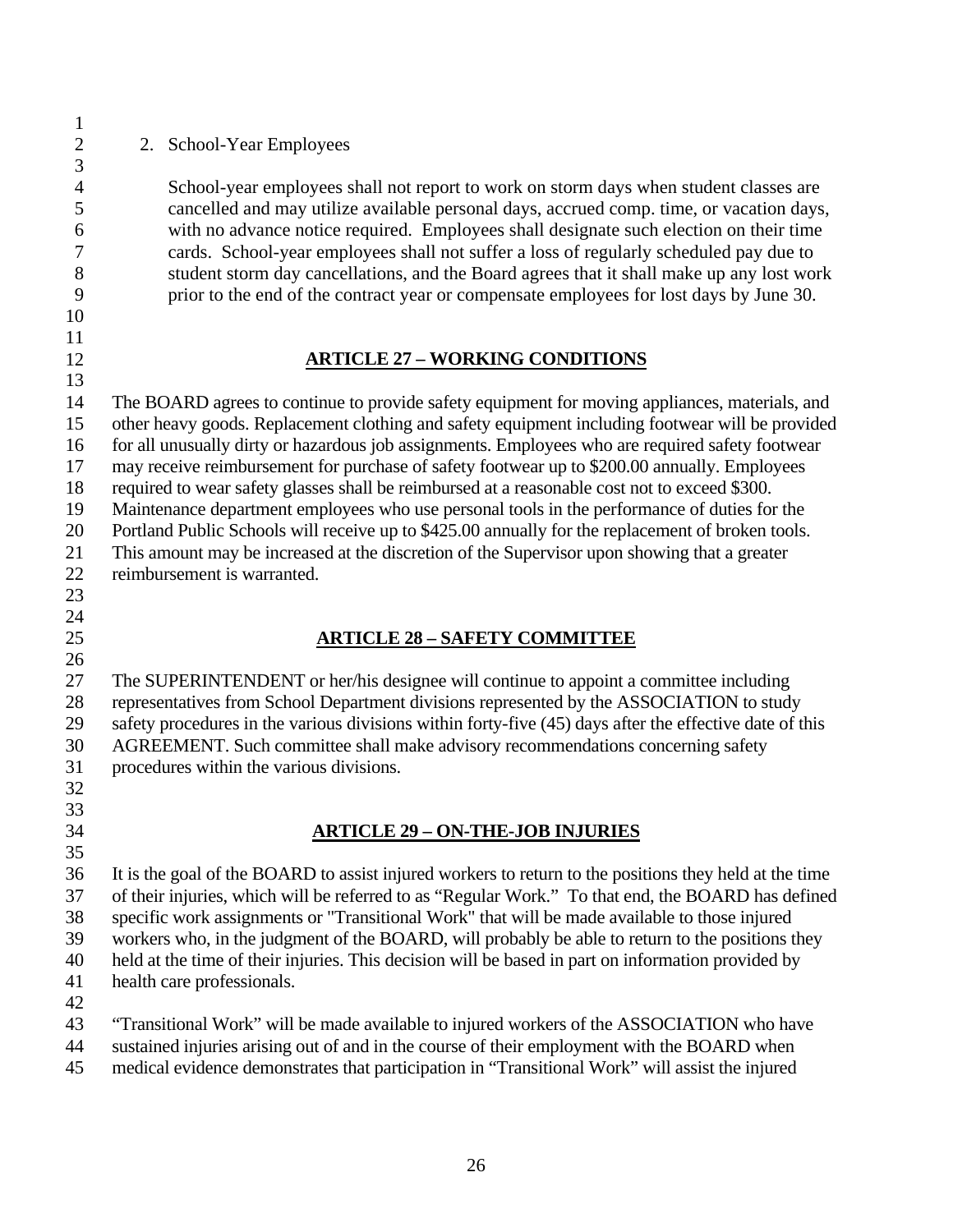1 employee to return to "Regular Work." Injured workers will be eligible for placement in the 2 "Transitional Work" program for a period of up to three (3) years after the date of initial injury. 3 4 Before an employee who has sustained an injury arising out of and in the course of her/his 5 employment may be eligible for this program, the employee and the BOARD must execute an 6 agreement that includes the following non-exclusive conditions: 7 8 A. The employee agrees to the provisions of this "Transitional Work" program and has reviewed 9 this document; 10 11 B. The employee agrees that if at the conclusion of this "Transitional Work" period, she/he returns 12 to "Regular Work," and is earning wages equal to or greater than those earned at the time of the 13 injury, she/he will execute a discontinuance of benefits, relieve the BOARD of any further 14 obligation to make Workers Compensation weekly benefit payments at that time and execute 15 any documents required by the applicable law to establish the discontinuance of benefits; 16 17 C. If the employee is owed partial compensation upon returning to "Regular Work," she/he will 18 agree to a modification of payments establishing a fixed rate of partial compensation and 19 execute any documents required by the applicable law to establish the modification of 20 benefits. 21 22 To the extent possible, the BOARD will maintain a list of "Transitional Work" opportunities. The 23 list is not binding on the School Department. In its discretion, based on funding and availability of 24 work, the School Department may expand or narrow the list. Under this program, employees 25 qualified for "Transitional Work" will be permitted to work up to ninety (90) days in a transitional 26 position. If at the end of the ninety (90) day period, the employee has not returned to "Regular 27 Work," "Transitional Work" will no longer be available unless further medical evidence is 28 presented that demonstrates that a further period of "Transitional Work" will enable the employee to 29 return to "Regular Work." If such evidence is provided, the BOARD may offer additional periods 30 of "Transitional Work" at any time during the period of disability described above. 31 32 If, during the course of the "Transitional Work," it becomes evident to the BOARD that the injured 33 worker probably will not be able to return to "Regular Work" within the three (3) year period from 34 initial date of injury, "Transitional Work" will no longer be made available to them. Those 35 employees will then be subject to the rehabilitation provisions of the Maine Workers Compensation 36 Act. (39 M.R.S.A. Sec. 81 et seq.). 37 38 39 **ARTICLE 30 – DISCIPLINARY PROCEDURES**  40 41 The BOARD may adopt disciplinary rules and work rules, which will be posted from time to time 42 during the duration of this AGREEMENT. 43 44 All reprimands, reductions in compensation, suspensions, demotions, or discharges of any employee 45 who has completed her/his probationary period shall be for just cause (including, but not limited to, 46 violations of any rules adopted as provided above) and written notice of the reasons for such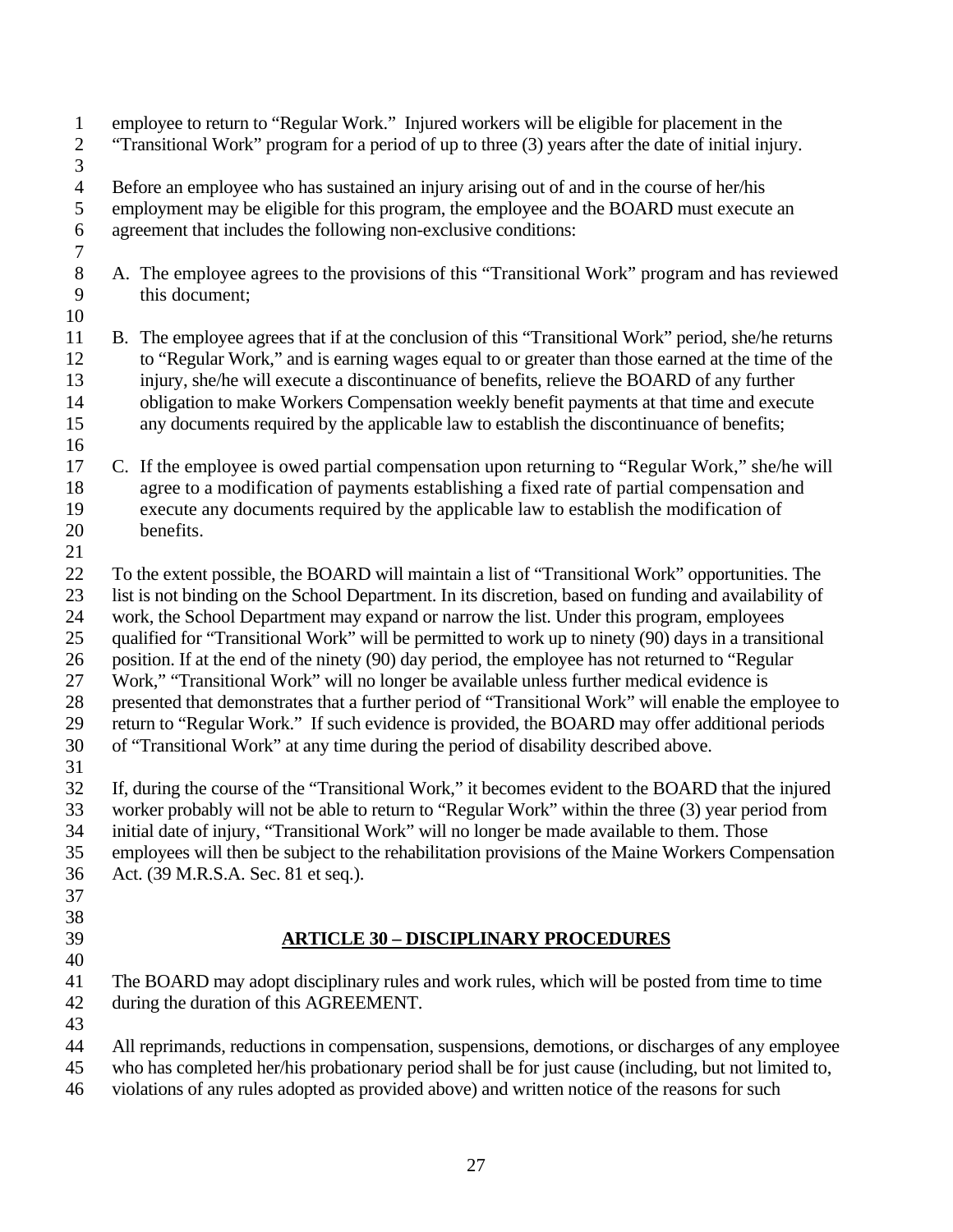| $\mathbf{1}$   | action(s) shall be stated, in writing, to the employee affected within five (5) work days after the   |
|----------------|-------------------------------------------------------------------------------------------------------|
| $\overline{c}$ | effective date of the action. Such notice shall be mailed or hand delivered within the said period to |
| 3              | the President of the ASSOCIATION. For the purposes of mailing, the latest address of said             |
| $\overline{4}$ | employee or said President as contained in the BOARD's records shall be deemed sufficient.            |
| 5              |                                                                                                       |
| 6              | Employees shall have the right to representation by the ASSOCIATION at meetings where they            |
| $\tau$         | will be disciplined or there is potential for discipline. The employee will be notified by the        |
| $8\,$          | administration in writing of her/his right to representation by the ASSOCIATION and the reason for    |
| 9              | such meeting twenty-four (24) hours prior to any discipline action unless the situation involves a    |
| 10             | civil or criminal matter.                                                                             |
| 11             |                                                                                                       |
| 12             | Employees who have not completed twelve (12) months of employment shall be considered                 |
| 13             | probationary employees and may be terminated at the sole discretion of the BOARD.                     |
| 14             |                                                                                                       |
| 15             | All disciplinary proceedings shall be conducted discreetly. Record of any action shall be maintained  |
| 16             | in the official personnel file of the employee maintained by Human Resources at its central office    |
| 17             | location.                                                                                             |
| 18             |                                                                                                       |
| 19             |                                                                                                       |
| 20             | <b>ARTICLE 31 - SENIORITY ELIMINATION OF POSITIONS</b>                                                |
| 21             |                                                                                                       |
| 22             | For the purposes of this Article, "seniority" shall mean as follows:                                  |
| 23             |                                                                                                       |
| 24             | Seniority shall mean total length of aggregate employment by Portland Public Schools in any           |
| 25             | position covered by this Agreement commencing with the date the employee has been most recently       |
| 26             | hired. Any employee who changes positions in B.A.S.E. will carry their seniority with them.           |
| 27             |                                                                                                       |
| 28             | Those employees whose WORK YEAR is less than twelve (12) months and/or their WORKWEEK                 |
| 29             | is less than thirty (30) hours accrue seniority in the proportion that their WORK YEAR bears to the   |
| 30             | twelve (12) months and/or their WORKWEEK bears to forty (40) hours.                                   |
| 31             |                                                                                                       |
| 32             | Those employees whose WORK YEAR is less than twelve (12) months and/or their WORKWEEK                 |
| 33             | is less than thirty (30) hours shall be eligible to bump only employees with the same or less WORK    |
| 34             | YEAR or WORKWEEK. Full time/Full year employees may displace an employee whose WORK                   |
| 35             | YEAR is less than twelve (12) months and/or WORKWEEK is less than thirty (30) hours.                  |
| 36             |                                                                                                       |
| 37             | In the event that two $(2)$ or more employees have the same length of continuous employment, the      |
| 38             | employee or employees with the greater or greatest total employment with the BOARD shall be           |
| 39             | deemed the more or most senior.                                                                       |
| 40             |                                                                                                       |
| 41             | In the event that the BOARD decides to eliminate positions, the layoff of employees will be as        |
| 42             | follows:                                                                                              |
| 43             |                                                                                                       |
| 44             | A. The employee in the classification where the position is eliminated who has the least seniority    |
| 45             | relative to other employees in that classification shall be terminated.                               |
| 46             |                                                                                                       |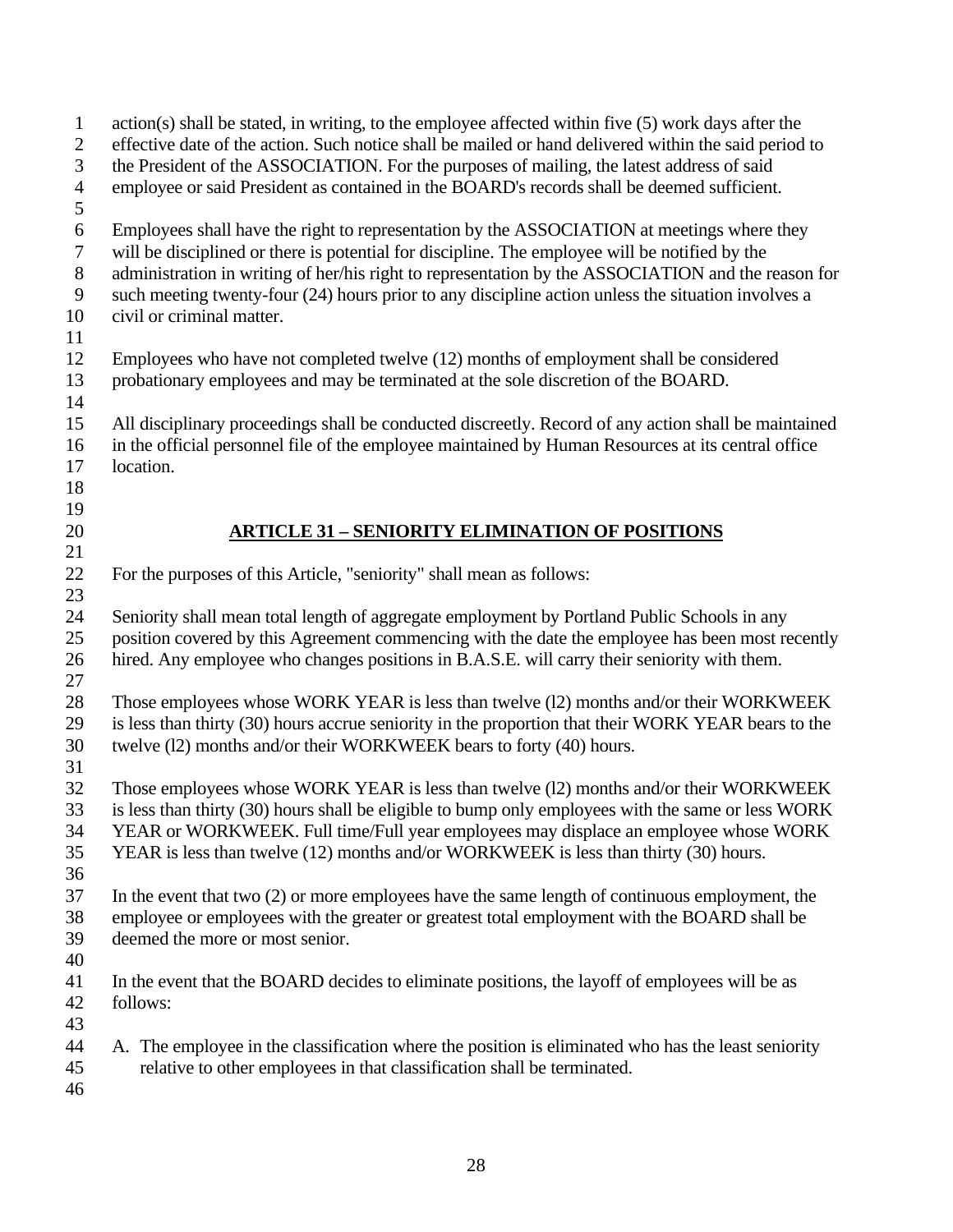- 1 B. However, if at the time the position is eliminated, the employee notifies Human Resources of 2 her/his election to use her/his seniority rights relative to other employees in the bargaining unit, 3 the employee may displace the employee with the least seniority in any lower classification 4 which the employee has previously held satisfactorily, or which is a lower classification in the 5 normal line of progression, provided in either event that the employee has the ability and 6 qualifications to perform the work of the employee he/she displaces. 7
- 8 C. If at the time of displacement in accordance with B above the employee notifies Human 9 Resources of her/his intention to return to the first available position for which he/she is 10 qualified, by experience and ability, Human Resources shall notify the employee of the 11 availability of any such position for a period not to exceed fourteen (l4) months.
- 13 D. The President of B.A.S.E. shall be notified in writing as to the name(s) and classification(s) of 14 the employee(s) terminated in accordance with this Article.
- 16 E. No employee shall gain as the result of an elimination of positions in accordance with this 17 Article.
- 19 F. RECALL

12

15

18

- 20 1. The Human Resources Office shall establish a recall list of laid-off employees who have 21 completed their twelve (12) month probationary period. A non-probationary employee 22 laid off pursuant to this Article shall retain the right to recall to the first available position 23 within his/her classification from which he/she was laid off and is qualified for a period 24 of fifteen (15) months from the effective date of the layoff. For this purpose, it shall be 25 the employee's responsibility to keep Human Resources advised of his/her current 26 address. Notice of recall will be given by certified mail, return receipt requested, to the 27 last address given to the Human Resources office by the employee, and a copy shall also 28 be provided to the ASSOCIATION.
- 29 2. An employee who is laid off will remain on the recall list for fifteen (15) months unless 30 the employee:
- 31 a) fails to respond to the recall notice within ten (10) calendar days of its postmark, or
- 32 b) resigns in writing, or
- 33 c) refuses to accept recall.
- 34 3. An employee re-employed within fifteen (15) months of the effective date of layoff shall 35 retain his/her seniority and all benefits accumulated prior to the layoff. The employee 36 recalled within the fifteen (15) month period shall be placed on the wage step reflecting 37 his/her wage obtained prior to layoff.
- 38 39

41

- 40 **ARTICLE 32 JOB CLASSIFICATION AND JOB DESCRIPTION**
- 42 The BOARD and ASSOCIATION agree to establish a committee to review and as necessary 43 revise bargaining unit job descriptions, establishing job requirements duties, qualifications and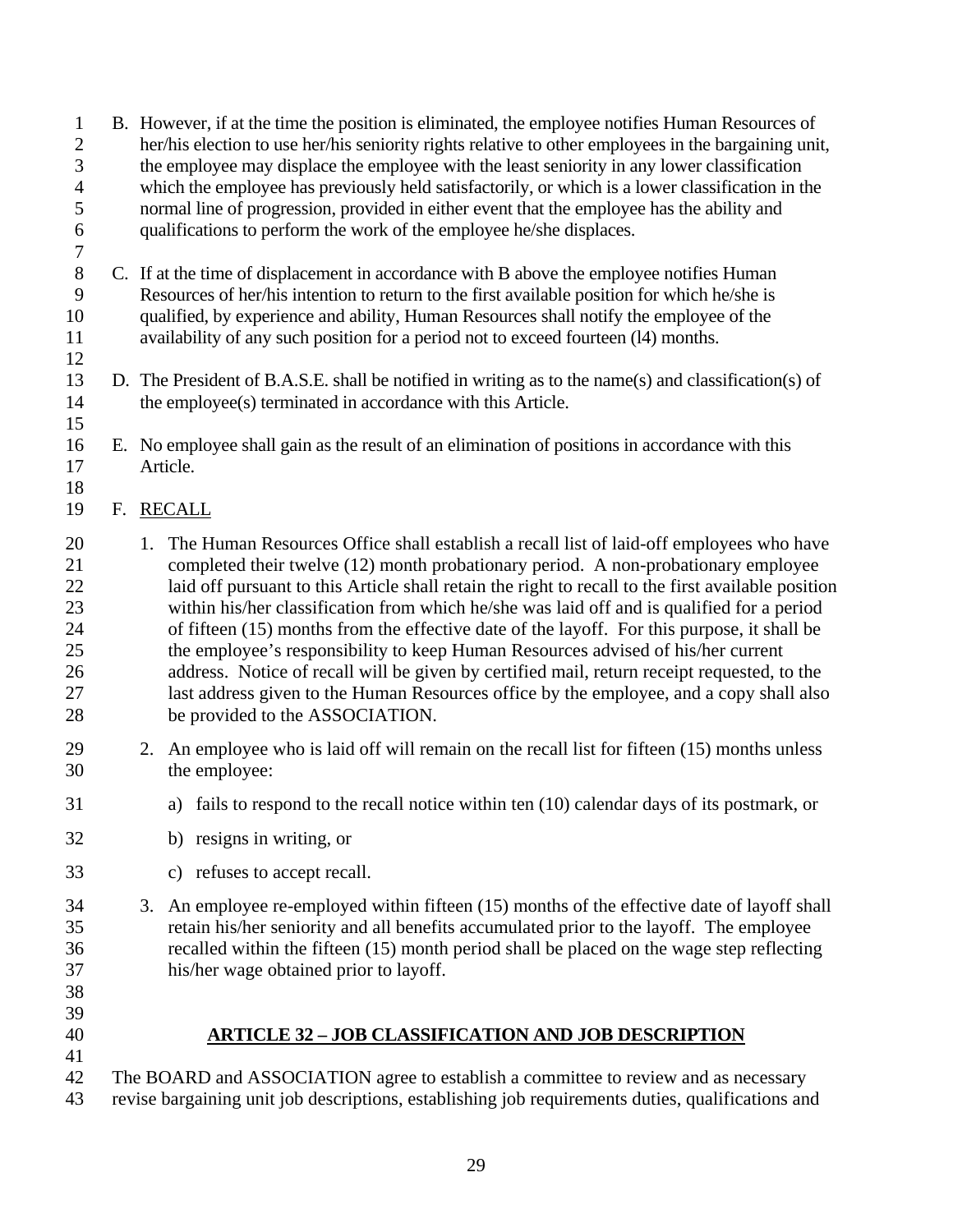| $\mathbf{1}$     |                                                                                                        | certification requirements. The Job Classification Committee will review and evaluate jobs in           |  |  |  |  |  |  |  |  |  |  |
|------------------|--------------------------------------------------------------------------------------------------------|---------------------------------------------------------------------------------------------------------|--|--|--|--|--|--|--|--|--|--|
| $\overline{2}$   |                                                                                                        | accordance with agreed upon procedures.                                                                 |  |  |  |  |  |  |  |  |  |  |
| $\mathfrak{Z}$   |                                                                                                        | An employee may make request for review of her/his position. The Job Classification Committee           |  |  |  |  |  |  |  |  |  |  |
| $\overline{4}$   | will make every effort to respond within six (6) weeks of receipt of the job description questionnaire |                                                                                                         |  |  |  |  |  |  |  |  |  |  |
| $\mathfrak s$    | by Human Resources. The employee(s) will be notified if the review will not be completed in six        |                                                                                                         |  |  |  |  |  |  |  |  |  |  |
| 6                | $(6)$ weeks.                                                                                           |                                                                                                         |  |  |  |  |  |  |  |  |  |  |
| $\boldsymbol{7}$ |                                                                                                        |                                                                                                         |  |  |  |  |  |  |  |  |  |  |
| $8\,$            |                                                                                                        | The effective date of any changes in classification will be date of review or six (6) weeks after       |  |  |  |  |  |  |  |  |  |  |
| $\overline{9}$   |                                                                                                        | receipt of questionnaire, whichever is earlier.                                                         |  |  |  |  |  |  |  |  |  |  |
| 10               |                                                                                                        |                                                                                                         |  |  |  |  |  |  |  |  |  |  |
| 11               |                                                                                                        | Employees shall receive a copy of her/his job description at the time of hire. Job descriptions for all |  |  |  |  |  |  |  |  |  |  |
| 12               | active classifications listed in Appendix A shall be printed and made available to the                 |                                                                                                         |  |  |  |  |  |  |  |  |  |  |
| 13               |                                                                                                        | ASSOCIATION.                                                                                            |  |  |  |  |  |  |  |  |  |  |
| 14               |                                                                                                        |                                                                                                         |  |  |  |  |  |  |  |  |  |  |
| 15               |                                                                                                        | While the BOARD has the right to change or modify job descriptions, the BOARD agrees to meet            |  |  |  |  |  |  |  |  |  |  |
| 16               |                                                                                                        | and consult with the ASSOCIATION prior to formalizing any such changes or modifications.                |  |  |  |  |  |  |  |  |  |  |
| 17               |                                                                                                        |                                                                                                         |  |  |  |  |  |  |  |  |  |  |
| 18               |                                                                                                        |                                                                                                         |  |  |  |  |  |  |  |  |  |  |
| 19               |                                                                                                        | <b>ARTICLE 33 - PERSONNEL FILES</b>                                                                     |  |  |  |  |  |  |  |  |  |  |
| 20               |                                                                                                        |                                                                                                         |  |  |  |  |  |  |  |  |  |  |
| 21               |                                                                                                        | A. The BOARD shall maintain, for official purposes, one (1) personnel file for each employee.           |  |  |  |  |  |  |  |  |  |  |
| 22               |                                                                                                        | This file shall be kept under conditions that ensure its integrity and safekeeping and shall            |  |  |  |  |  |  |  |  |  |  |
| 23               |                                                                                                        | contain copies of personnel forms, official correspondence to and/or from the employee,                 |  |  |  |  |  |  |  |  |  |  |
| 24               |                                                                                                        | written evaluations and other appropriate material relating to the individual's employment.             |  |  |  |  |  |  |  |  |  |  |
| 25               |                                                                                                        |                                                                                                         |  |  |  |  |  |  |  |  |  |  |
| 26               |                                                                                                        | B. Employees shall be sent a copy of all material, excluding payroll and related forms that may         |  |  |  |  |  |  |  |  |  |  |
| 27               |                                                                                                        | be utilized for normal conduct of business, placed in the file within a reasonable time frame           |  |  |  |  |  |  |  |  |  |  |
| 28               |                                                                                                        | of placement of the document in the file. An employee shall have the right to submit a                  |  |  |  |  |  |  |  |  |  |  |
| 29               |                                                                                                        | written response to any material placed in the personnel file. This written response shall be           |  |  |  |  |  |  |  |  |  |  |
| $30\,$           |                                                                                                        |                                                                                                         |  |  |  |  |  |  |  |  |  |  |
|                  |                                                                                                        | attached to the appropriate material and filed contiguously with the same materials at the              |  |  |  |  |  |  |  |  |  |  |
| 31               |                                                                                                        | same time the material is placed in the file. Anonymous or unattributed material shall not be           |  |  |  |  |  |  |  |  |  |  |
| 32               |                                                                                                        | placed in the file.                                                                                     |  |  |  |  |  |  |  |  |  |  |
| 33               |                                                                                                        |                                                                                                         |  |  |  |  |  |  |  |  |  |  |
| 34               |                                                                                                        | C. Employees and designated ASSOCIATION representatives shall have the right to examine                 |  |  |  |  |  |  |  |  |  |  |
| 35               |                                                                                                        | the file of the employee in the presence of the file's custodian, or that individual's designee         |  |  |  |  |  |  |  |  |  |  |
| 36               |                                                                                                        | during the normal business hours of the office in which the file is kept, along with the                |  |  |  |  |  |  |  |  |  |  |
| 37               |                                                                                                        | authorization of the employee and with twenty four (24) hours advance notice.                           |  |  |  |  |  |  |  |  |  |  |
| 38               |                                                                                                        |                                                                                                         |  |  |  |  |  |  |  |  |  |  |
| 39               |                                                                                                        | D. No person other than the employee the BOARD when acting as a collective body, or the                 |  |  |  |  |  |  |  |  |  |  |
| 40               |                                                                                                        | employee's administrators shall have access to the employee's personnel file unless specific            |  |  |  |  |  |  |  |  |  |  |
| 41               |                                                                                                        | written authorization is granted by the employee.                                                       |  |  |  |  |  |  |  |  |  |  |
| 42               |                                                                                                        |                                                                                                         |  |  |  |  |  |  |  |  |  |  |
| 43               |                                                                                                        | E. After a period of five (5) years, an employee may request that written reprimands be removed         |  |  |  |  |  |  |  |  |  |  |
| 44               |                                                                                                        | from her/his official personnel file maintained by Human Resources at its Central Office                |  |  |  |  |  |  |  |  |  |  |
| 45               |                                                                                                        | location. The decision as to whether the material will be removed rests with the                        |  |  |  |  |  |  |  |  |  |  |
| 46               |                                                                                                        | SUPERINTENDENT or her/his designee.                                                                     |  |  |  |  |  |  |  |  |  |  |
|                  |                                                                                                        |                                                                                                         |  |  |  |  |  |  |  |  |  |  |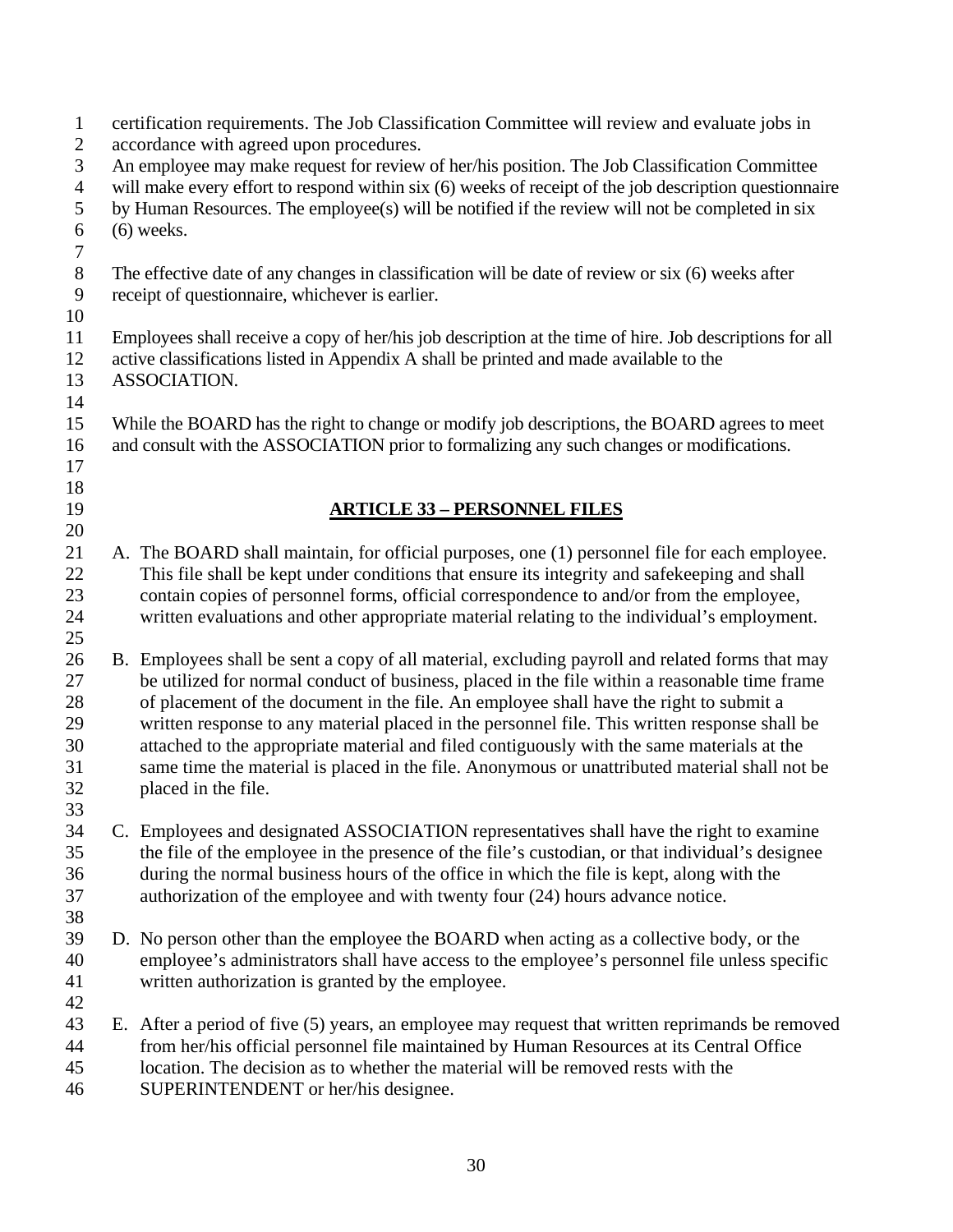| <b>ARTICLE 34 - PERFORMANCE EVALUATION</b>                                                            |
|-------------------------------------------------------------------------------------------------------|
|                                                                                                       |
| The BOARD agrees to continue in the development and design of evaluation instruments for unit         |
| employees including the associated processes and procedures that will be required in the              |
| administration of the evaluation program, with the assistance of the ASSOCIATION. The                 |
| BOARD shall meet with the ASSOCIATION representatives selected by the President to review             |
| and refine the evaluation instrument and procedures, understanding that final adoption and            |
| implementation rests with the BOARD.                                                                  |
|                                                                                                       |
|                                                                                                       |
| <b>ARTICLE 35 - PROCEDURE FOR NEGOTIATION OF SUCCESSOR AGREEMENT</b>                                  |
|                                                                                                       |
| A. During negotiations, the BOARD and the ASSOCIATION will present relevant data, exchange            |
| points of view and make proposals and counter-proposals. The BOARD will make available to             |
| the ASSOCIATION for inspection relevant but non-confidential cost and statistical data which          |
| the ASSOCIATION may need in order to develop, analyze and/or evaluate proposals and/or                |
| counter-proposals concerning negotiable subjects but there will be no obligation on the part of       |
| the BOARD to prepare any records or summaries not already in existence. The                           |
| ASSOCIATION's request for inspection will not be unreasonable. Either party may, if it so             |
| desires, utilize the service of outside consultants and may call upon professional and lay            |
| representatives to assist it either at or outside of the negotiation sessions. At the conclusion of   |
| negotiations, all agreements reached during negotiations will be reduced to writing and signed        |
| by the BOARD and the ASSOCIATION.                                                                     |
|                                                                                                       |
| B. Despite reference in this Article to the BOARD or the ASSOCIATION as such, each shall              |
| have the right to act hereunder by BOARD (which BOARD will not exceed nine in number),                |
| individual member, or designated representative, whether or not a member. Each party will             |
| provide to the other, upon request, a written statement indicating the person or persons so           |
| authorized to act in its behalf at any particular point in time. The person or persons so authorized  |
| to act will be authorized to act in regard to all aspects of negotiation, it being the mutual         |
| intention that neither party will be required to negotiate with respect to different subjects with    |
| different persons representing the other party.                                                       |
|                                                                                                       |
| C. All written notices to the ASSOCIATION or BOARD respectively will be deemed to have been           |
| properly given if delivered to the President of the ASSOCIATION and to the                            |
| SUPERINTENDENT of Portland Public Schools respectively.                                               |
|                                                                                                       |
| D. Nothing herein contained will be deemed to affect or authorize negotiations or requests for        |
| changes in the provisions of the Agreement of which this Article is a part.                           |
|                                                                                                       |
|                                                                                                       |
| <b>ARTICLE 36 - TERM OF AGREEMENT</b>                                                                 |
|                                                                                                       |
| This Agreement shall govern the rights of the parties from July 1, 2017, until and including June 30, |
| 2020.                                                                                                 |
|                                                                                                       |
|                                                                                                       |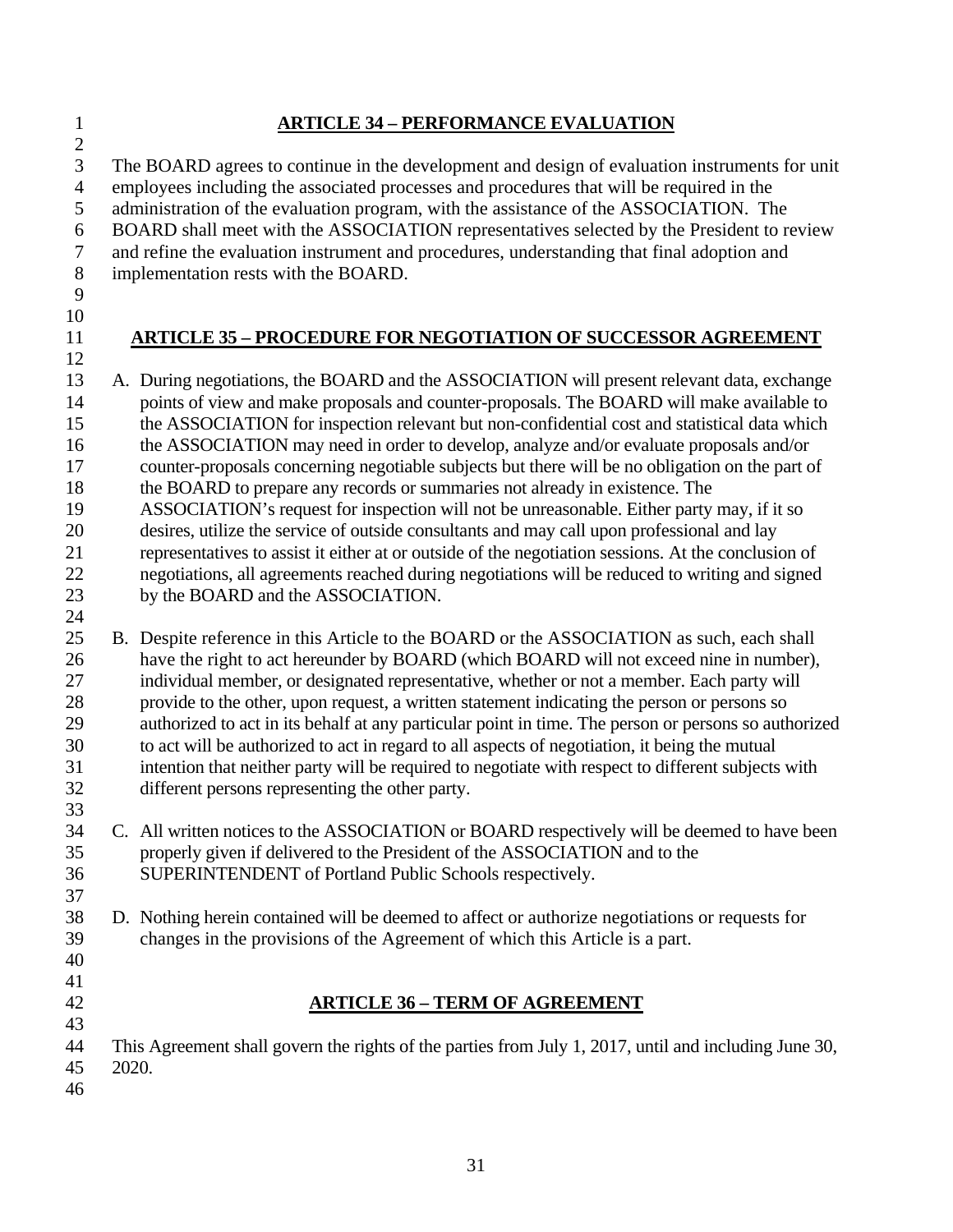| 1                | <b>ARTICLE 37 - EMBODIMENT OF AGREEMENT</b>                                                                                                                                                               |  |  |  |  |  |  |  |  |  |  |  |
|------------------|-----------------------------------------------------------------------------------------------------------------------------------------------------------------------------------------------------------|--|--|--|--|--|--|--|--|--|--|--|
| 2<br>3<br>4<br>5 | This Agreement incorporates the entire understanding of the parties on all matters contained herein.<br>Neither party shall be required to negotiate on any such matter during the life of the Agreement. |  |  |  |  |  |  |  |  |  |  |  |
| 6                |                                                                                                                                                                                                           |  |  |  |  |  |  |  |  |  |  |  |
| 7                | <b>ARTICLE 38 – SAVINGS CLAUSE</b>                                                                                                                                                                        |  |  |  |  |  |  |  |  |  |  |  |
| $8\,$            | If any provision of this Agreement shall be contrary to any law, such invalidity shall not affect the                                                                                                     |  |  |  |  |  |  |  |  |  |  |  |
| 9<br>10          | validity of the remaining provisions.                                                                                                                                                                     |  |  |  |  |  |  |  |  |  |  |  |
| 11               |                                                                                                                                                                                                           |  |  |  |  |  |  |  |  |  |  |  |
| 12               |                                                                                                                                                                                                           |  |  |  |  |  |  |  |  |  |  |  |
| 13               | <b>ARTICLE 39 – NEGOTIATION OF NEW PAY RATES</b>                                                                                                                                                          |  |  |  |  |  |  |  |  |  |  |  |
| 14               |                                                                                                                                                                                                           |  |  |  |  |  |  |  |  |  |  |  |
| 15               | It is mutually understood that this Agreement may be reopened in order to add new job                                                                                                                     |  |  |  |  |  |  |  |  |  |  |  |
| 16               | classifications and to negotiate and add pay scales for the new classifications.                                                                                                                          |  |  |  |  |  |  |  |  |  |  |  |
| 17               |                                                                                                                                                                                                           |  |  |  |  |  |  |  |  |  |  |  |
| 18<br>19         | IN WITNESS WHEREOF, the parties have caused this Agreement to be executed on the day and                                                                                                                  |  |  |  |  |  |  |  |  |  |  |  |
| 20               | year written below.                                                                                                                                                                                       |  |  |  |  |  |  |  |  |  |  |  |
| 21               |                                                                                                                                                                                                           |  |  |  |  |  |  |  |  |  |  |  |
| 22               |                                                                                                                                                                                                           |  |  |  |  |  |  |  |  |  |  |  |
| 23               | PORTLAND BOARD OF PUBLIC EDUCATION OF THE CITY OF PORTLAND                                                                                                                                                |  |  |  |  |  |  |  |  |  |  |  |
| 24               |                                                                                                                                                                                                           |  |  |  |  |  |  |  |  |  |  |  |
| 25               |                                                                                                                                                                                                           |  |  |  |  |  |  |  |  |  |  |  |
| 26               |                                                                                                                                                                                                           |  |  |  |  |  |  |  |  |  |  |  |
| 27               | By: $\frac{(\lambda u)}{\text{Chair}}$ revorter<br>$1 \cdot 10 \cdot$<br>Date                                                                                                                             |  |  |  |  |  |  |  |  |  |  |  |
| 28<br>29         |                                                                                                                                                                                                           |  |  |  |  |  |  |  |  |  |  |  |
| 30               |                                                                                                                                                                                                           |  |  |  |  |  |  |  |  |  |  |  |
| 31               | THE BENEFIT ASSOCIATION OF SCHOOL EMPLOYEES                                                                                                                                                               |  |  |  |  |  |  |  |  |  |  |  |
| 32               |                                                                                                                                                                                                           |  |  |  |  |  |  |  |  |  |  |  |
| 33               |                                                                                                                                                                                                           |  |  |  |  |  |  |  |  |  |  |  |
| 34               |                                                                                                                                                                                                           |  |  |  |  |  |  |  |  |  |  |  |
| 35               | By: Eliocidesh Magnyant                                                                                                                                                                                   |  |  |  |  |  |  |  |  |  |  |  |
| 36               |                                                                                                                                                                                                           |  |  |  |  |  |  |  |  |  |  |  |
|                  |                                                                                                                                                                                                           |  |  |  |  |  |  |  |  |  |  |  |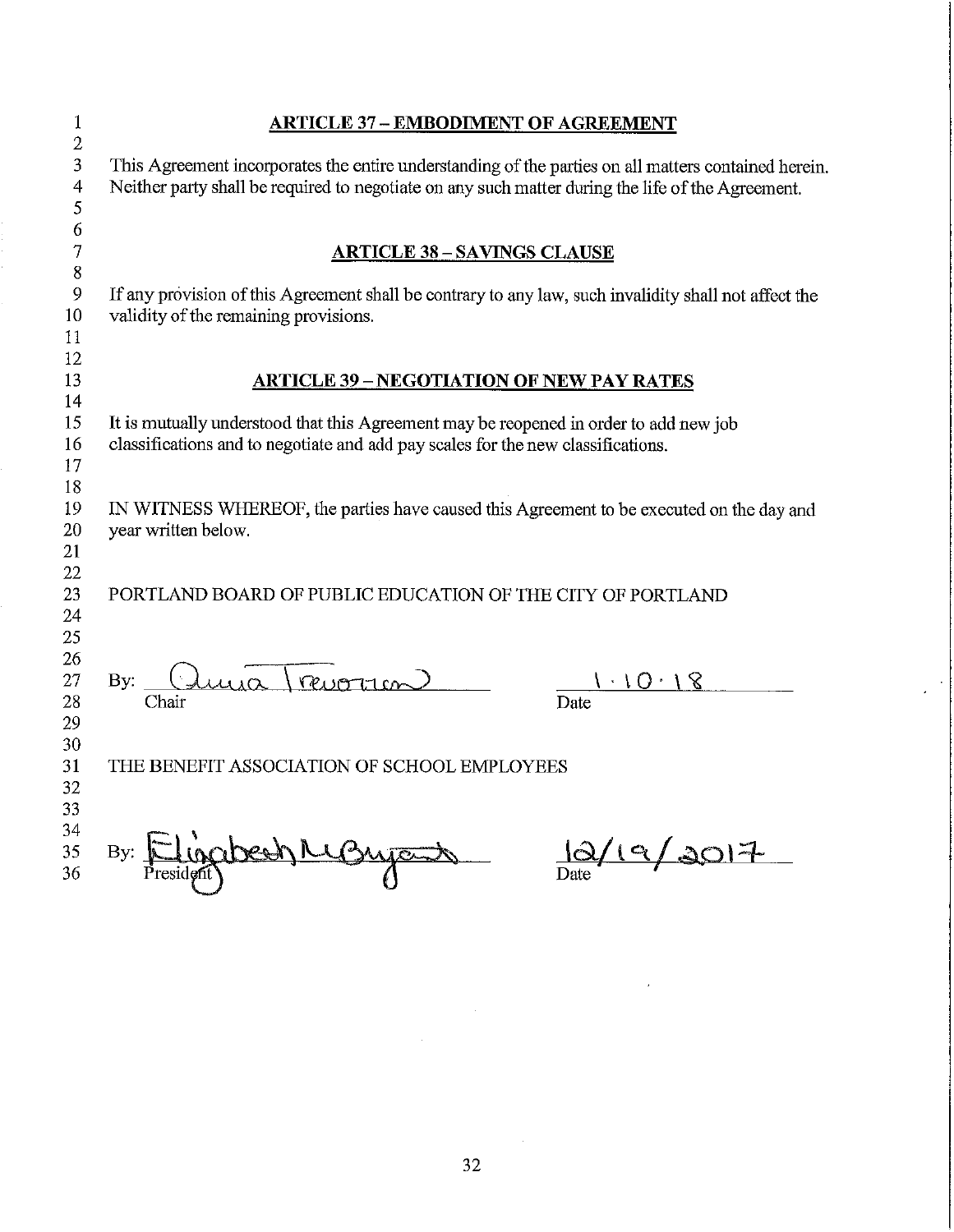#### **SIDE LETTER 1 – LABOR MANAGEMENT COMMITTEE**

The ASSOCIATION and Management are committed to ongoing, meaningful communication; joint, open problem solving; and building trusting relationships in order to create and maintain a quality-working environment. Therefore, a Labor Management Committee is established for the purpose of continuing to discuss issues of concern to ASSOCIATION and Management. The committee will be equally represented by the ASSOCIATION and the BOARD. ASSOCIATION members will be selected by the President of the ASSOCIATION; BOARD members will be selected by the SUPERINTENDENT or her/his designee

#### **SIDE LETTER 2 – YEAR-ROUND BUS DRIVERS**

Effective September 1, 2004, there will be seven (7) forty (40) hour and eight (8) twenty-five (25) hour year-round bus driver positions. Those employees who work the summer of 2004 will be paid the Fourth of July Holiday and will receive vacation and sick accrual to be effective as of August 31, 2004.

The BOARD and ASSOCIATION agree to review and discuss full year scheduling of staff.

#### **SIDE LETTER 3 – PILOT PROGRAM/SUB-CONTRACTING/MAINTENANCE DEPARTMENT**

During the period of July 1, 2017, through June 30, 2020, the BOARD may contract services for the maintenance department subject to the following:

- 1. The parties shall meet upon request to review the use of sub-contracting from an efficient and economical basis, and all necessary information will be provided upon request.
- 2. The BOARD agrees that subcontracting bargaining unit work shall not cause the discharge or layoff of any current maintenance department member of the bargaining unit or cause the elimination of any bargaining unit position within the maintenance department currently held by a bargaining unit member.
- 3. This side letter does not restrict the BOARD's right to continue its practice of contracting for services for specialized work or services, installation or use of specialized equipment, special projects, work incidental to the bargaining unit, to supplement work performed by the bargaining unit, and/or to accommodate temporary and/or unexpected increases in work load, provided it does not cause the layoff of maintenance employees in the bargaining unit.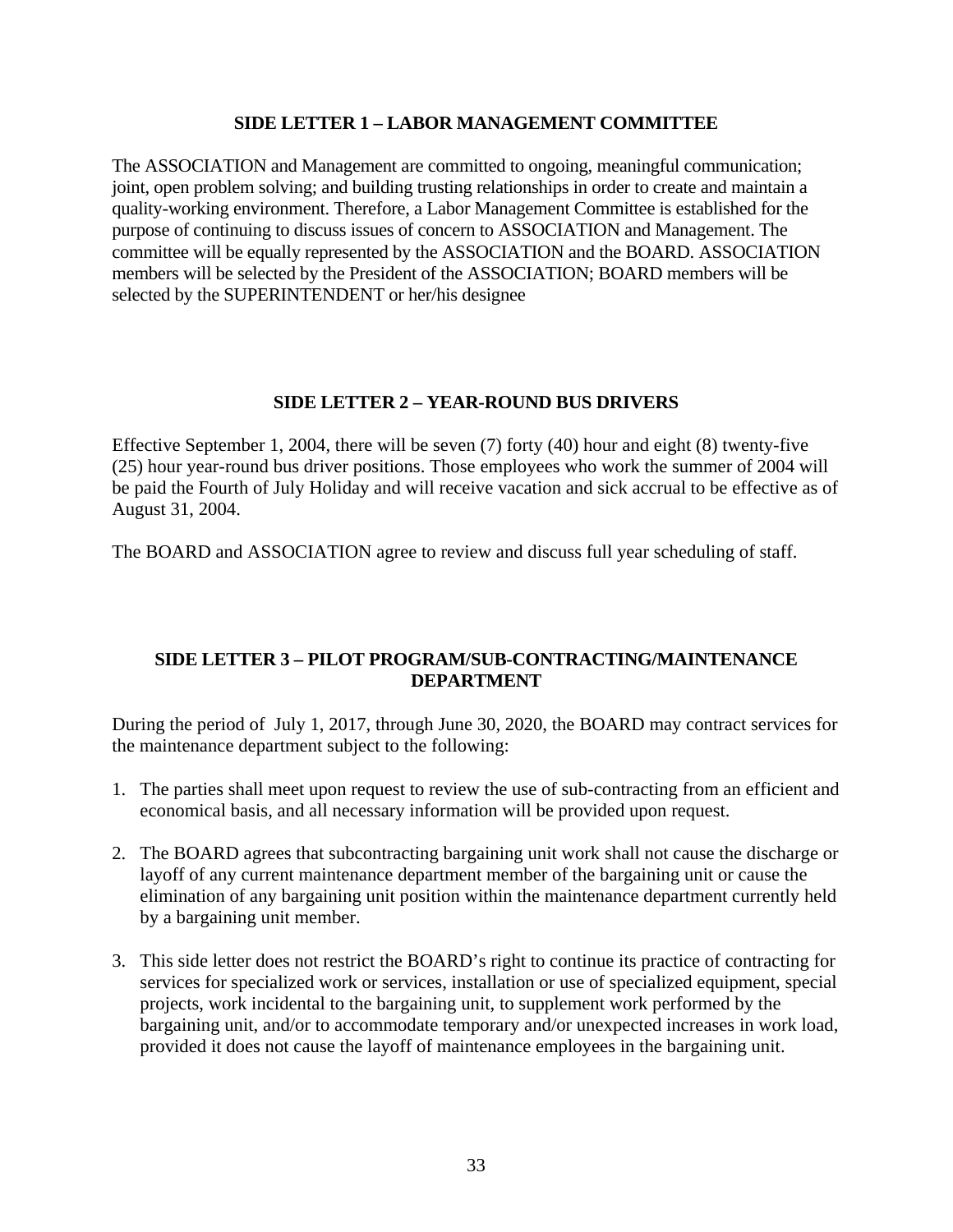#### **SIDE LETTER 4 – VAN DRIVERS WITH CDL LICENSE**

Any van driver who has a current CDL License and is available and willing to drive a bus for the District shall receive the bus driver rate for hours worked as a van driver.

#### **SIDE LETTER 5 – HR SECRETARY/RECEPTIONIST**

The Portland Board of Public Education (Board) and the Benefit Association of School Employees (BASE) agree that any administrative assistants working in the Human Resources Department shall be excluded from the bargaining unit and shall be considered confidential employees. When an HR administrative assistant performs receptionist work in the Central Office, he/she shall not be considered a bargaining unit employee. This agreement does not set a precedent for any other receptionist position within the Portland Public School and shall not erode bargaining unit work.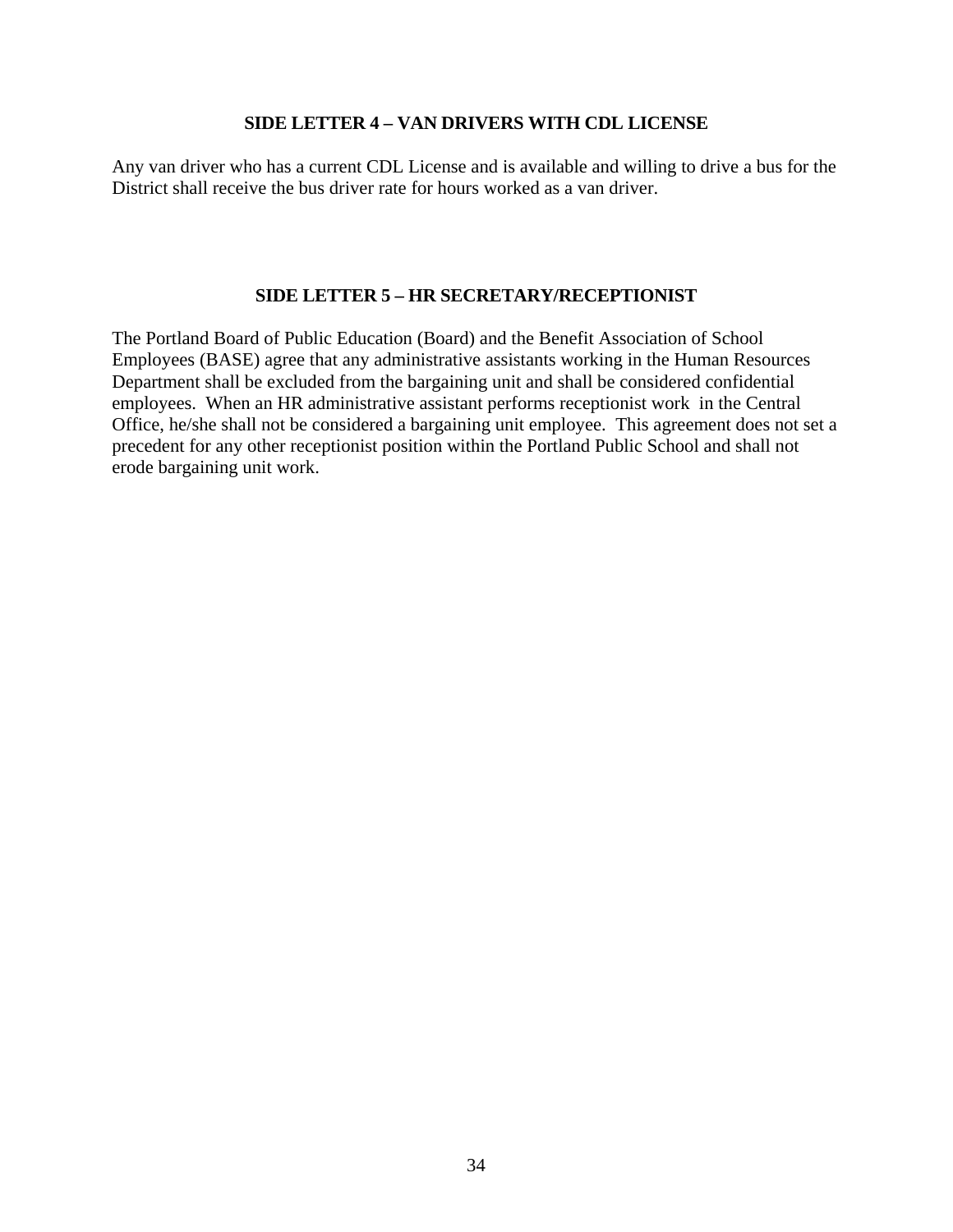## **APPENDIX A – WAGE SCALES**

|                | BASE Effective July 1, 2017 - June 30, 2018<br><b>SHIFT 1</b> |                |       |       |       |       |       |       |               |               |               |              |
|----------------|---------------------------------------------------------------|----------------|-------|-------|-------|-------|-------|-------|---------------|---------------|---------------|--------------|
|                | <b>Start</b>                                                  | 1 YR           | 2 YRS | 3 YRS | 4 YRS | 5 YRS | 7 YRS | 9 YRS | <b>11 YRS</b> | <b>13 YRS</b> | <b>15 YRS</b> | <b>VALUE</b> |
| Grade          | $\mathbf{1}$                                                  | $\overline{2}$ | 3     | 4     | 5     | 6     |       | 8     | 9             | 10            | 11            | <b>STEP</b>  |
| 5              | 12.74                                                         | 13.14          | 13.53 | 13.94 | 14.33 | 14.73 | 15.13 | 15.52 | 15.92         | 16.32         | 16.73         | 0.4          |
| 6              | 13.32                                                         | 13.76          | 14.19 | 14.62 | 15.05 | 15.47 | 15.91 | 16.33 | 16.77         | 17.20         | 17.62         | 0.43         |
| $\overline{7}$ | 13.95                                                         | 14.40          | 14.87 | 15.33 | 15.80 | 16.26 | 16.73 | 17.19 | 17.65         | 18.11         | 18.57         | 0.46         |
| 8              | 14.58                                                         | 15.09          | 15.58 | 16.09 | 16.59 | 17.09 | 17.58 | 18.08 | 18.58         | 19.09         | 19.59         | 0.5          |
| 9              | 15.27                                                         | 15.81          | 16.34 | 16.88 | 17.42 | 17.96 | 18.49 | 19.03 | 19.56         | 20.10         | 20.63         | 0.53         |
| 10             | 15.97                                                         | 16.55          | 17.13 | 17.73 | 18.30 | 18.88 | 19.45 | 20.03 | 20.60         | 21.18         | 21.76         | 0.57         |
| 11             | 16.73                                                         | 17.34          | 17.96 | 18.57 | 19.21 | 19.84 | 20.45 | 21.07 | 21.68         | 22.31         | 22.94         | 0.61         |
| 12             | 17.48                                                         | 18.16          | 18.83 | 19.49 | 20.16 | 20.84 | 21.50 | 22.17 | 22.84         | 23.51         | 24.18         | 0.66         |
| 13             | 21.10                                                         | 21.93          | 22.73 | 23.58 | 24.39 | 25.23 | 26.04 | 26.85 | 27.67         | 28.48         | 29.30         | 0.82         |
| 14             | 23.64                                                         | 24.60          | 25.54 | 26.52 | 27.46 | 28.38 | 29.34 | 30.28 | 31.20         | 32.13         | 33.09         | 0.95         |

# **(2017‐18: 1% plus steps for one additional year of experience on revised scale)**

| BASE Effective July 1, 2017 - June 30, 2018<br>SHIFT <sub>2</sub> |              |       |       |       |       |       |       |       |               |               |               |              |
|-------------------------------------------------------------------|--------------|-------|-------|-------|-------|-------|-------|-------|---------------|---------------|---------------|--------------|
|                                                                   | <b>Start</b> | 1 YR  | 2 YRS | 3 YRS | 4 YRS | 5 YRS | 7 YRS | 9 YRS | <b>11 YRS</b> | <b>13 YRS</b> | <b>15 YRS</b> | <b>VALUE</b> |
| Grade                                                             | 1            | 2     | 3     | 4     | 5     | 6     |       | 8     | 9             | 10            | 11            | <b>STEP</b>  |
| 5                                                                 | 13.40        | 13.80 | 14.20 | 14.59 | 15.00 | 15.38 | 15.79 | 16.19 | 16.58         | 16.98         | 17.38         | 0.4          |
| 6                                                                 | 13.99        | 14.41 | 14.85 | 15.28 | 15.72 | 16.14 | 16.57 | 16.99 | 17.42         | 17.86         | 18.29         | 0.43         |
| 7                                                                 | 14.61        | 15.07 | 15.53 | 15.99 | 16.45 | 16.92 | 17.38 | 17.85 | 18.32         | 18.79         | 19.25         | 0.46         |
| 8                                                                 | 15.25        | 15.76 | 16.25 | 16.76 | 17.26 | 17.76 | 18.26 | 18.76 | 19.26         | 19.77         | 20.27         | 0.5          |
| 9                                                                 | 15.93        | 16.46 | 17.00 | 17.53 | 18.08 | 18.61 | 19.15 | 19.68 | 20.23         | 20.78         | 21.31         | 0.53         |
| 10                                                                | 16.63        | 17.22 | 17.80 | 18.38 | 18.96 | 19.53 | 20.11 | 20.68 | 21.26         | 21.86         | 22.43         | 0.57         |
| 11                                                                | 17.38        | 18.00 | 18.61 | 19.25 | 19.88 | 20.49 | 21.11 | 21.73 | 22.36         | 22.98         | 23.59         | 0.61         |
| 12                                                                | 18.15        | 18.83 | 19.48 | 20.15 | 20.84 | 21.49 | 22.16 | 22.84 | 23.50         | 24.17         | 24.84         | 0.66         |
| 13                                                                | 21.76        | 22.58 | 23.40 | 24.24 | 25.06 | 25.90 | 26.69 | 27.51 | 28.33         | 29.14         | 29.96         | 0.82         |
| 14                                                                | 24.30        | 25.26 | 26.20 | 27.19 | 28.13 | 29.05 | 30.01 | 30.94 | 31.87         | 32.78         | 33.74         | 0.95         |

|                | BASE Effective July 1, 2017 - June 30, 2018<br><b>SHIFT 3</b> |       |       |       |       |       |       |       |               |               |               |              |
|----------------|---------------------------------------------------------------|-------|-------|-------|-------|-------|-------|-------|---------------|---------------|---------------|--------------|
|                | <b>Start</b>                                                  | 1 YR  | 2 YRS | 3 YRS | 4 YRS | 5 YRS | 7 YRS | 9 YRS | <b>11 YRS</b> | <b>13 YRS</b> | <b>15 YRS</b> | <b>VALUE</b> |
| Grade          | 1                                                             | 2     | 3     | 4     | 5     | 6     | 7     | 8     | 9             | 10            | 11            | <b>STEP</b>  |
| 5              | 13.76                                                         | 14.16 | 14.55 | 14.95 | 15.35 | 15.75 | 16.14 | 16.53 | 16.94         | 17.34         | 17.75         | 0.4          |
| 6              | 14.34                                                         | 14.78 | 15.21 | 15.64 | 16.07 | 16.49 | 16.93 | 17.35 | 17.79         | 18.22         | 18.63         | 0.43         |
| $\overline{7}$ | 14.96                                                         | 15.42 | 15.89 | 16.35 | 16.82 | 17.28 | 17.75 | 18.21 | 18.67         | 19.13         | 19.59         | 0.46         |
| 8              | 15.60                                                         | 16.11 | 16.60 | 17.11 | 17.61 | 18.10 | 18.60 | 19.10 | 19.60         | 20.11         | 20.61         | 0.5          |
| 9              | 16.29                                                         | 16.83 | 17.36 | 17.90 | 18.44 | 18.98 | 19.51 | 20.05 | 20.58         | 21.12         | 21.65         | 0.53         |
| 10             | 16.99                                                         | 17.56 | 18.15 | 18.75 | 19.32 | 19.90 | 20.47 | 21.05 | 21.62         | 22.20         | 22.78         | 0.57         |
| 11             | 17.75                                                         | 18.36 | 18.98 | 19.59 | 20.23 | 20.86 | 21.47 | 22.09 | 22.70         | 23.33         | 23.96         | 0.61         |
| 12             | 18.50                                                         | 19.18 | 19.85 | 20.51 | 21.18 | 21.86 | 22.52 | 23.19 | 23.86         | 24.53         | 25.20         | 0.66         |
| 13             | 22.12                                                         | 22.95 | 23.75 | 24.60 | 25.41 | 26.25 | 27.05 | 27.87 | 28.69         | 29.50         | 30.32         | 0.82         |
| 14             | 24.66                                                         | 25.62 | 26.56 | 27.54 | 28.48 | 29.40 | 30.36 | 31.30 | 32.22         | 33.15         | 34.11         | 0.95         |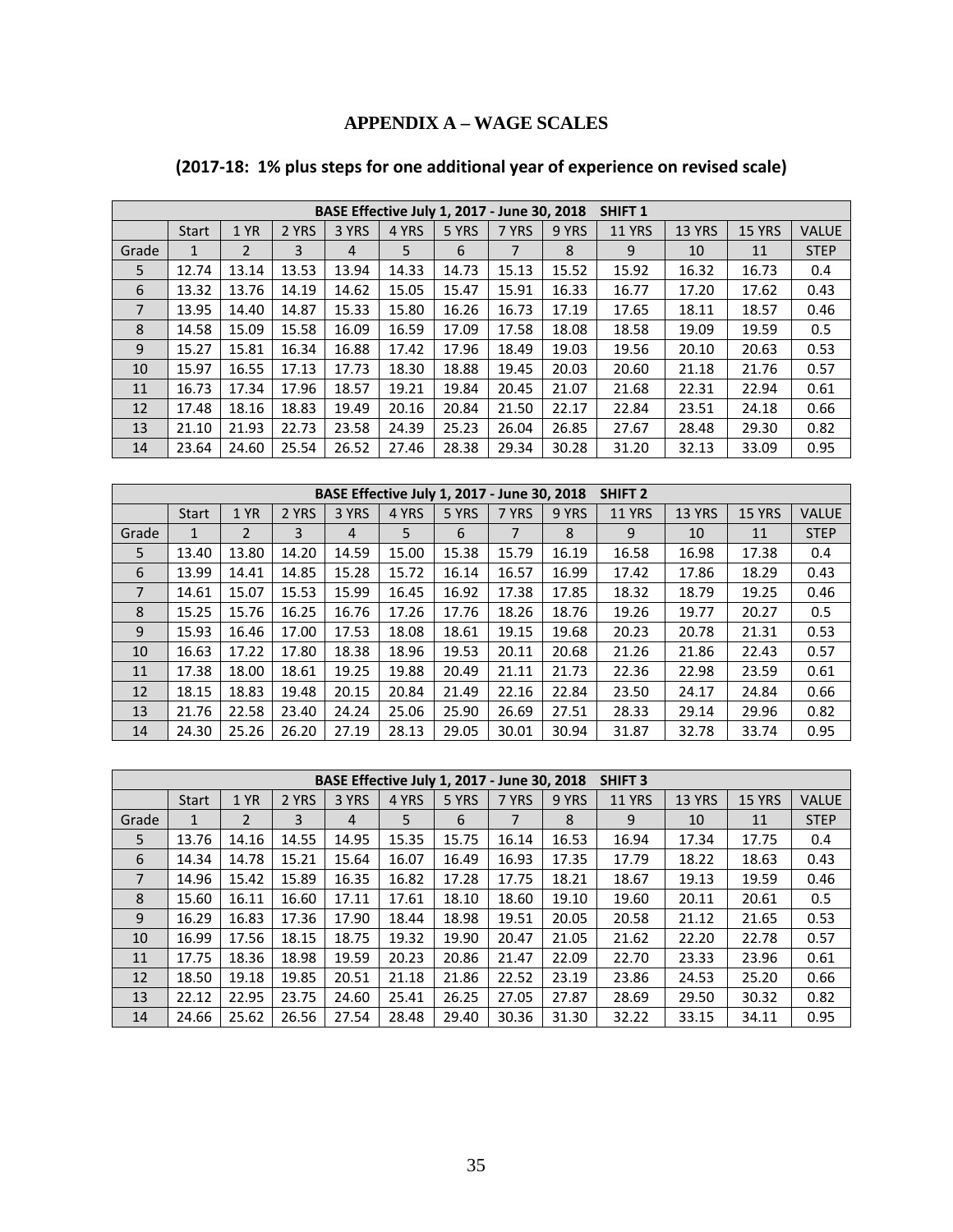# **WAGE SCALES (cont.)**

# **(2018‐19: 1.5% plus steps for one additional year of experience)**

|       | BASE Effective July 1, 2018 - June 30, 2019<br><b>SHIFT 1</b> |                |       |       |       |       |       |       |               |        |               |              |
|-------|---------------------------------------------------------------|----------------|-------|-------|-------|-------|-------|-------|---------------|--------|---------------|--------------|
|       | <b>Start</b>                                                  | 1 YR           | 2 YRS | 3 YRS | 4 YRS | 5 YRS | 7 YRS | 9 YRS | <b>11 YRS</b> | 13 YRS | <b>15 YRS</b> | <b>VALUE</b> |
| Grade | $\mathbf{1}$                                                  | $\overline{2}$ | 3     | 4     | 5     | 6     | 7     | 8     | 9             | 10     | 11            | <b>STEP</b>  |
| 5     | 12.93                                                         | 13.34          | 13.74 | 14.15 | 14.55 | 14.95 | 15.36 | 15.76 | 16.16         | 16.57  | 16.98         | 0.4          |
| 6     | 13.52                                                         | 13.96          | 14.40 | 14.84 | 15.27 | 15.71 | 16.15 | 16.58 | 17.02         | 17.46  | 17.89         | 0.43         |
| 7     | 14.16                                                         | 14.62          | 15.09 | 15.56 | 16.03 | 16.50 | 16.98 | 17.45 | 17.92         | 18.38  | 18.85         | 0.46         |
| 8     | 14.80                                                         | 15.32          | 15.82 | 16.33 | 16.84 | 17.35 | 17.85 | 18.35 | 18.86         | 19.38  | 19.89         | 0.5          |
| 9     | 15.50                                                         | 16.04          | 16.59 | 17.13 | 17.68 | 18.23 | 18.77 | 19.31 | 19.86         | 20.40  | 20.94         | 0.53         |
| 10    | 16.21                                                         | 16.80          | 17.39 | 17.99 | 18.58 | 19.16 | 19.74 | 20.33 | 20.91         | 21.50  | 22.08         | 0.57         |
| 11    | 16.98                                                         | 17.60          | 18.23 | 18.85 | 19.50 | 20.13 | 20.76 | 21.38 | 22.01         | 22.65  | 23.28         | 0.61         |
| 12    | 17.75                                                         | 18.43          | 19.11 | 19.79 | 20.46 | 21.15 | 21.83 | 22.50 | 23.18         | 23.87  | 24.54         | 0.66         |
| 13    | 21.42                                                         | 22.26          | 23.07 | 23.94 | 24.76 | 25.61 | 26.43 | 27.25 | 28.09         | 28.91  | 29.74         | 0.82         |
| 14    | 24.00                                                         | 24.97          | 25.93 | 26.92 | 27.87 | 28.81 | 29.78 | 30.73 | 31.67         | 32.61  | 33.58         | 0.95         |

|       | BASE Effective July 1, 2018 - June 30, 2019<br>SHIFT <sub>2</sub> |                |       |       |       |       |       |       |               |               |               |              |
|-------|-------------------------------------------------------------------|----------------|-------|-------|-------|-------|-------|-------|---------------|---------------|---------------|--------------|
|       | <b>Start</b>                                                      | 1 YR           | 2 YRS | 3 YRS | 4 YRS | 5 YRS | 7 YRS | 9 YRS | <b>11 YRS</b> | <b>13 YRS</b> | <b>15 YRS</b> | <b>VALUE</b> |
| Grade | $\mathbf{1}$                                                      | $\overline{2}$ | 3     | 4     | 5     | 6     | 7     | 8     | 9             | 10            | 11            | <b>STEP</b>  |
| 5     | 13.60                                                             | 14.00          | 14.41 | 14.81 | 15.22 | 15.61 | 16.02 | 16.43 | 16.83         | 17.23         | 17.64         | 0.4          |
| 6     | 14.20                                                             | 14.63          | 15.07 | 15.51 | 15.95 | 16.38 | 16.82 | 17.24 | 17.68         | 18.12         | 18.57         | 0.43         |
| 7     | 14.83                                                             | 15.30          | 15.77 | 16.23 | 16.70 | 17.17 | 17.64 | 18.11 | 18.60         | 19.07         | 19.54         | 0.46         |
| 8     | 15.48                                                             | 15.99          | 16.49 | 17.01 | 17.52 | 18.02 | 18.53 | 19.04 | 19.55         | 20.06         | 20.57         | 0.5          |
| 9     | 16.17                                                             | 16.71          | 17.25 | 17.80 | 18.35 | 18.89 | 19.44 | 19.98 | 20.53         | 21.09         | 21.63         | 0.53         |
| 10    | 16.88                                                             | 17.48          | 18.06 | 18.66 | 19.24 | 19.83 | 20.41 | 21.00 | 21.58         | 22.18         | 22.77         | 0.57         |
| 11    | 17.64                                                             | 18.27          | 18.89 | 19.54 | 20.17 | 20.80 | 21.43 | 22.05 | 22.70         | 23.32         | 23.95         | 0.61         |
| 12    | 18.42                                                             | 19.11          | 19.78 | 20.45 | 21.15 | 21.82 | 22.49 | 23.18 | 23.86         | 24.53         | 25.21         | 0.66         |
| 13    | 22.08                                                             | 22.92          | 23.75 | 24.60 | 25.43 | 26.28 | 27.09 | 27.93 | 28.76         | 29.58         | 30.41         | 0.82         |
| 14    | 24.67                                                             | 25.64          | 26.59 | 27.60 | 28.55 | 29.48 | 30.46 | 31.40 | 32.34         | 33.28         | 34.25         | 0.95         |

|                | BASE Effective July 1, 2018 - June 30, 2019<br><b>SHIFT 3</b> |                |       |                |       |       |       |       |               |        |               |              |
|----------------|---------------------------------------------------------------|----------------|-------|----------------|-------|-------|-------|-------|---------------|--------|---------------|--------------|
|                | <b>Start</b>                                                  | 1 YR           | 2 YRS | 3 YRS          | 4 YRS | 5 YRS | 7 YRS | 9 YRS | <b>11 YRS</b> | 13 YRS | <b>15 YRS</b> | <b>VALUE</b> |
| Grade          | 1                                                             | $\overline{2}$ | 3     | $\overline{4}$ | 5     | 6     | 7     | 8     | 9             | 10     | 11            | <b>STEP</b>  |
| 5              | 13.96                                                         | 14.37          | 14.77 | 15.17          | 15.58 | 15.98 | 16.38 | 16.78 | 17.19         | 17.60  | 18.01         | 0.4          |
| 6              | 14.56                                                         | 15.00          | 15.44 | 15.88          | 16.31 | 16.74 | 17.18 | 17.61 | 18.05         | 18.49  | 18.91         | 0.43         |
| $\overline{7}$ | 15.18                                                         | 15.65          | 16.13 | 16.60          | 17.07 | 17.54 | 18.01 | 18.48 | 18.96         | 19.42  | 19.89         | 0.46         |
| 8              | 15.84                                                         | 16.35          | 16.85 | 17.37          | 17.88 | 18.37 | 18.88 | 19.39 | 19.90         | 20.41  | 20.92         | 0.5          |
| 9              | 16.54                                                         | 17.08          | 17.62 | 18.17          | 18.72 | 19.26 | 19.81 | 20.35 | 20.89         | 21.44  | 21.98         | 0.53         |
| 10             | 17.24                                                         | 17.83          | 18.42 | 19.03          | 19.61 | 20.20 | 20.78 | 21.36 | 21.95         | 22.53  | 23.12         | 0.57         |
| 11             | 18.01                                                         | 18.64          | 19.26 | 19.89          | 20.53 | 21.17 | 21.79 | 22.42 | 23.05         | 23.68  | 24.32         | 0.61         |
| 12             | 18.78                                                         | 19.47          | 20.14 | 20.82          | 21.50 | 22.18 | 22.86 | 23.54 | 24.21         | 24.90  | 25.58         | 0.66         |
| 13             | 22.45                                                         | 23.29          | 24.10 | 24.97          | 25.79 | 26.64 | 27.45 | 28.28 | 29.12         | 29.94  | 30.78         | 0.82         |
| 14             | 25.03                                                         | 26.01          | 26.96 | 27.96          | 28.91 | 29.84 | 30.82 | 31.77 | 32.70         | 33.65  | 34.62         | 0.95         |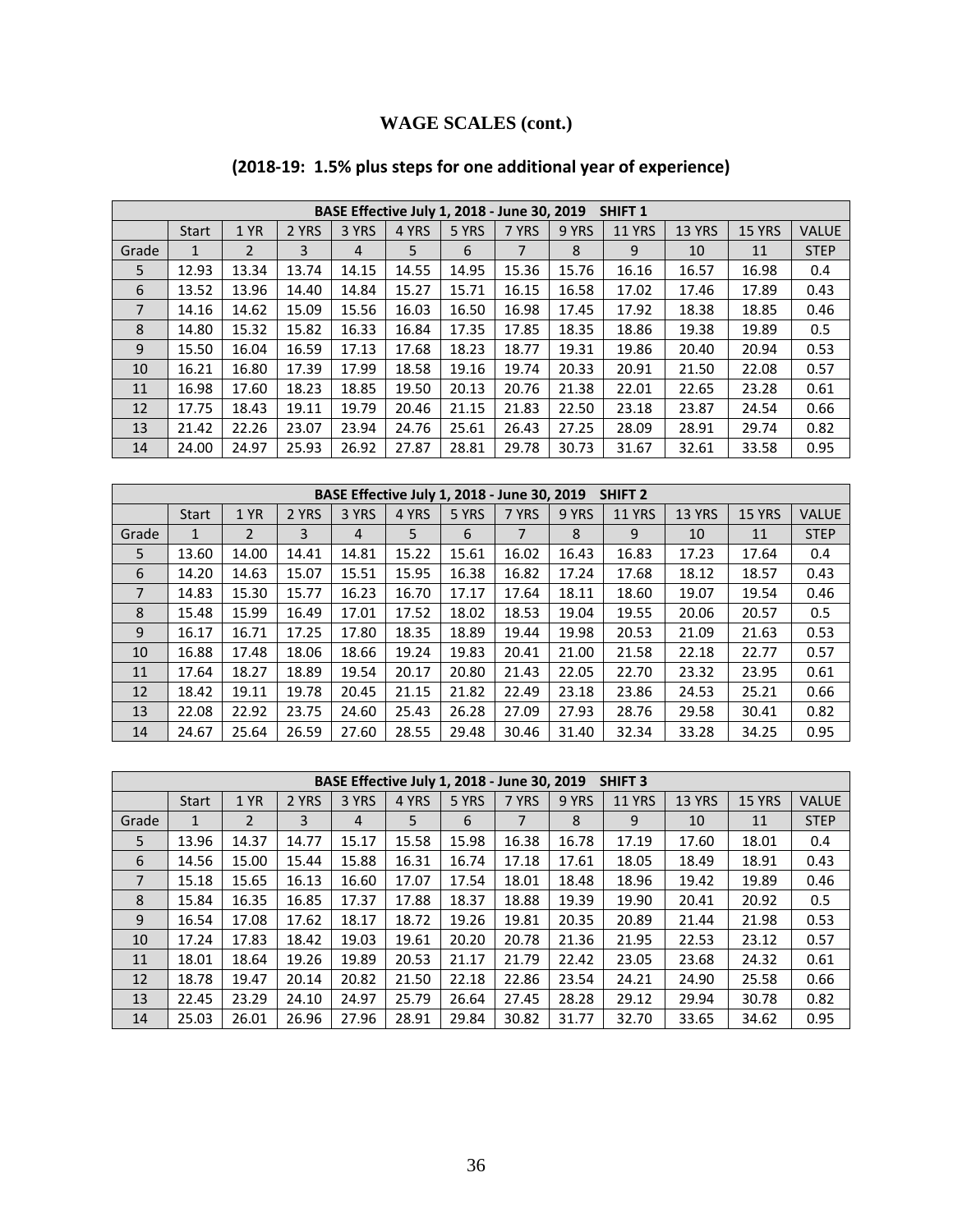# **WAGE SCALES (cont.)**

# **(2019‐20 ‐ 1.5% plus steps for one additional year of experience)**

|       | BASE Effective July 1, 2019 - June 30, 2020<br><b>SHIFT 1</b> |                |       |       |       |       |       |       |               |        |               |              |
|-------|---------------------------------------------------------------|----------------|-------|-------|-------|-------|-------|-------|---------------|--------|---------------|--------------|
|       | <b>Start</b>                                                  | 1 YR           | 2 YRS | 3 YRS | 4 YRS | 5 YRS | 7 YRS | 9 YRS | <b>11 YRS</b> | 13 YRS | <b>15 YRS</b> | <b>VALUE</b> |
| Grade | $\mathbf{1}$                                                  | $\overline{2}$ | 3     | 4     | 5     | 6     | 7     | 8     | 9             | 10     | 11            | <b>STEP</b>  |
| 5     | 13.12                                                         | 13.54          | 13.94 | 14.36 | 14.77 | 15.17 | 15.59 | 15.99 | 16.40         | 16.81  | 17.23         | 0.4          |
| 6     | 13.72                                                         | 14.17          | 14.62 | 15.07 | 15.50 | 15.94 | 16.39 | 16.83 | 17.27         | 17.72  | 18.16         | 0.43         |
| 7     | 14.37                                                         | 14.84          | 15.32 | 15.80 | 16.27 | 16.75 | 17.23 | 17.71 | 18.19         | 18.66  | 19.14         | 0.46         |
| 8     | 15.03                                                         | 15.55          | 16.06 | 16.58 | 17.10 | 17.61 | 18.12 | 18.63 | 19.15         | 19.67  | 20.19         | 0.5          |
| 9     | 15.73                                                         | 16.28          | 16.84 | 17.39 | 17.95 | 18.50 | 19.05 | 19.60 | 20.16         | 20.71  | 21.26         | 0.53         |
| 10    | 16.45                                                         | 17.05          | 17.65 | 18.26 | 18.85 | 19.45 | 20.04 | 20.63 | 21.23         | 21.82  | 22.41         | 0.57         |
| 11    | 17.23                                                         | 17.87          | 18.50 | 19.14 | 19.79 | 20.44 | 21.07 | 21.71 | 22.34         | 22.99  | 23.63         | 0.61         |
| 12    | 18.01                                                         | 18.71          | 19.40 | 20.08 | 20.77 | 21.47 | 22.15 | 22.84 | 23.53         | 24.22  | 24.91         | 0.66         |
| 13    | 21.74                                                         | 22.59          | 23.41 | 24.30 | 25.13 | 25.99 | 26.82 | 27.66 | 28.51         | 29.34  | 30.19         | 0.82         |
| 14    | 24.36                                                         | 25.35          | 26.31 | 27.32 | 28.29 | 29.24 | 30.23 | 31.20 | 32.14         | 33.10  | 34.09         | 0.95         |

|       | BASE Effective July 1, 2019 - June 30, 2020<br>SHIFT <sub>2</sub> |       |       |       |       |       |       |       |               |               |               |              |
|-------|-------------------------------------------------------------------|-------|-------|-------|-------|-------|-------|-------|---------------|---------------|---------------|--------------|
|       | <b>Start</b>                                                      | 1 YR  | 2 YRS | 3 YRS | 4 YRS | 5 YRS | 7 YRS | 9 YRS | <b>11 YRS</b> | <b>13 YRS</b> | <b>15 YRS</b> | <b>VALUE</b> |
| Grade | 1                                                                 | 2     | 3     | 4     | 5     | 6     | 7     | 8     | 9             | 10            | 11            | <b>STEP</b>  |
| 5     | 13.81                                                             | 14.21 | 14.63 | 15.04 | 15.45 | 15.85 | 16.26 | 16.68 | 17.09         | 17.49         | 17.91         | 0.4          |
| 6     | 14.41                                                             | 14.85 | 15.30 | 15.74 | 16.19 | 16.63 | 17.08 | 17.50 | 17.95         | 18.40         | 18.84         | 0.43         |
| 7     | 15.06                                                             | 15.52 | 16.00 | 16.47 | 16.95 | 17.43 | 17.91 | 18.39 | 18.88         | 19.35         | 19.83         | 0.46         |
| 8     | 15.71                                                             | 16.23 | 16.74 | 17.26 | 17.78 | 18.29 | 18.81 | 19.32 | 19.84         | 20.36         | 20.88         | 0.5          |
| 9     | 16.41                                                             | 16.96 | 17.51 | 18.06 | 18.63 | 19.18 | 19.73 | 20.28 | 20.84         | 21.40         | 21.96         | 0.53         |
| 10    | 17.14                                                             | 17.74 | 18.33 | 18.94 | 19.53 | 20.12 | 20.72 | 21.31 | 21.90         | 22.52         | 23.11         | 0.57         |
| 11    | 17.91                                                             | 18.54 | 19.18 | 19.83 | 20.48 | 21.11 | 21.75 | 22.38 | 23.04         | 23.67         | 24.31         | 0.61         |
| 12    | 18.70                                                             | 19.40 | 20.07 | 20.76 | 21.47 | 22.14 | 22.83 | 23.53 | 24.21         | 24.90         | 25.59         | 0.66         |
| 13    | 22.41                                                             | 23.27 | 24.11 | 24.97 | 25.82 | 26.68 | 27.50 | 28.34 | 29.19         | 30.02         | 30.86         | 0.82         |
| 14    | 25.04                                                             | 26.02 | 26.99 | 28.01 | 28.98 | 29.93 | 30.91 | 31.87 | 32.83         | 33.78         | 34.76         | 0.95         |

|       | BASE Effective July 1, 2019 - June 30, 2020<br><b>SHIFT 3</b> |                |       |                |       |       |       |       |               |               |               |              |
|-------|---------------------------------------------------------------|----------------|-------|----------------|-------|-------|-------|-------|---------------|---------------|---------------|--------------|
|       | <b>Start</b>                                                  | 1 YR           | 2 YRS | 3 YRS          | 4 YRS | 5 YRS | 7 YRS | 9 YRS | <b>11 YRS</b> | <b>13 YRS</b> | <b>15 YRS</b> | <b>VALUE</b> |
| Grade | 1                                                             | $\overline{2}$ | 3     | $\overline{4}$ | 5     | 6     | 7     | 8     | 9             | 10            | 11            | <b>STEP</b>  |
| 5     | 14.17                                                         | 14.59          | 14.99 | 15.40          | 15.82 | 16.22 | 16.63 | 17.03 | 17.45         | 17.87         | 18.28         | 0.4          |
| 6     | 14.78                                                         | 15.22          | 15.67 | 16.12          | 16.55 | 16.99 | 17.44 | 17.88 | 18.32         | 18.77         | 19.20         | 0.43         |
| 7     | 15.41                                                         | 15.89          | 16.37 | 16.85          | 17.32 | 17.80 | 18.28 | 18.76 | 19.24         | 19.71         | 20.19         | 0.46         |
| 8     | 16.08                                                         | 16.60          | 17.11 | 17.63          | 18.15 | 18.65 | 19.17 | 19.68 | 20.20         | 20.72         | 21.24         | 0.5          |
| 9     | 16.78                                                         | 17.34          | 17.89 | 18.44          | 19.00 | 19.55 | 20.10 | 20.65 | 21.21         | 21.76         | 22.31         | 0.53         |
| 10    | 17.50                                                         | 18.09          | 18.70 | 19.31          | 19.91 | 20.50 | 21.09 | 21.68 | 22.28         | 22.87         | 23.46         | 0.57         |
| 11    | 18.28                                                         | 18.92          | 19.55 | 20.19          | 20.84 | 21.49 | 22.12 | 22.76 | 23.39         | 24.04         | 24.68         | 0.61         |
| 12    | 19.06                                                         | 19.76          | 20.45 | 21.13          | 21.82 | 22.52 | 23.20 | 23.89 | 24.58         | 25.27         | 25.96         | 0.66         |
| 13    | 22.79                                                         | 23.64          | 24.46 | 25.35          | 26.18 | 27.04 | 27.87 | 28.71 | 29.56         | 30.39         | 31.24         | 0.82         |
| 14    | 25.41                                                         | 26.40          | 27.37 | 28.38          | 29.34 | 30.29 | 31.28 | 32.25 | 33.19         | 34.15         | 35.14         | 0.95         |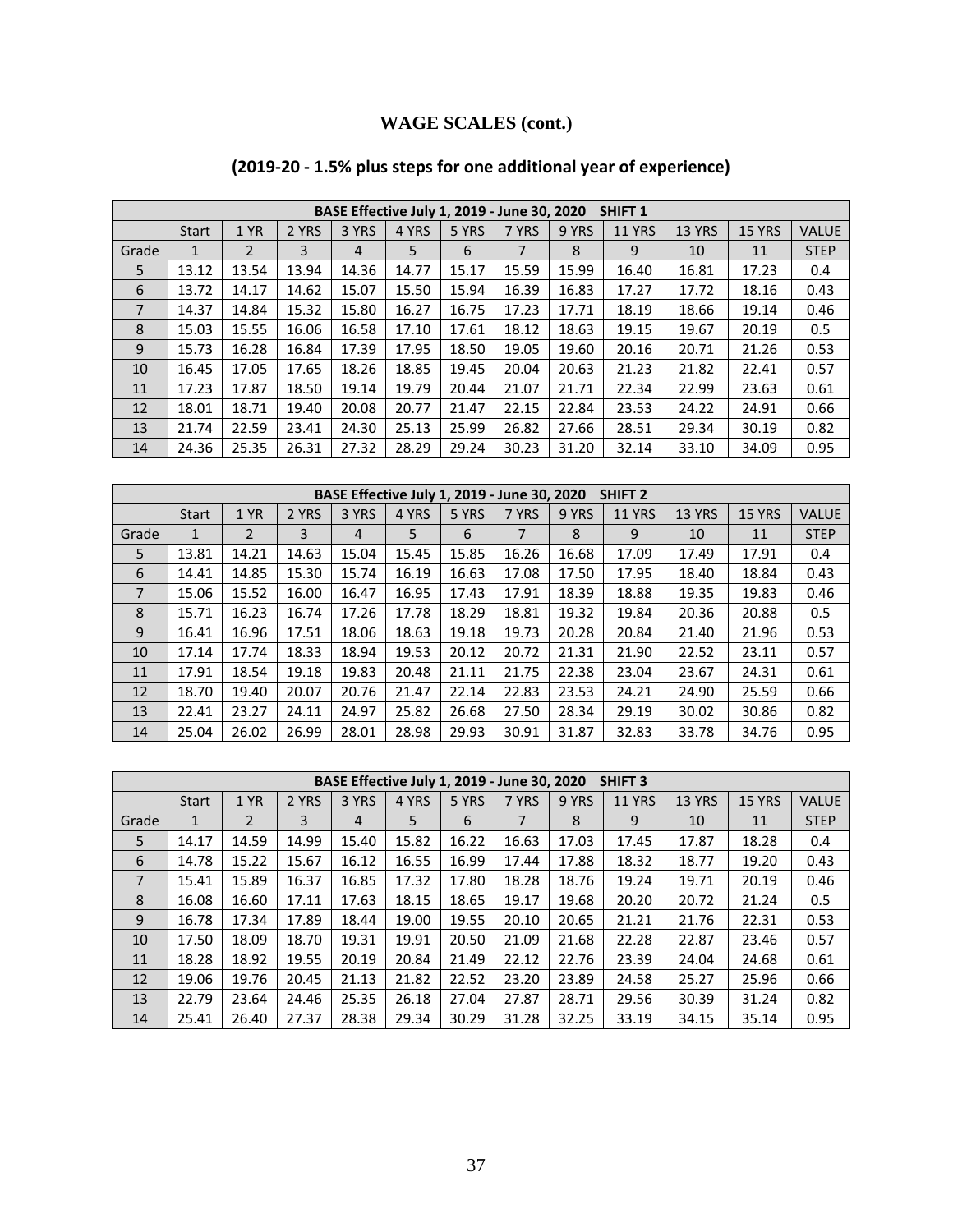| <b>GRADE</b> | <b>POSITION</b>                                  |
|--------------|--------------------------------------------------|
|              | <b>BUILDING CUSTODIAN II</b>                     |
| 5            | <b>CAFETERIA WORKER I</b>                        |
| 6            | CAFETERIA WORKER I - TEAM LEADER                 |
|              | <b>BUS ASSISTANT*</b>                            |
| 7            | <b>CAFETERIA WORKER II</b>                       |
| 8            | SECRETARY/RECEPTIONIST                           |
|              | VAN DRIVER*                                      |
| 9            | <b>COOK/BAKER</b>                                |
|              | <b>BUILDING CUSTODIAN III - SHIFT SUPERVISOR</b> |
|              | BUILDING CUSTODIAN III - HEAD CUSTODIAN          |
|              | <b>BUS DRIVER*</b>                               |
| 10           | CAFETERIA WORKER II - TEAM LEADER                |
|              | MAINTENANCE MECHANIC                             |
|              | <b>OFFICE SECRETARY</b>                          |
|              | <b>ACCOUNTING SPECIALIST</b>                     |
|              | <b>ASST FOOD SERVICES MANAGER</b>                |
| 11           | ASST STATION MANAGER                             |
|              | FOOD SERVICES TECHNICIAN                         |
|              | ADMINISTRATIVE SECRETARY I                       |
| 12           | <b>CARPENTER</b>                                 |
|              | BUILDING CUSTODIAN IV - HEAD CUSTODIAN           |
|              | HVAC TECHNICIAN II                               |
|              | ADMINISTRATIVE SECRETARY II                      |
|              | CARPENTER/FLOORING MECHANIC                      |
|              | CARPENTER/LOCKSMITH                              |
|              | <b>CARPENTER/WELDER</b>                          |
| 13           | <b>COMPUTER TECHNICIAN</b>                       |
|              | ELECTRICIAN - JOURNEY                            |
|              | <b>HEAD CARPENTER</b>                            |
|              | FOOD SERVICES MANAGER I                          |
|              | PLUMBER JOURNEY                                  |
|              | <b>ELECTRICIAN - MASTER</b>                      |
| 14           | <b>FOOD SERVICES MANAGER II</b>                  |
|              | TV 3 STATION MANAGER                             |
|              | <b>PLUMBER - MASTER</b>                          |

### **B.A.S.E. POSITIONS BY GRADE 2017-2018**

\*Effective the first pay period following the execution date of this contract, the following pay upgrades shall be implemented:

Bus Assistants from Grade 6 to Grade 7; Van Drivers from Grade 8 to Grade 9; and Bus Drivers from Grade 9 to Grade 10.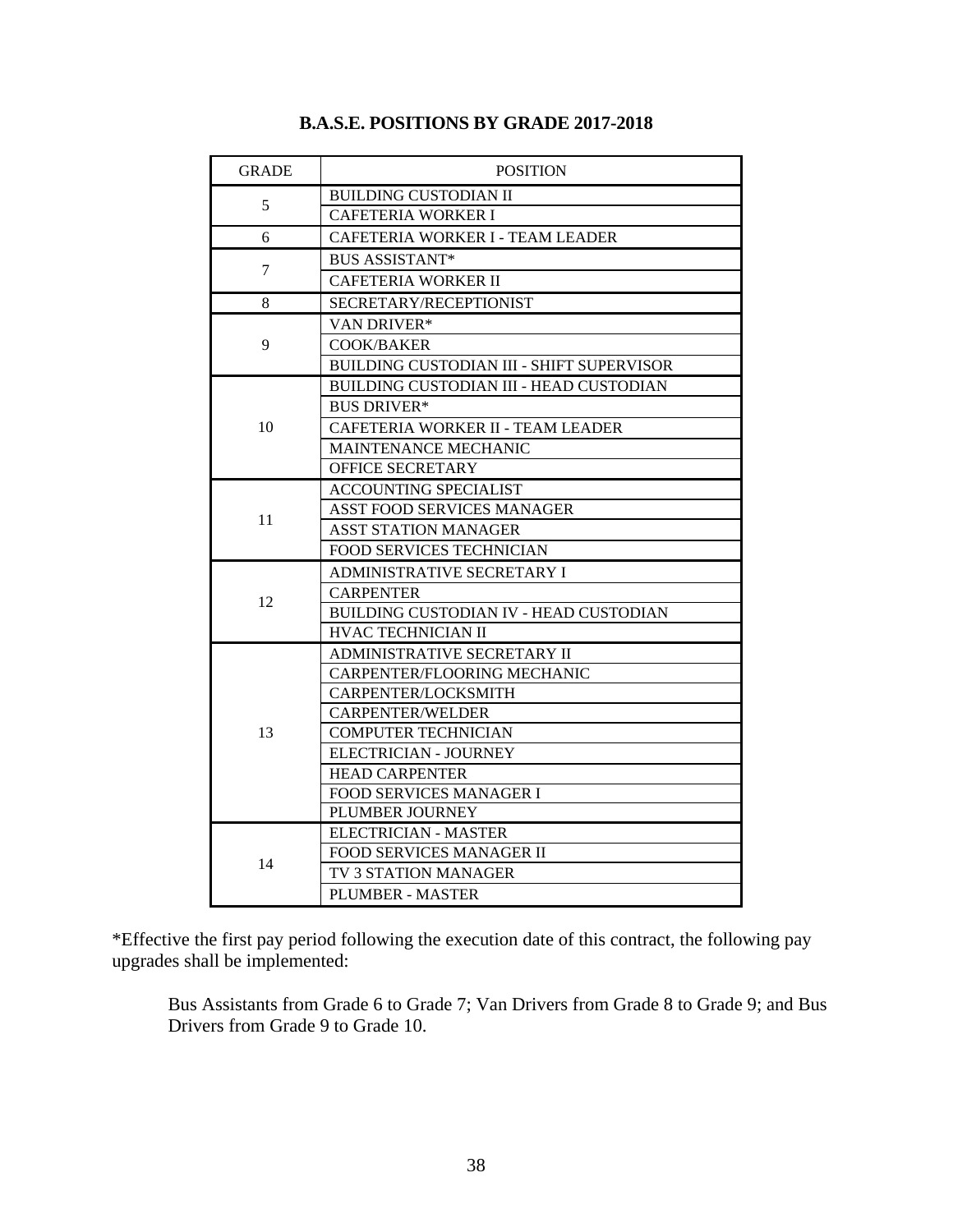| <b>GRADE</b> | <b>POSITION</b>                                  |
|--------------|--------------------------------------------------|
| 5            | <b>CAFETERIA WORKER I</b>                        |
|              | <b>BUILDING CUSTODIAN II*</b>                    |
| 6            | CAFETERIA WORKER I - TEAM LEADER                 |
|              | <b>BUS ASSISTANT</b>                             |
| 7            | <b>CAFETERIA WORKER II</b>                       |
| 8            | SECRETARY/RECEPTIONIST                           |
|              | <b>VAN DRIVER</b>                                |
| 9            | <b>COOK/BAKER</b>                                |
|              | <b>BUILDING CUSTODIAN III - SHIFT SUPERVISOR</b> |
|              | <b>BUILDING CUSTODIAN III - HEAD CUSTODIAN</b>   |
|              | <b>BUS DRIVER</b>                                |
| 10           | CAFETERIA WORKER II - TEAM LEADER                |
|              | <b>MAINTENANCE MECHANIC</b>                      |
|              | OFFICE SECRETARY                                 |
|              | <b>ACCOUNTING SPECIALIST</b>                     |
| 11           | <b>ASST FOOD SERVICES MANAGER</b>                |
|              | <b>ASST STATION MANAGER</b>                      |
|              | FOOD SERVICES TECHNICIAN                         |
|              | ADMINISTRATIVE SECRETARY I                       |
| 12           | <b>CARPENTER</b>                                 |
|              | BUILDING CUSTODIAN IV - HEAD CUSTODIAN           |
|              | HVAC TECHNICIAN II                               |
|              | ADMINISTRATIVE SECRETARY II                      |
|              | CARPENTER/FLOORING MECHANIC                      |
|              | CARPENTER/LOCKSMITH                              |
|              | <b>CARPENTER/WELDER</b>                          |
| 13           | <b>COMPUTER TECHNICIAN</b>                       |
|              | <b>ELECTRICIAN - JOURNEY</b>                     |
|              | <b>HEAD CARPENTER</b>                            |
|              | FOOD SERVICES MANAGER I                          |
|              | PLUMBER JOURNEY                                  |
|              | <b>ELECTRICIAN - MASTER</b>                      |
| 14           | FOOD SERVICES MANAGER II                         |
|              | TV 3 STATION MANAGER                             |
|              | <b>PLUMBER - MASTER</b>                          |

### **B.A.S.E. POSITIONS BY GRADE 2018-2019**

\*Effective 7/1/18, the following pay upgrade shall be implemented:

Building Custodian II from Grade 5 to Grade 6.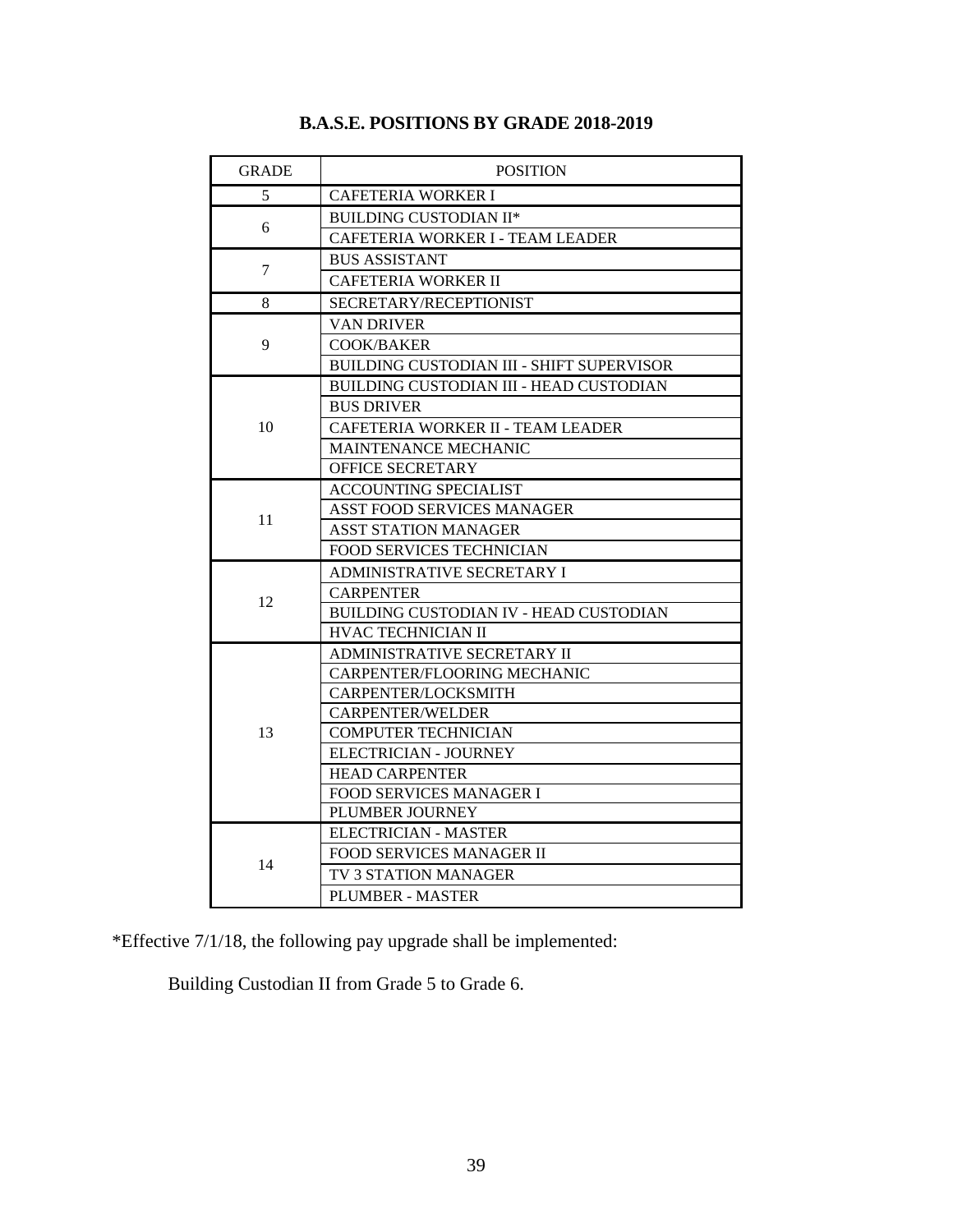| <b>GRADE</b> | <b>POSITION</b>                                   |
|--------------|---------------------------------------------------|
| 5            | <b>CAFETERIA WORKER I</b>                         |
|              | <b>BUILDING CUSTODIAN II</b>                      |
| 6            | CAFETERIA WORKER I - TEAM LEADER                  |
|              | <b>BUS ASSISTANT</b>                              |
| $\tau$       | <b>CAFETERIA WORKER II</b>                        |
| 8            | SECRETARY/RECEPTIONIST                            |
|              | <b>VAN DRIVER</b>                                 |
| 9            | <b>COOK/BAKER</b>                                 |
|              | <b>BUILDING CUSTODIAN III - SHIFT SUPERVISOR*</b> |
|              | <b>BUS DRIVER</b>                                 |
| 10           | CAFETERIA WORKER II - TEAM LEADER                 |
|              | MAINTENANCE MECHANIC                              |
|              | OFFICE SECRETARY                                  |
|              | <b>ACCOUNTING SPECIALIST</b>                      |
|              | ASST FOOD SERVICES MANAGER                        |
| 11           | <b>ASST STATION MANAGER</b>                       |
|              | BUILDING CUSTODIAN III - HEAD CUSTODIAN*          |
|              | <b>FOOD SERVICES TECHNICIAN</b>                   |
|              | ADMINISTRATIVE SECRETARY I                        |
| 12           | <b>CARPENTER</b>                                  |
|              | <b>HVAC TECHNICIAN II</b>                         |
|              | ADMINISTRATIVE SECRETARY II                       |
|              | CARPENTER/FLOORING MECHANIC                       |
|              | CARPENTER/LOCKSMITH                               |
|              | <b>CARPENTER/WELDER</b>                           |
| 13           | BUILDING CUSTODIAN IV - HEAD CUSTODIAN*           |
|              | <b>COMPUTER TECHNICIAN</b>                        |
|              | ELECTRICIAN - JOURNEY                             |
|              | <b>HEAD CARPENTER</b>                             |
|              | <b>FOOD SERVICES MANAGER I</b>                    |
|              | PLUMBER JOURNEY                                   |
|              | ELECTRICIAN - MASTER                              |
| 14           | <b>FOOD SERVICES MANAGER II</b>                   |
|              | TV 3 STATION MANAGER                              |
|              | <b>PLUMBER - MASTER</b>                           |

#### **B.A.S.E. POSITIONS BY GRADE 2019-2020**

\*Effective 7/1/19, the following pay upgrades shall be implemented:

Building Custodian III – Shift Supervisor from Grade 9 to Grade 10; Building Custodian III – Head Custodian from Grade 10 to Grade 11; Building Custodian IV – Head Custodian from Grade 12 to Grade 13.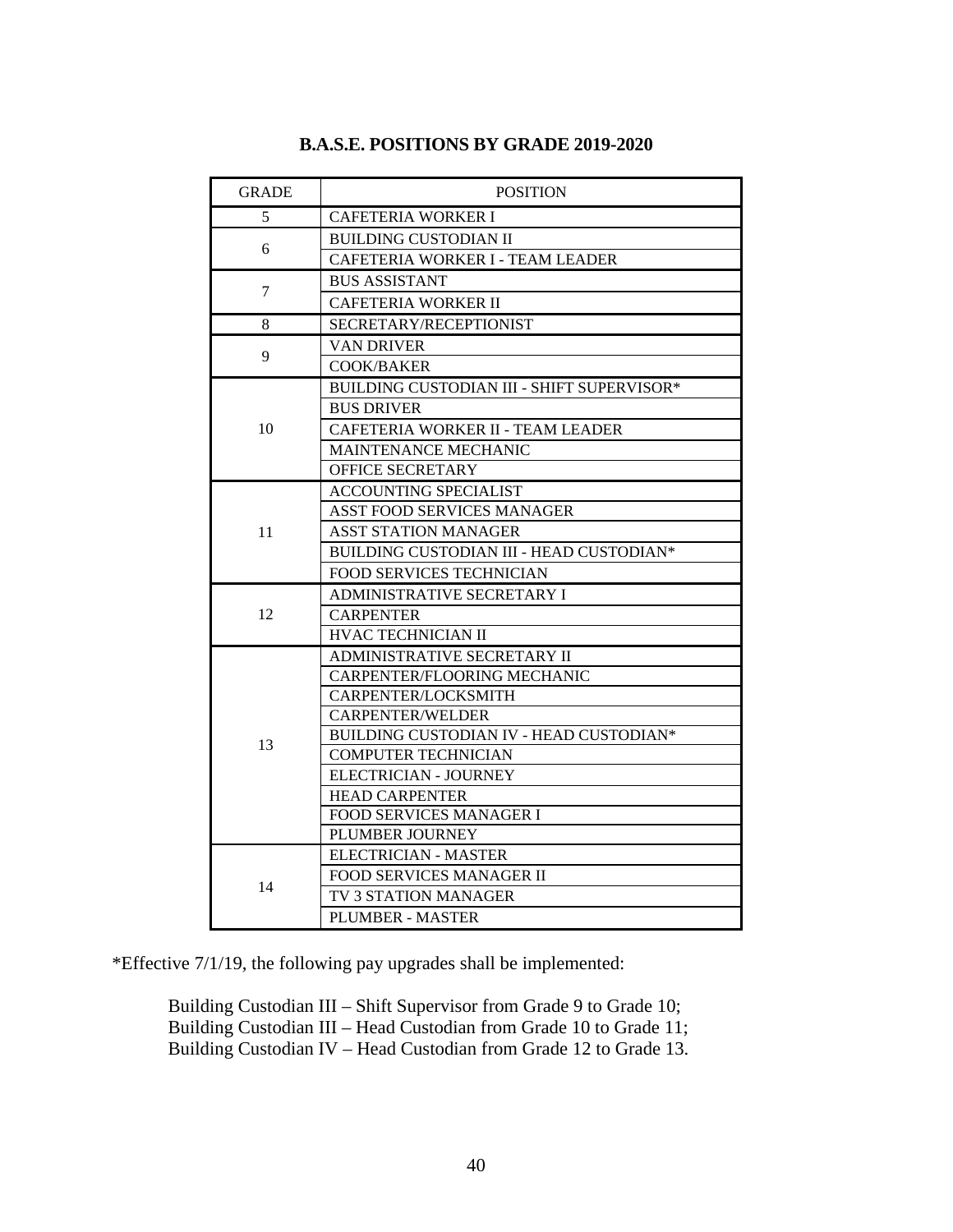## **IMPACT AREA CLASSIFICATIONS AND LINE OF PROGRESSION**

| <b>Department</b>          | <b>Classifications and Line of Progression for Layoff</b> |
|----------------------------|-----------------------------------------------------------|
| <b>Accounting</b>          |                                                           |
|                            | <b>Accounting Specialist</b>                              |
| <b>Facilities</b>          |                                                           |
|                            | Building Custodian IV - Head Custodian (1)                |
|                            | Building Custodian III – Head Custodian (2)               |
|                            | Building Custodian III - Shift Supervisor (3)             |
|                            | Building Custodian II (4)                                 |
|                            | Building Custodian I (5)                                  |
|                            | Head Carpenter $(1)^*$                                    |
|                            | Carpenter/Flooring Mechanic (1)*                          |
|                            | Carpenter/Locksmith (1)*                                  |
|                            | Carpenter/Welder $(1)^*$                                  |
|                            | Carpenter* $(2)$ *                                        |
|                            | Maintenance Mechanic (3)                                  |
|                            | Plumber – Master $(1)$                                    |
|                            | Plumber – Journeyman (2)                                  |
|                            | Electrician – Master $(1)$                                |
|                            | Electrician – Journeyman $(2)$                            |
|                            | HVAC Technician II**                                      |
| <b>Food Services</b>       |                                                           |
|                            | Food Services Manager II (1)                              |
|                            | Food Services Manager I (2)                               |
|                            | Assistant Food Services Manager (3)                       |
|                            | Cafeteria Worker II – Team Leader (1)                     |
|                            | Cafeteria Worker II (2)                                   |
|                            | Cafeteria Worker I – Team Leader (3)                      |
|                            | Cafeteria Worker I (4)                                    |
|                            | Cook/Baker (1)                                            |
|                            | Food Services Technician (1)                              |
| <b>Secretarial</b>         |                                                           |
|                            | Administrative Secretary II (1)                           |
|                            | Administrative Secretary I (2)                            |
|                            | Office Secretary (3)                                      |
|                            | Secretary/Receptionist (4)                                |
| <b>Technology Services</b> | <b>Computer Technician</b>                                |
|                            |                                                           |
| <b>Transportation</b>      |                                                           |
|                            | Bus Driver (1)                                            |
|                            | Van Driver (2)                                            |
|                            | Bus Assistant (3)                                         |